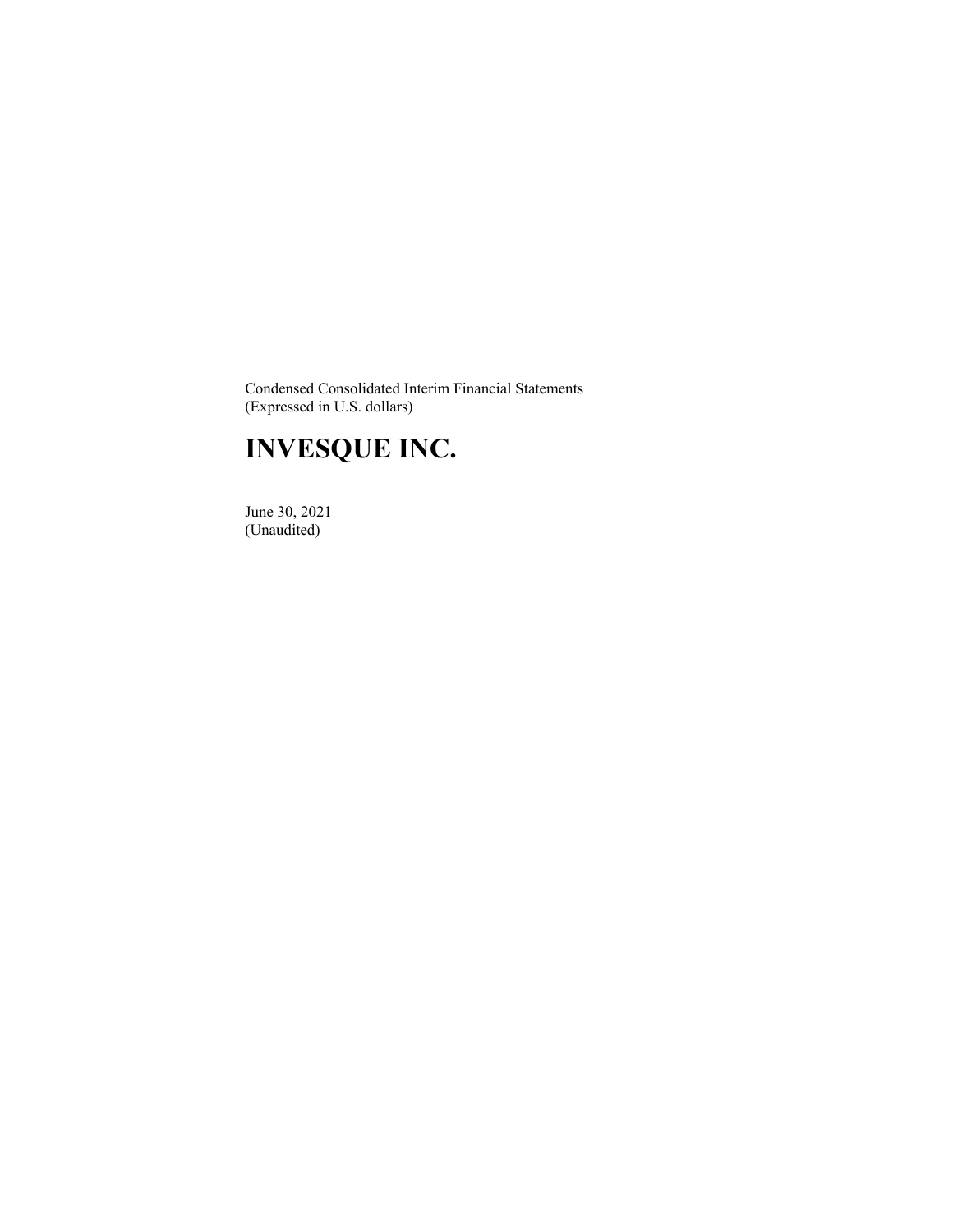Condensed Consolidated Interim Statements of Financial Position (Expressed in thousands of U.S. dollars)

|                                                                               |                 | June 30, 2021   | December 31, 2020 |
|-------------------------------------------------------------------------------|-----------------|-----------------|-------------------|
| <b>Assets</b>                                                                 |                 |                 |                   |
| Current assets:                                                               |                 |                 |                   |
| Cash                                                                          | \$              | 29,176          | \$<br>34,133      |
| Tenant and other receivables                                                  |                 | 6,891           | 14,934            |
| Property tax receivables                                                      |                 | 7,569           | 12,754            |
| Loans receivable (note 2)                                                     |                 | 1,066           | 1,799             |
| Assets held for sale                                                          |                 | 40,679          | 2,144             |
| Other (note 3)                                                                |                 | 9,384<br>94,765 | 9,069<br>74,833   |
| Non-current assets:                                                           |                 |                 |                   |
| Loans receivable (note 2)                                                     |                 | 20,116          | 16,904            |
| Derivative instruments (note 9)                                               |                 | 3,748           | 4,814             |
| Investment in joint ventures (note 6)                                         |                 | 68,978          | 65,258            |
| Investment properties (note 4)                                                |                 | 771,817         | 882,019           |
| Property, plant and equipment, net (note 5)                                   |                 | 437,936         | 451,825           |
| Other non-current assets (note 3)                                             |                 | 2,517           | 2,771             |
|                                                                               |                 | 1,305,112       | 1,423,591         |
| <b>Total</b> assets                                                           | $\overline{\$}$ | 1,399,877       | \$<br>1,498,424   |
| <b>Liabilities and Shareholders' Equity</b>                                   |                 |                 |                   |
| Current liabilities:                                                          |                 |                 |                   |
| Accounts payable and accrued liabilities                                      | \$              | 16,310          | \$<br>17,715      |
| Accrued real estate taxes                                                     |                 | 9,135           | 14,518            |
| Credit facilities (note 7)                                                    |                 |                 | 10,000            |
| Mortgages payable (note 8)                                                    |                 | 52,272          | 30,622            |
| Convertible debentures (note 10)                                              |                 | 44,516          |                   |
| Derivative instruments (note 9)                                               |                 |                 | 491               |
| Other current liabilities (note 12)                                           |                 | 3,843           | 4,975             |
|                                                                               |                 | 126,076         | 78,321            |
| Non-current liabilities:                                                      |                 |                 |                   |
| Credit facilities (note 7)                                                    |                 | 643,838         | 650,596           |
| Mortgages payable (note 8)                                                    |                 | 187,916         | 268,842           |
| Convertible debentures (note 10)                                              |                 | 48,587          | 92,411            |
| Commonwealth preferred unit liability (note 11)                               |                 | 66,018          | 65,797            |
| Derivative instruments (note 9)                                               |                 | 20,403          | 28,478            |
| Other non-current liabilities (note 12)                                       |                 | 10,757          | 16,241            |
| Non-controlling interest liability                                            |                 | 2,115           | 4,409             |
|                                                                               |                 | 979,634         | 1,126,774         |
| <b>Total</b> liabilities                                                      |                 | 1,105,710       | 1,205,095         |
| Shareholders' equity:                                                         |                 |                 |                   |
| Common share capital (note 14)                                                |                 | 510,046         | 509,203           |
| Equity settled deferred shares                                                |                 | 2,524           | 2,328             |
| Preferred share capital (note 14)                                             |                 | 85,389          | 85,389            |
| Contributed surplus                                                           |                 | 400             | 400               |
| Equity component of convertible instruments                                   |                 | 3,764           | 3,764             |
| Cumulative deficit                                                            |                 | (310, 732)      | (309, 032)        |
| Accumulated other comprehensive income                                        |                 | 2,776           | 1,277             |
| Total shareholders' equity                                                    |                 | 294,167         | 293,329           |
| Commitments and contingencies (note 23)<br>Subsequent events (notes 8 and 26) |                 |                 |                   |
|                                                                               |                 |                 |                   |
| Total liabilities and shareholders' equity                                    | $\overline{\$}$ | 1,399,877       | \$<br>1,498,424   |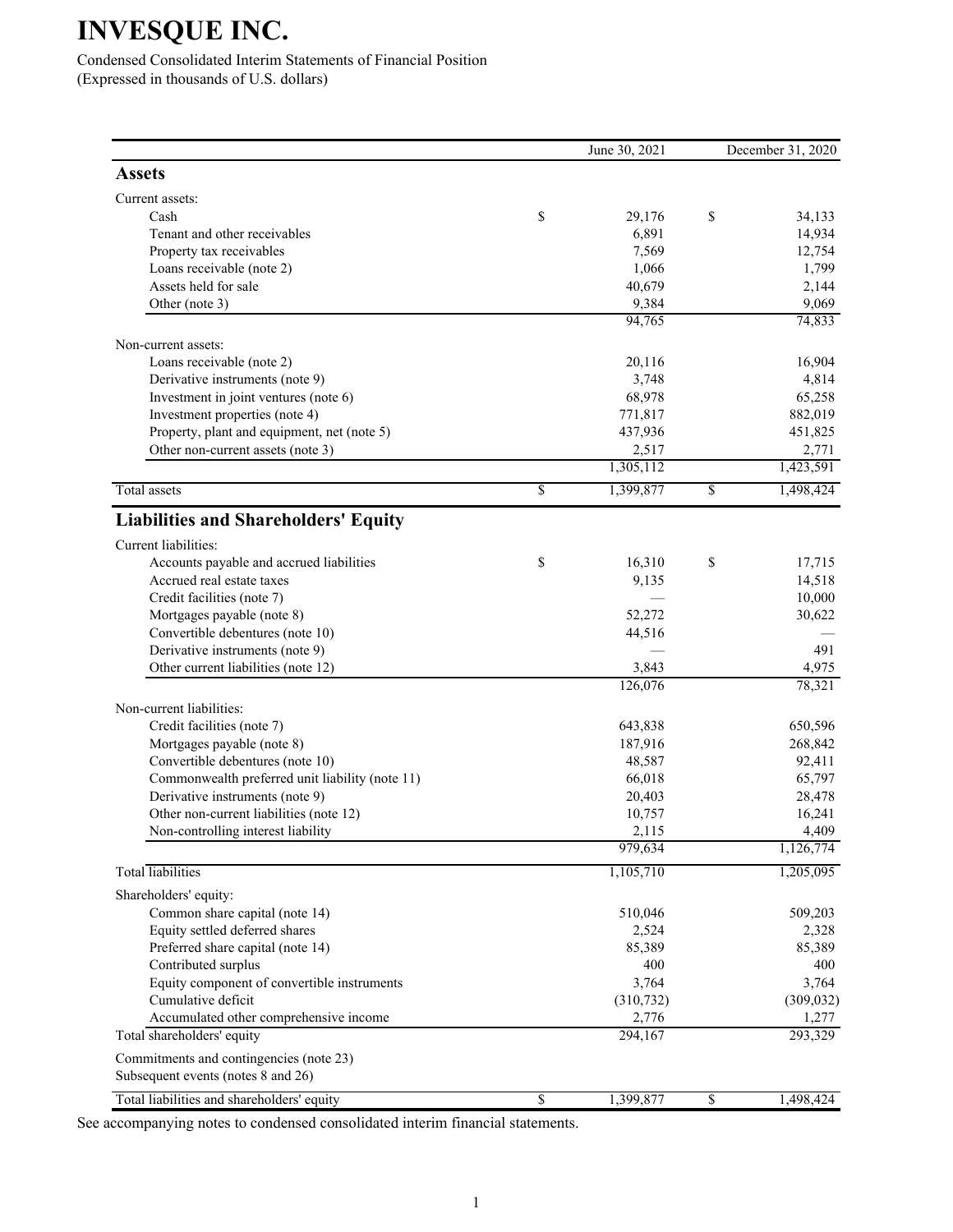Condensed Consolidated Interim Statements of Loss and Comprehensive Loss (Expressed in thousands of U.S. dollars, except per share amounts)

|                                                                        | Three months ended June 30, |          | Six months ended June 30, |           |  |
|------------------------------------------------------------------------|-----------------------------|----------|---------------------------|-----------|--|
|                                                                        | 2021                        | 2020     | 2021                      | 2020      |  |
| Revenue:                                                               |                             |          |                           |           |  |
| Rental (note 16)                                                       | \$<br>21,050 \$             | 22,761   | \$<br>43,812 \$           | 45,799    |  |
| Resident rental and related revenue (note 16)                          | 29,252                      | 29,495   | 58,341                    | 58,398    |  |
| Lease revenue from joint ventures (note 6)                             | 900                         | 749      | 1,773                     | 1,522     |  |
| Other revenue                                                          | 1,025                       | 747      | 1,972                     | 1,924     |  |
|                                                                        | 52,227                      | 53,752   | 105,898                   | 107,643   |  |
| Other income (note 1)                                                  | 2,023                       |          | 2,130                     |           |  |
| Expenses (income):                                                     |                             |          |                           |           |  |
| Direct property operating expenses (note 17)                           | 23,871                      | 23,191   | 48,934                    | 45,814    |  |
| Depreciation and amortization expense (note 5)                         | 5,718                       | 11,537   | 13,413                    | 24,025    |  |
| Finance costs from operations (note 18)                                | 13,119                      | 12,504   | 26,964                    | 24,688    |  |
| Real estate tax expense                                                | (189)                       | 383      | 13,228                    | 13,707    |  |
| General and administrative expenses (note 19)                          | 4,515                       | 6,244    | 11,649                    | 10,725    |  |
| Transaction costs for business combination                             |                             |          |                           | 407       |  |
| Allowance for credit losses on loans and interest receivable (note 18) | (480)                       | 5,560    | 685                       | 7,095     |  |
| Change in non-controlling interest liability (note 18)                 | 4                           | 119      | (46)                      | 168       |  |
| Change in fair value of investment properties - IFRIC 21               | 3,271                       | 3,215    | (6, 533)                  | (6, 484)  |  |
| Change in fair value of investment properties (note 4)                 | 7,167                       | 13,739   | 5,056                     | 32,388    |  |
| Change in fair value of financial instruments (note 18)                | (2, 857)                    | 346      | (6, 474)                  | 23,887    |  |
| Change in fair value of contingent consideration (note 18)             | 1,197                       |          | 1,197                     |           |  |
| Gain on sale of property, plant and equipment                          | (14)                        | 23       | (14)                      | 141       |  |
|                                                                        | 55,322                      | 76,861   | 108,059                   | 176,561   |  |
| Loss from joint ventures (note 6)                                      | (2, 428)                    | (6,900)  | (1,669)                   | (24,966)  |  |
| Loss before income taxes                                               | (3,500)                     | (30,009) | (1,700)                   | (93, 884) |  |
| Income tax recovery:                                                   |                             |          |                           |           |  |
| Deferred (note 22)                                                     |                             |          |                           | 6,944     |  |
| Net loss                                                               | \$<br>$(3,500)$ \$          | (30,009) | \$<br>$(1,700)$ \$        | (86,940)  |  |
| Other comprehensive income:                                            |                             |          |                           |           |  |
| Items to be reclassified to net income in subsequent periods           |                             |          |                           |           |  |
| Unrealized gain (loss) on translation of foreign operations            | 747                         | 2,029    | 1,499                     | (2,936)   |  |
| Total comprehensive loss                                               | \$<br>$(2,753)$ \$          | (27,980) | \$<br>$(201)$ \$          | (89, 876) |  |
| Loss per share (note 15):                                              |                             |          |                           |           |  |
| Basic and diluted                                                      | \$<br>$(0.06)$ \$           | (0.54)   | \$<br>$(0.03)$ \$         | (1.57)    |  |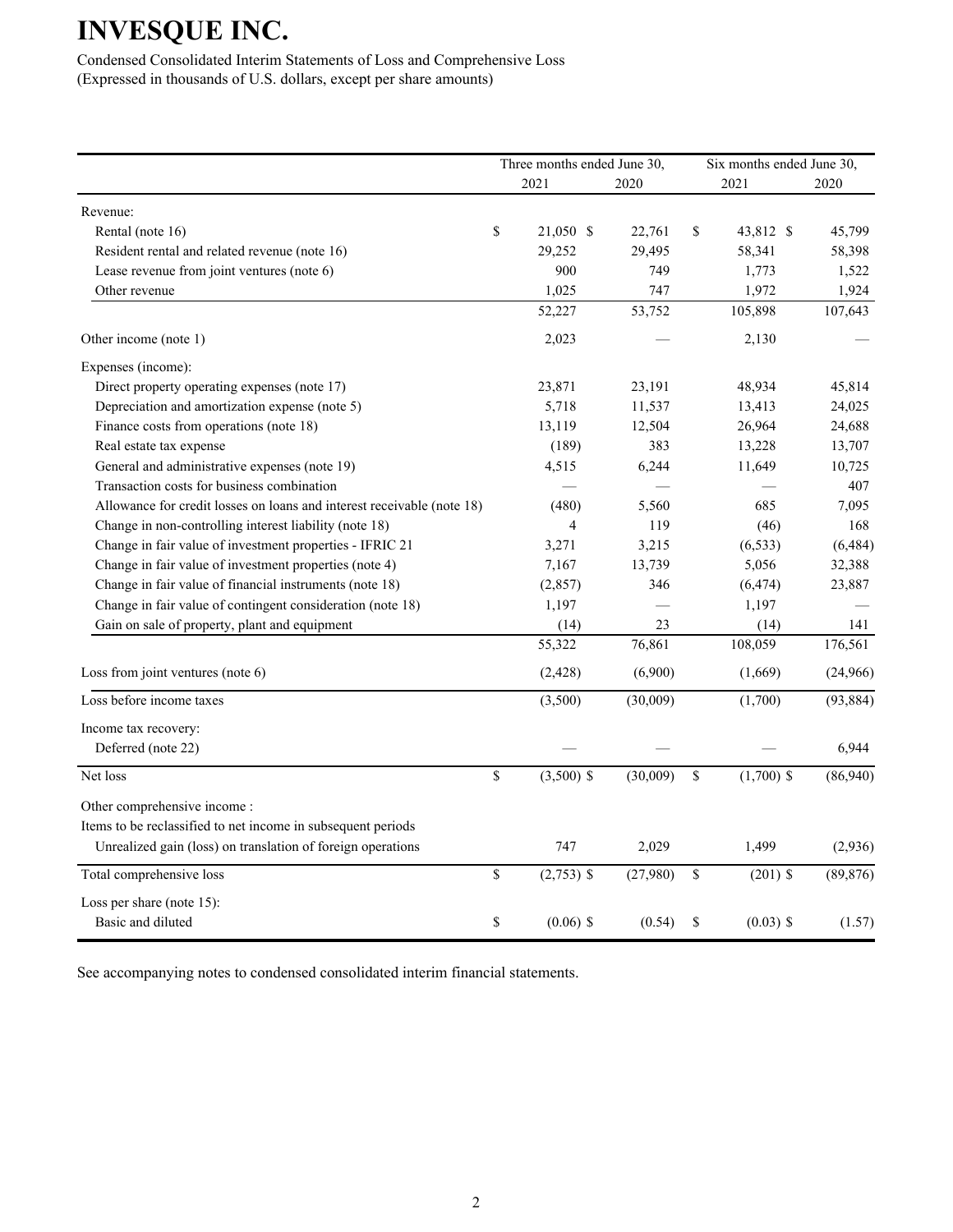Condensed Consolidated Interim Statements of Changes in Shareholders' Equity (Expressed in thousands of U.S. dollars) Six months ended June 30, 2021 and 2020

|                                                                            |    | Common share<br>capital | deferred shares | Equity settled Preferred share<br>capital | Contributed | surplus | Equity<br>component of<br>convertible<br>instruments | Cumulative<br>deficit | Accumulated<br>other<br>comprehensive<br>income (loss) | Total   |
|----------------------------------------------------------------------------|----|-------------------------|-----------------|-------------------------------------------|-------------|---------|------------------------------------------------------|-----------------------|--------------------------------------------------------|---------|
| Balance, January 1, 2021                                                   | S. | 509,203 \$              | 2,328 \$        | 85,389 \$                                 |             | 400S    | $3,764$ \$                                           | $(309, 032)$ \$       | $1,277$ \$                                             | 293,329 |
| Net loss                                                                   |    |                         |                 |                                           |             |         | __                                                   | (1,700)               | –                                                      | (1,700) |
| Other comprehensive income                                                 |    | __                      |                 |                                           |             |         |                                                      |                       | 1,499                                                  | ,499    |
| Common shares issued (note 14)                                             |    | 327                     |                 |                                           |             |         |                                                      |                       |                                                        | 327     |
| Amortization of equity settled deferred shares (note 20)                   |    |                         | 712             |                                           |             |         |                                                      |                       |                                                        | 712     |
| Common shares issued for equity settled deferred share<br>(note 14 and 20) |    | 516                     | (516)           |                                           |             |         |                                                      |                       |                                                        |         |
| Balance, June 30, 2021                                                     |    | 510,046 \$              | $2,524$ \$      | 85,389 \$                                 |             | 400S    | $3,764$ \$                                           | $(310, 732)$ \$       | 2,776 \$                                               | 294,167 |

|                                                                        |   | Common share | capital deferred shares | Equity settled Preferred share<br>capital | Contributed<br>surplus | Equity<br>component of<br>convertible<br>instruments | deficit                     | Accumulated<br>other<br>Cumulative comprehensive<br>income (loss) | Total     |
|------------------------------------------------------------------------|---|--------------|-------------------------|-------------------------------------------|------------------------|------------------------------------------------------|-----------------------------|-------------------------------------------------------------------|-----------|
| Balance, January 1, 2020                                               | S | 504,561 \$   | 733                     | 85,389 \$<br>-S                           | 400 \$                 | $3,764$ \$                                           | $(114,908)$ \$              | 205 \$                                                            | 480,144   |
| Net loss                                                               |   |              |                         |                                           |                        |                                                      | (86,940)                    |                                                                   | (86,940)  |
| Other comprehensive loss                                               |   |              |                         |                                           |                        |                                                      | $\overbrace{\hspace{15em}}$ | (2,936)                                                           | (2,936)   |
| Common shares issued, net of issuance costs                            |   | 995          |                         |                                           |                        |                                                      |                             |                                                                   | 995       |
| Common shares issued under the Company's dividend<br>reinvestment plan |   | 3,498        |                         |                                           |                        |                                                      |                             |                                                                   | 3,498     |
| Dividends declared on common shares                                    |   |              |                         |                                           |                        | —                                                    | (10, 120)                   | –                                                                 | (10, 120) |
| Common Shares purchased under NCIB                                     |   | (148)        |                         |                                           |                        |                                                      |                             |                                                                   | (148)     |
| Amortization of equity settled deferred shares                         |   |              | 869                     |                                           |                        |                                                      |                             |                                                                   | 869       |
| Common shares issued through conversion of<br>convertible debentures   |   | 214          | (214)                   |                                           |                        |                                                      |                             |                                                                   |           |
| Balance, June 30, 2020                                                 | S | 509,120 \$   | 1,388 \$                | 85,389 \$                                 | 400 \$                 | $3,764$ \$                                           | $(211.968)$ \$              | $(2,731)$ \$                                                      | 385,362   |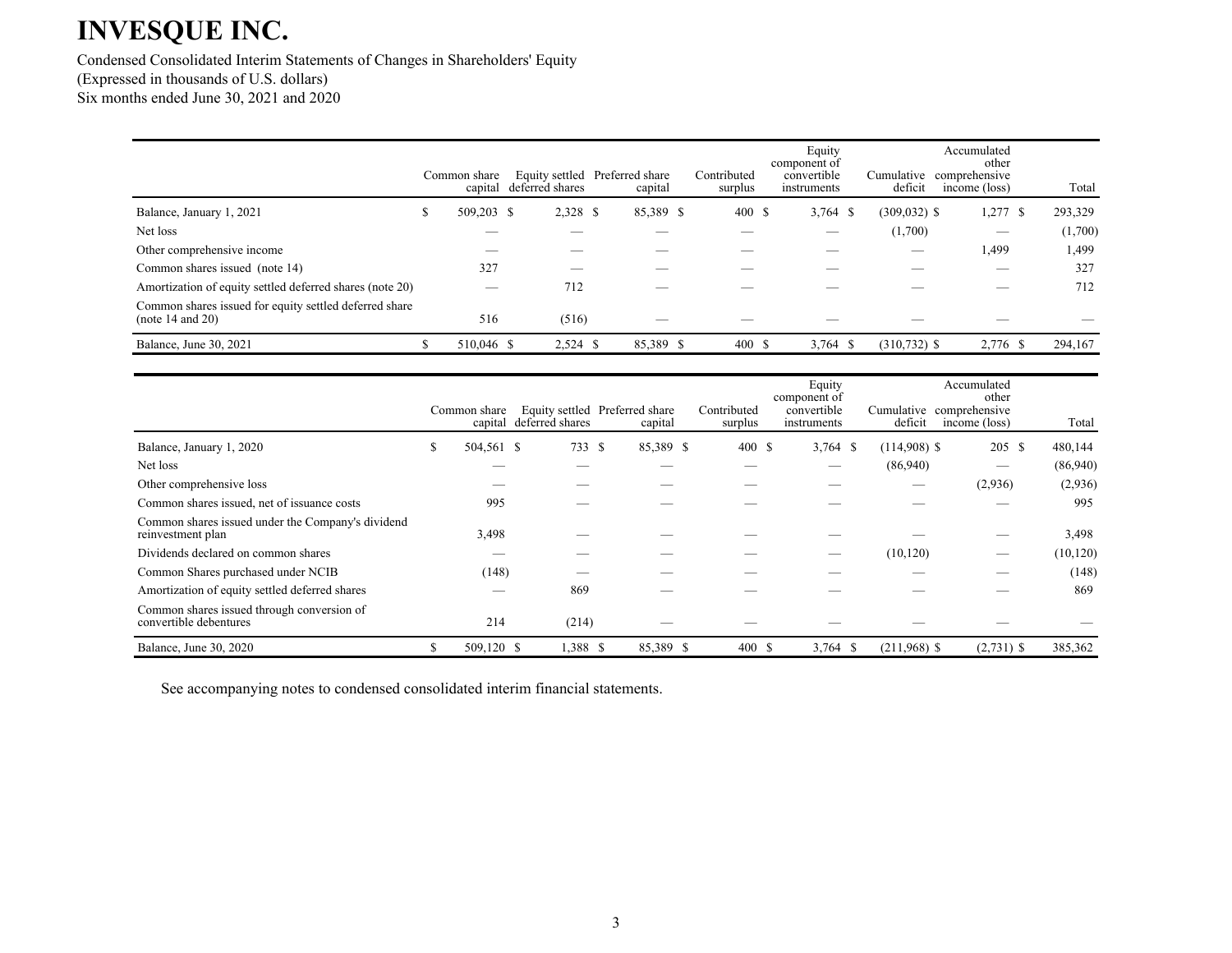## Condensed Consolidated Interim Statements of Cash Flows (Expressed in thousands of U.S. dollars)

Six months ended June 30, 2021 and 2020

|                                                          | Six months ended June 30, 2021 | Six months ended June 30, 2020 |           |
|----------------------------------------------------------|--------------------------------|--------------------------------|-----------|
| Cash flows from operating activities:                    |                                |                                |           |
| Net loss                                                 | \$<br>(1,700)                  | \$                             | (86,940)  |
| Items not involving cash:                                |                                |                                |           |
| Fair value adjustment of investment properties (note 4)  | 5,056                          |                                | 32,388    |
| Fair value adjustment of financial instruments (note 18) | (6, 474)                       |                                | 23,887    |
| Depreciation and amortization expense (note 5)           | 13,413                         |                                | 24,025    |
| Allowance for credit losses on loans and interest        |                                |                                |           |
| receivable (note 18)                                     | 685                            |                                | 7,095     |
| Straight-line rent (note 16)                             | (3,041)                        |                                | (3, 474)  |
| Amortization of tenant inducements (note 16)             | 246                            |                                | 190       |
| Finance costs from operations (note 18)                  | 26,964                         |                                | 24,688    |
| Change in non-controlling interest liability (note 18)   | (46)                           |                                | 168       |
| Change in fair value of contingent consideration (note   |                                |                                |           |
| 18)                                                      | 1,197                          |                                |           |
| Loss on sale of property, plant and equipment            | (14)                           |                                | 141       |
| Loss from joint ventures (note 6)                        | 1,669                          |                                | 24,966    |
| Deferred income tax (note 22)                            |                                |                                | (6,944)   |
| Interest paid                                            | (24, 814)                      |                                | (23, 878) |
| Interest income received                                 | 370                            |                                | 273       |
| Debt extinguishment costs paid                           | (732)                          |                                |           |
| Change in non-cash operating working capital:            |                                |                                |           |
| Tenant and other receivables                             | (952)                          |                                | (7,920)   |
| Accounts payable and accrued liabilities                 | (865)                          |                                | (3,066)   |
| Unearned revenue                                         | (1,261)                        |                                | 120       |
| Other assets                                             | 156                            |                                | (1,180)   |
| Other liabilities                                        | 1,160                          |                                | 512       |
| Accrued real estate taxes                                | (3,085)                        |                                | 4,220     |
| Net cash provided by operating activities                | \$<br>7,932                    | \$                             | 9,271     |
| Cash flows from financing activities:                    |                                |                                |           |
| Proceeds from credit facilities (note 13)                | \$<br>58,953                   | \$                             | 33,000    |
| Payments on credit facilities (note 13)                  | (78,311)                       |                                | (21,250)  |
| Debt issuance costs paid (note 13)                       | (206)                          |                                | (382)     |
| Proceeds from mortgages payable (note 13)                | 17,135                         |                                | 6,024     |
| Payments of mortgages payable (note 13)                  | (78,020)                       |                                | (10, 457) |
| Payments for settlement of interest rate swap            | (619)                          |                                |           |
| Dividends paid to common shareholders                    |                                |                                | (9,976)   |
| Payment for repurchase of common shares                  |                                |                                | (148)     |
| Cash used in financing activities                        | \$<br>(81,068)                 | \$                             | (3,189)   |
| Cash flows from investing activities:                    |                                |                                |           |
| Additions to investment properties                       | \$<br>(183)                    | \$                             | (3,794)   |
| Dispositions of investment properties                    | 75,315                         |                                |           |
| Additions to property, plant and equipment               | (3,823)                        |                                | (4,252)   |
| Dispositions of property, plant and equipment            |                                |                                | 15,563    |
| Acquisition of interest in joint venture                 |                                |                                | (476)     |
| Disposition of interest in joint venture                 |                                |                                | 1,447     |
| Cash balance acquired in business combination            |                                |                                | 2,081     |
| Distributions from joint ventures                        | 826                            |                                | 2,020     |
| Contributions to joint ventures                          | (2,879)                        |                                | (1,688)   |
| Distributions to non-controlling interest partners       | (2,391)                        |                                | (131)     |
| Contributions from non-controlling interest partners     | 142                            |                                |           |
| Collection of security deposits                          | 569                            |                                |           |
| Proceeds from income support agreement                   |                                |                                | 63        |
| Payments to previous owner of Care                       | (126)                          |                                |           |
| Payment for prepaid acquisition costs                    | (116)                          |                                |           |
| Repayment of loans receivable                            | 845                            |                                | 625       |
| Cash provided by investing activities                    | \$<br>68,179                   | \$                             | 11,458    |
| Increase in cash and cash equivalents                    | (4,957)                        |                                | 17,540    |
| Cash and cash equivalents, beginning of period           | 34,133                         |                                | 11,838    |
| Cash and cash equivalents, end of period                 | \$<br>29,176                   | \$                             | 29,378    |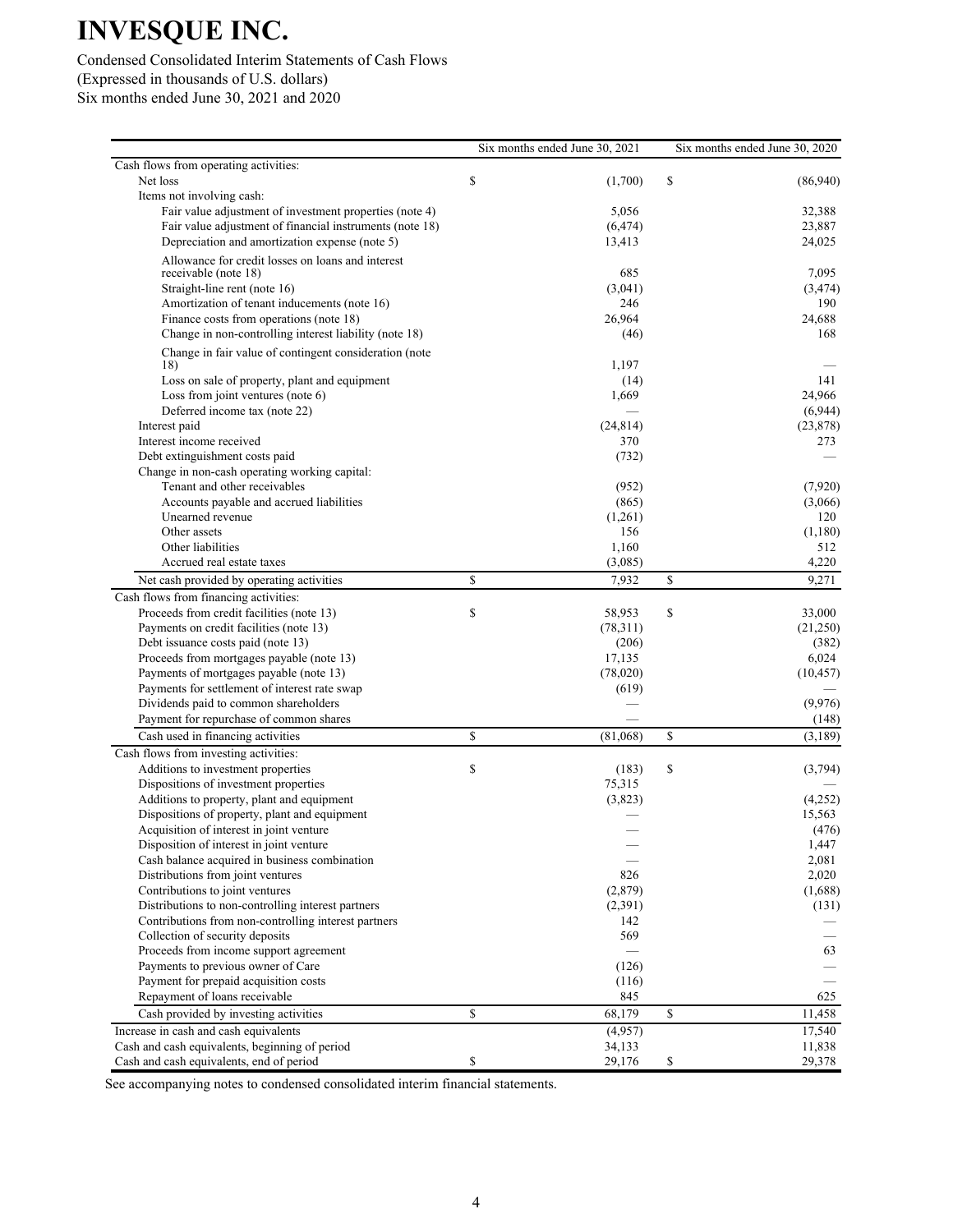Notes to Condensed Consolidated Interim Financial Statements

(Expressed in thousands of U.S. dollars unless otherwise noted, except share and per share amounts) Three and six months ended June 30, 2021 and 2020

Invesque Inc. (the "Company") was incorporated on May 31, 2007 under the Business Corporations Act (Ontario). Effective April 4, 2016, the Company changed its name from "Kingsway Arms Retirement Residences Inc." to "Mainstreet Health Investments Inc." and continued under the laws of the Province of British Columbia. Effective January 3, 2018, the Company changed its name from "Mainstreet Health Investments Inc." to "Invesque Inc.". The Company's registered office is 2500 - 700 W Georgia Street, Vancouver, British Columbia V7Y 1B3.

The Company currently owns a portfolio of North American income generating properties across the health care spectrum. The Company's portfolio includes investments in independent living, assisted living, memory care, skilled nursing, transitional care and medical office properties, which are operated primarily under long-term leases and joint venture arrangements with operating partners. The Company's portfolio also includes investments in owner occupied seniors housing properties in which Invesque owns the real estate and provides management services through its subsidiary management company, Commonwealth Senior Living.

At June 30, 2021, the Company owns interests in a portfolio of 118 health care and senior living properties comprised of 65 consolidated investment properties, 35 consolidated owner occupied properties, interests in 16 properties held through joint arrangements, and 2 properties held for sale.

#### **1. Basis of preparation:**

(a) Liquidity Assessment

A novel strain of coronavirus causing the disease known as COVID-19 has spread throughout the world, including across the United States and Canada, causing the World Health Organization to declare the COVID-19 outbreak a pandemic in March 2020. In an attempt to contain the spread and impact of the pandemic, authorities throughout the United States and Canada have implemented measures such as travel bans and restrictions, stay-at-home orders, social distancing guidelines and limitations on other business activity. The pandemic has resulted in a significant economic downturn in the United States, Canada and globally, and has also led to disruptions and volatility in capital markets. These trends are likely to continue for the remainder of 2021 and potentially beyond.

The pandemic has had an impact on results and operations of the Company, including decreased occupancy, delays in collections from tenants, and increased operating expenses. The Company announced on April 10, 2020 that it suspended the dividend for all common shares beginning from April 1, 2020 until further notice.

The Company expects that the pandemic could continue to have a negative effect on its results of operations, financial position and cash flows, particularly if negative economic and public health conditions in the United States and Canada persist for a significant period of time. The ultimate impact of the pandemic on the Company's financial results will depend on future developments, which are highly uncertain and cannot be predicted with confidence. This includes, among other factors, the duration and severity of the pandemic as well as negative economic conditions arising therefrom, the impact of the pandemic on occupancy rates in the Company's communities, the volume of COVID-19 patients cared for across the portfolio, and the impact of government actions on the seniors housing industry and broader economy, including through existing and future stimulus efforts. The impact of COVID-19 has been partially offset to date by certain government stimulus programs which have helped to offset COVID-19 related expenses and compensate for lost revenues, but the Company is not able to provide assurance that such programs may continue to be available in the future. For the three and six months ended June 30, 2021, the Company recognized \$2,023 and \$2,130, respectively, of other income related to government grants funded through programs designed to assist seniors housing operators who have experienced both lost revenue and increased expenses during the COVID-19 pandemic (three and six months ended June 30, 2020 - NIL). For the three and six months ended June 30, 2021, the Company recognized \$0 and \$129, respectively, included in loss from joint ventures related to the Company's share of government grants recognized at the joint venture properties for COVID-19 pandemic relief (three and six months ended June 30, 2020 - \$432 and \$432, respectively).

Liquidity risk is the risk that an entity is unable to fund its assets or meet its obligations as they come due. Liquidity risk is managed in part through cash forecasting. While there are uncertainties in assessing future liquidity requirements under normal operating conditions, the stressed conditions caused by COVID-19 have introduced increased uncertainties. The Company monitors forecasts of liquidity requirements to ensure it has the ability to meet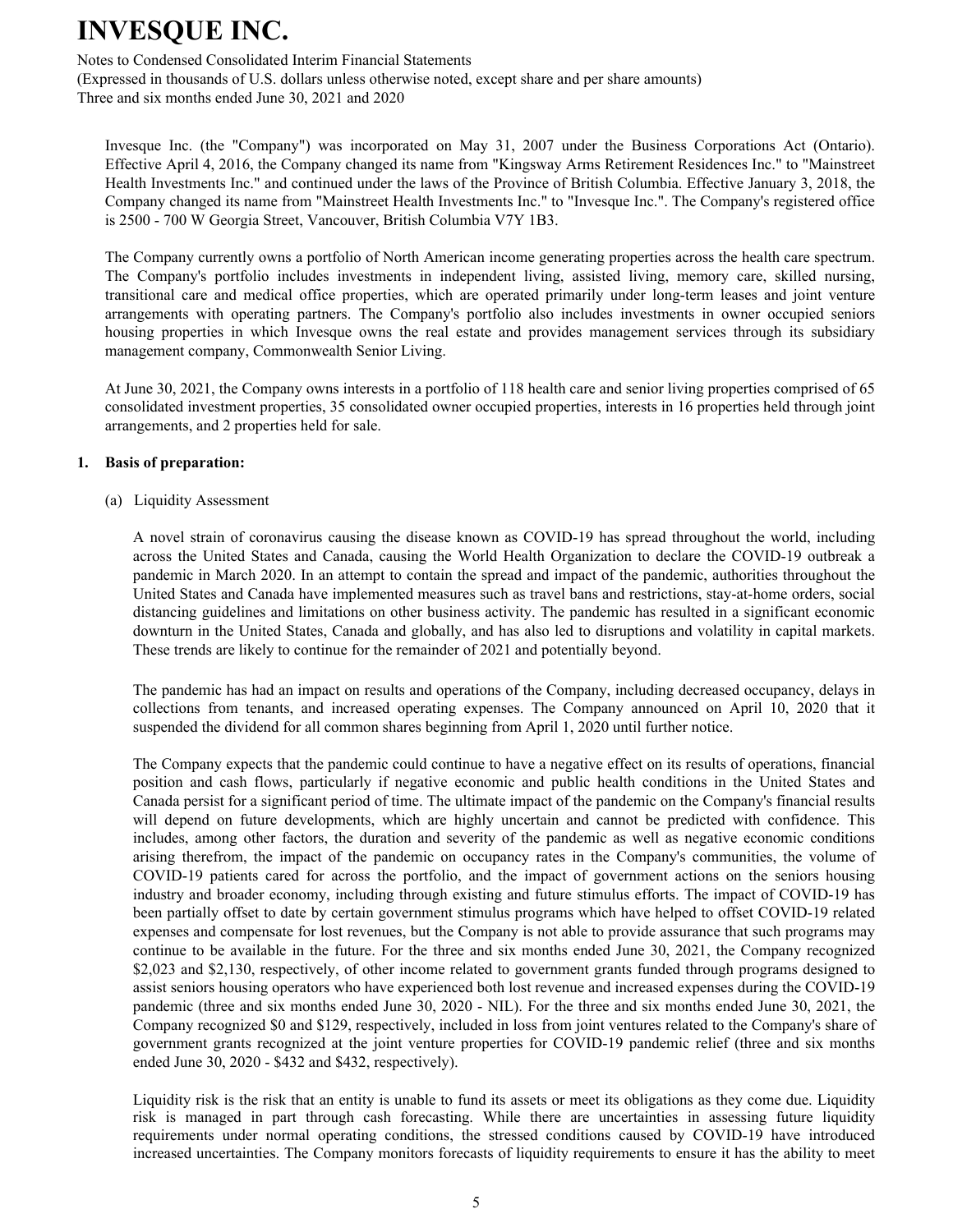Notes to Condensed Consolidated Interim Financial Statements

(Expressed in thousands of U.S. dollars unless otherwise noted, except share and per share amounts) Three and six months ended June 30, 2021 and 2020

operational needs by maintaining sufficient availability of the combination of cash and credit facility capacity, and to ensure the Company will meet its financial covenants related to debt agreements. Such forecasting involves a significant degree of judgment which takes into consideration current and projected macroeconomic conditions, the Company's cash collection efforts, debt financing and refinancing plans, and covenant compliance required under the terms of debt agreements. There is a risk that such liquidity forecasts may not be achieved and that currently available debt financing may no longer be available to the Company at terms and conditions that are favorable, or at all.

As a result of the events and conditions associated with COVID-19, the Company has amended certain terms of various financing arrangements having conducted an assessment of its liquidity. The Company believes that it has sufficient available liquidity to meet its minimum obligations as they come due and to comply with financial covenants in its credit facilities, as amended, for a period of at least 12 months from June 30, 2021. Further, the Company has assessed that there are no material uncertainties related to events or conditions that may cast significant doubt upon the Company's ability to continue as a going concern. In making this significant judgment, the Company has prepared a cash flow forecast with the most significant assumptions in the preparation of such forecast being the ability of its tenants to meet their projected rental obligations to the Company, the continued availability of financing and occupancy levels at owner occupied properties.

In response to a severe downside scenario, management has the ability to take the following mitigating actions to reduce costs, optimize the Company's cash flow and preserve liquidity:

- (i) utilizing available cash to pay down debts,
- (ii) sell certain properties and use the proceeds to buy down debt,
- (iii) exercise the Company's right to convert its convertible debentures into common shares,
- (iv) reducing non-essential capital expenditures.
- (b) Statement of compliance:

These condensed consolidated interim financial statements have been prepared in accordance with International Accounting Standard ("IAS") 34, Interim Financial Reporting, as issued by the International Accounting Standards Board ("IASB"). The condensed consolidated interim financial statements do not include all of the information required for full annual financial statements and should be read in conjunction with the Company's annual consolidated financial statements for the year ended December 31, 2020 issued on March 11, 2021, and which have been prepared in accordance with International Financial Reporting Standards ("IFRS"), as issued by the IASB.

These condensed consolidated interim financial statements were approved by the Board of Directors of the Company and authorized for issuance on August 11, 2021.

These condensed consolidated interim financial statements follow the same accounting policies and methods of application as the consolidated financial statements as at and for the year ended December 31, 2020. The following IFRS amendments were adopted in 2021:

In August 2020, the IASB issued Interest Rate Benchmark Reform ("IBOR") Reform and the Effects on Financial Reporting – Phase II (amendments to IFRS 9, IFRS 7, IAS 39 – Financial Instruments: Recognition and Measurement ("IAS 39"), IFRS 4 – Insurance Contracts ("IFRS 4") and IFRS 16 – Leases ("IFRS 16")). The objective of the second phase of the IASB's project was to assist entities in providing useful information about the effects of the transition to alternative benchmark rates and support preparers in applying the requirements of the IFRS Standards when changes are made to contractual cash flows or hedging relationships as a result of the transition to an alternative benchmark interest rate. The amendments affect the basis for determining the contractual cash flows as a result of benchmark interest rate reform, hedge accounting and disclosures.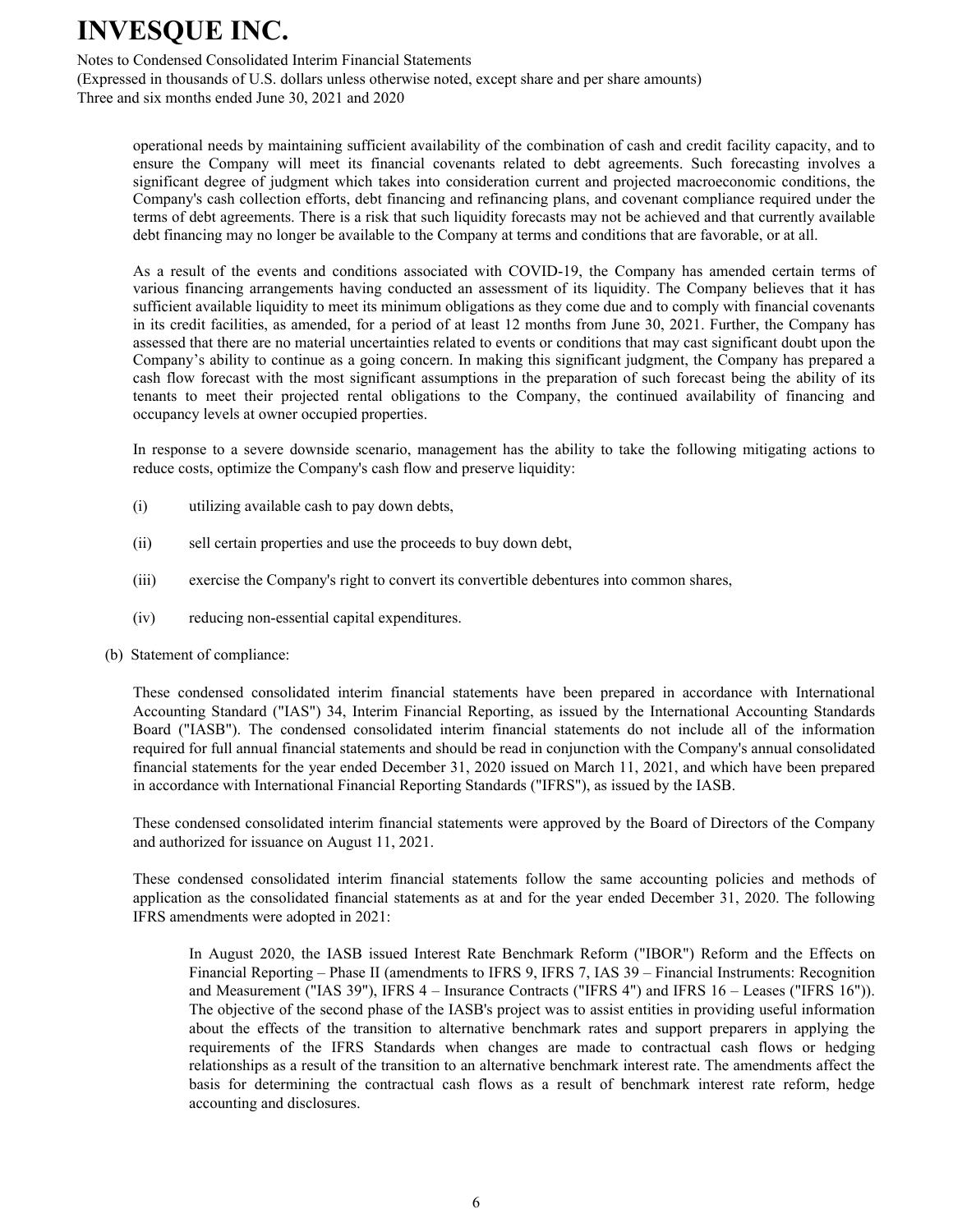Notes to Condensed Consolidated Interim Financial Statements

(Expressed in thousands of U.S. dollars unless otherwise noted, except share and per share amounts) Three and six months ended June 30, 2021 and 2020

> On March 5, 2021, the Financial Conduct Authority announced that panel bank submissions for certain LIBOR settings will cease as at December 31, 2021 and the remainder on June 30, 2023, after which representative LIBOR rates will no longer be available. The Company holds debt and derivative instruments that will be impacted by any potential changes to the June 30, 2023 LIBOR cessation date. To the extent not already completed, the Company plans to amend in-place agreements to a new benchmark or implement appropriate fallback provisions as applicable in response to the IBOR reform prior to or by the June 30, 2023 effective date.

#### **2. Loans receivable:**

Loans receivable issued as at June 30, 2021 and December 31, 2020 are detailed in the table below:

| Debtor                                                | Loan Type                          | June 30,<br>2021 | December<br>31, 2020 | <b>Issued Date</b>             | Maturity<br>Date $(1)$          | Current<br>Interest<br>Rate | <b>PIK</b><br>Interest<br>Rate |
|-------------------------------------------------------|------------------------------------|------------------|----------------------|--------------------------------|---------------------------------|-----------------------------|--------------------------------|
| Mainstreet Investment Company, LLC                    | Interest-only loan \$              | 3,932 \$         | 3,932                | December 22, 2016              | December 22, 2018               | $8.5\%$                     | $1.5\%$                        |
| Autumnwood Lifestyles Inc.                            | Revolving credit<br>facility       | 1,210            | 1,178                | November 1, 2016               | October 31, 2018 <sup>(3)</sup> | 8.0%                        | $-$ %                          |
| Symcare ML, LLC                                       | Loan receivable                    |                  | 7,295                | October 20, 2017               | December 31, 2033               | 5.0 $%$                     | $-$ %                          |
| Premier Senior Living, LLC <sup>(6)</sup>             | Loan receivable                    | 722              | 725                  | August 16, 2013 <sup>(2)</sup> | August 16, 2025                 | 9.4%                        | $-$ %                          |
| Ellipsis Real Estate Partners                         | Loan receivable                    | 951              | 951                  | May 4, 2018                    | May 4, 2028                     | $-$ %                       | $10.0 \%$                      |
| <b>Ellipsis Real Estate Partners</b>                  | Loan receivable                    | 1,334            | 1,338                | September 14, 2018             | September 14, 2028              | $-$ %                       | 10.0%                          |
| Symcare ML, LLC                                       | Loan receivable                    |                  | 15,000               | December 26, 2018              | December 31, 2033               | 5.0 %                       | 5.0 %                          |
| Hillcrest Millard, LLC                                | Loan receivable                    | 515              | 503                  | January 1, 2019                | January 1, 2028                 | $-$ %                       | 5.0 %                          |
| Hillcrest Firethorn, LLC                              | Loan receivable                    | 483              | 472                  | January 1, 2019                | November 1, 2027                | $-$ %                       | 5.0 %                          |
| <b>Bridgemoor Transitional Care</b>                   |                                    |                  |                      |                                |                                 |                             |                                |
| Operations, LLC <sup>(5)</sup>                        | Loan receivable                    | 1,872            | 1,872                | June 5, 2019                   | June 5, 2035                    | $-$ %                       | $-$ %                          |
| MOC Webster, LLC                                      | Loan receivable                    | 842              | 576                  | June 5, 2019                   | June 5, 2035                    | $-$ %                       | $-$ %                          |
| RHS Propco Mooresville, LLC                           | Loan receivable                    | 5,000            | 5,000                | June 28, 2019                  | July 1, 2024                    | 8.5 %                       | $-$ %                          |
| Memory Care America LLC                               | Loan receivable                    | 352              | 1,198                | July 31, 2019                  | January 1, 2024                 | 8.5 %                       | $-$ %                          |
| Ellipsis Real Estate Partners LLC <sup>(9)</sup>      | Mezzanine loan                     | 476              | 474                  | October 25, 2019               | October 1, 2022                 | $2.5 \%$                    | 7.5%                           |
| Blue Bell Senior Holdings, LLC $(7)$                  | Loan receivable                    | 490              | 490                  | February 21, 2020              | March 1, 2024                   | 5.9 %                       | $-$ %                          |
| PSL Care GP LLC                                       | Loan receivable                    | 450              | 450                  | May 6, 2020                    | (8)                             | $3.5 \%$                    | $-$ %                          |
| Symcare ML, LLC                                       | Loan receivable                    | 7,122            |                      | June 1, 2021                   | December 31, 2035               | $-$ %                       | $1.0\%$                        |
| Accrued current and long term interest                |                                    | 902              | 3,122                |                                |                                 |                             |                                |
| Allowance for losses on loans receivable              |                                    | (7,365)          | (28, 241)            |                                |                                 |                             |                                |
| Carrying value of loans recorded at amortized cost \$ |                                    | 19,288 \$        | 16,335               |                                |                                 |                             |                                |
| Javelina Ventures, LLC                                | Loan receivable -<br><b>FVTPL</b>  | 1,894            | 2,368                | December 31, 2018              | (4)                             | $-$ %                       | 5.0 %                          |
|                                                       | Carrying value of loans receivable | 21,182           | 18,703               |                                |                                 |                             |                                |
|                                                       | Less current portion               | 1,066            | 1,799                |                                |                                 |                             |                                |
|                                                       | Long term portion \$               | 20,116 \$        | 16,904               |                                |                                 |                             |                                |

(1) Mezzanine loans are due at the time of sale of the property if sale occurs earlier than the stated maturity date.

(2) Loan assumed through acquisition on February 1, 2018. Loan was originally issued by Care PSL Holdings LLC on August 16, 2013.

(3) Maturity date is the later of October 31, 2018 or the completion of the expansion projects at the Marina Point and Red Oak Facilities. The projects are not yet complete.

(4) The repayment of this loan is pursuant to Javelina Ventures Operating Agreement in which net available cash from operations will be used to repay the principal and accrued interest on this loan.

(5) This loan was issued to MOC Fort Worth, LLC; MOC Round Rock, LLC; MOC San Antonio II, LLC; MOC Webster, LLC; and Bridgemoor Transitional Care Operations, LLC.

(6) This loan was issued to Park Terrace Operating, LLC; Seneca Lake Terrace Operating, LLC; and Premier Senior Living, LLC.

(7) Maturity date is the earlier of March 1, 2024, the date that the existing debt secured by the property is refinanced, or upon termination of the management agreement.

(8) No stated maturity date for loan receivable. Principal of loan is repaid when distributions are made from the joint venture operated by Phoenix Senior Living.

(9) This loan was funded for the development of a memory care facility in Wyoming, MI.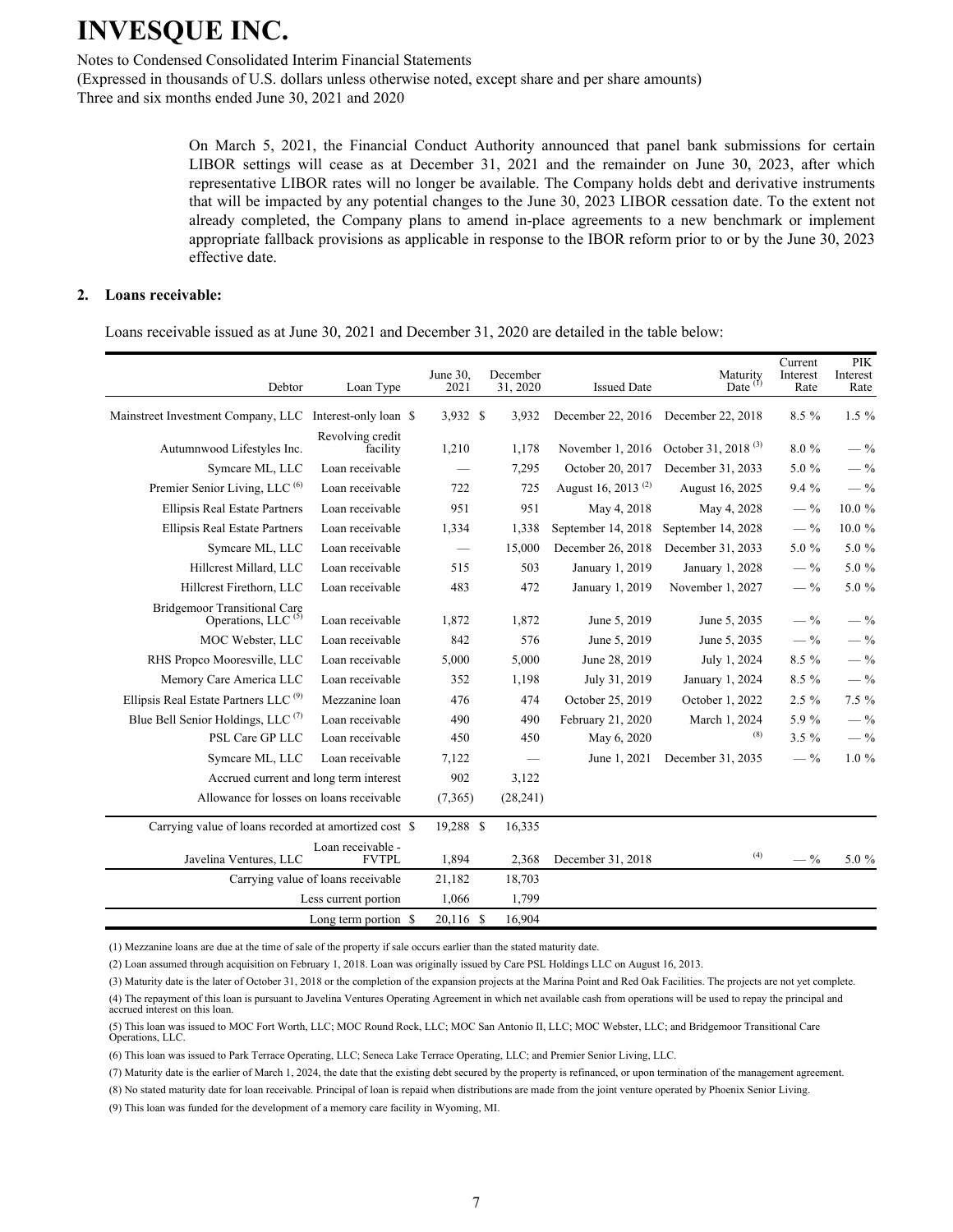Notes to Condensed Consolidated Interim Financial Statements

(Expressed in thousands of U.S. dollars unless otherwise noted, except share and per share amounts) Three and six months ended June 30, 2021 and 2020

\$11,908 of the loans outstanding and \$26 of the accrued current and long term interest as at June 30, 2021 in the table above are made to current tenant operators. Of these amounts, \$3,104 has been reserved as uncollectible.

Loans receivable and associated allowance for losses on loans receivable accounted for at amortized cost as at June 30, 2021 are as follows:

|                                          | Stage 1   | Stage 2 | Stage 3  | Total   |
|------------------------------------------|-----------|---------|----------|---------|
| Loans receivable, net of loan fees       | 17.704 \$ | 1.951 S | 6.998 \$ | 26,653  |
| Allowance for losses on loans receivable | (267      | (382)   | (6,716)  | (7,365) |
| Loans receivable, net of allowances      | 7.437     | .569 S  | 282.     | 19,288  |

Loans receivable and associated allowance for losses on loans receivable accounted for at amortized cost as at December 31, 2020 are as follows:

|                                          | Stage 1     | Stage 2  | Stage 3   | Total     |
|------------------------------------------|-------------|----------|-----------|-----------|
| Loans receivable, net of loan fees       | $11.079$ \$ | 1.186 \$ | 32.311 \$ | 44.576    |
| Allowance for losses on loans receivable | (127)       | (236)    | (27, 878) | (28, 241) |
| Loans receivable, net of allowances      | 10.952 \$   | 950 S    | 4.433     | 16.335    |

The changes in the gross loans receivable balance during the period ended June 30, 2021 are shown in the following table:

|                                                   | Stage 1           | Stage 2    | Stage 3   | Total    |
|---------------------------------------------------|-------------------|------------|-----------|----------|
| Total loans receivable as at December<br>31, 2020 | \$<br>11,079 \$   | 1,186 \$   | 32,311 \$ | 44,576   |
| Loans receivable                                  |                   |            |           |          |
| Transfer to/(from)                                |                   |            |           |          |
| Stage 1                                           | (733)             | 733        |           |          |
| Stage 2                                           |                   |            |           |          |
| Stage 3                                           |                   |            |           |          |
|                                                   | \$<br>$10,346$ \$ | 1,919 \$   | 32,311 \$ | 44,576   |
| <b>Issuances</b>                                  | 236               |            | 265       | 501      |
| Repayments                                        |                   |            | (845)     | (845)    |
| Currency translation                              |                   | 32         |           | 32       |
| Non-cash settlement                               | 7,122             |            | (24, 733) | (17,611) |
| Total loans receivable as at June 30, 2021 \$     | 17,704 \$         | $1,951$ \$ | 6,998 \$  | 26,653   |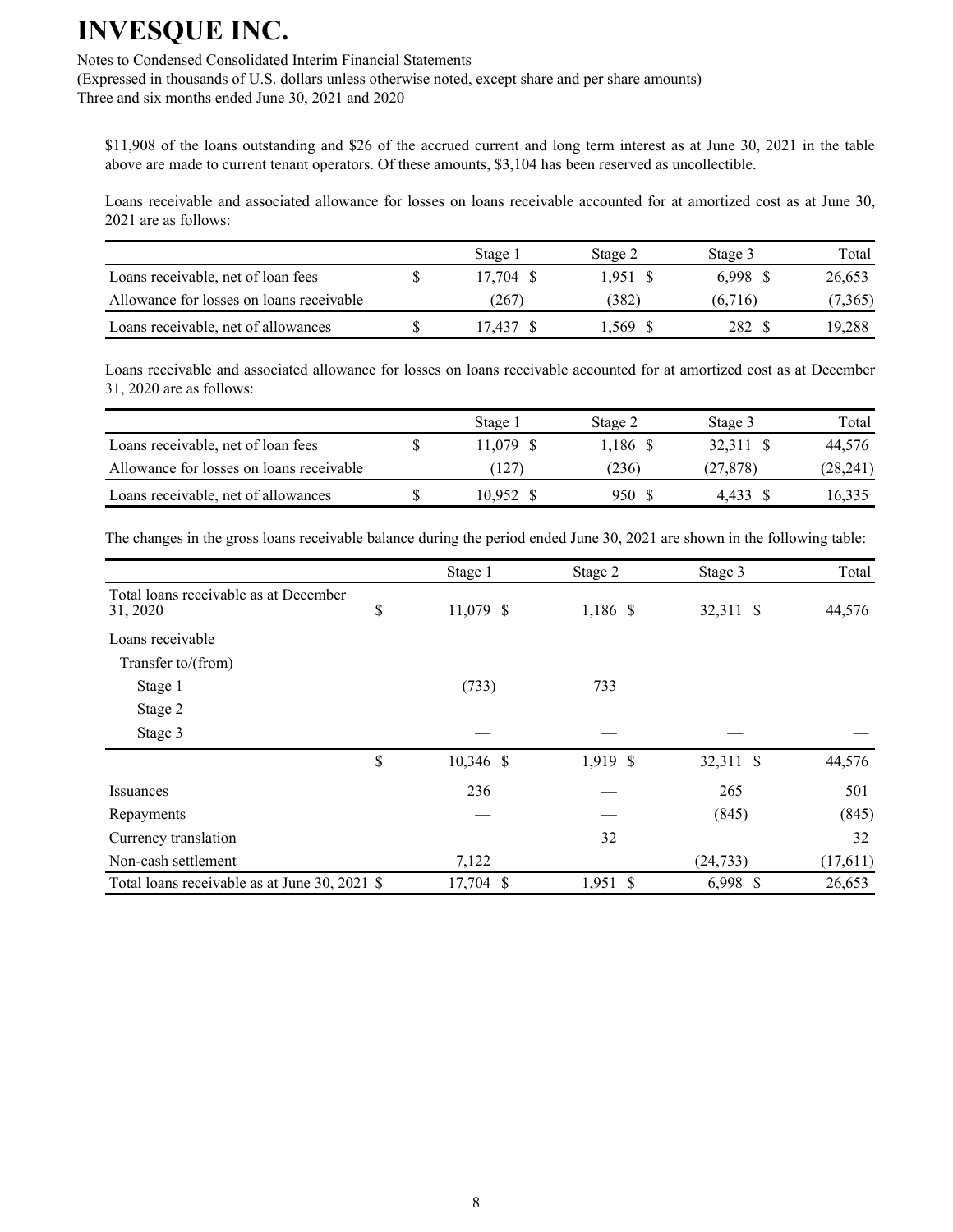#### Notes to Condensed Consolidated Interim Financial Statements

(Expressed in thousands of U.S. dollars unless otherwise noted, except share and per share amounts) Three and six months ended June 30, 2021 and 2020

The changes in the allowance for credit losses during the period ended June 30, 2021 are shown in the following table:

|                                                              | Stage 1      | Stage 2 | Stage 3   | Total     |
|--------------------------------------------------------------|--------------|---------|-----------|-----------|
| Total allowance for credit losses as at<br>December 31, 2020 | \$<br>127S   | 236 \$  | 27,878 \$ | 28,241    |
| Allowance for credit losses                                  |              |         |           |           |
| Remeasurement                                                |              | 133     | 263       | 396       |
| Transfer to/(from)                                           |              |         |           |           |
| Stage 1                                                      | (7)          | 7       |           |           |
| Stage 2                                                      |              |         |           |           |
| Stage 3                                                      |              |         |           |           |
|                                                              | \$<br>120S   | 376 \$  | 28,141 \$ | 28,637    |
| Issuances                                                    |              |         | 265       | 265       |
| Repayments                                                   |              |         | (135)     | (135)     |
| Currency translation                                         |              | 6       |           | 6         |
| Non-cash settlement                                          | 147          |         | (21, 555) | (21, 408) |
| Total allowance for credit losses as at<br>June 30, 2021     | \$<br>267 \$ | 382 \$  | 6,716 \$  | 7,365     |

For the three and six months ended June 30, 2021, a gain of \$480 and a loss of \$685, respectively (three and six months ended June 30, 2020 - \$5,560 loss and \$7,095 loss, respectively) was recorded as change in allowance for credit losses on loans and interest receivable in the condensed consolidated interim statements of loss and comprehensive loss. For the three and six months ended June 30, 2021 a loss of \$474 and \$474, respectively (three and six months ended June 30, 2020 - NIL) was recorded as a change in fair value of financial instruments in the condensed consolidated interim statements of loss and comprehensive loss for the change in fair value of the loan to Javelina Ventures, LLC.

On June 1, 2021, a subsidiary of the Company entered into a loan agreement with the tenant operator of the Symphony Portfolio ("Symcare") for a principal amount of \$17,000 in satisfaction of all remaining balances owed by Symcare including the \$7,295 loan entered into on October 20, 2017 and accrued interest thereon, the \$15,000 loan entered into on December 26, 2018 and accrued interest thereon, and \$10,969 of outstanding rent receivable offset by the release of the \$7,000 security deposit on the previous master lease with Symcare. The new loan matures on December 31, 2035 and earns interest at an annual rate of 1.0% which accrues to the balance of the loan until maturity ("PIK Interest"). The loan was discounted using a market rate and recorded at a net loan balance of \$7,122.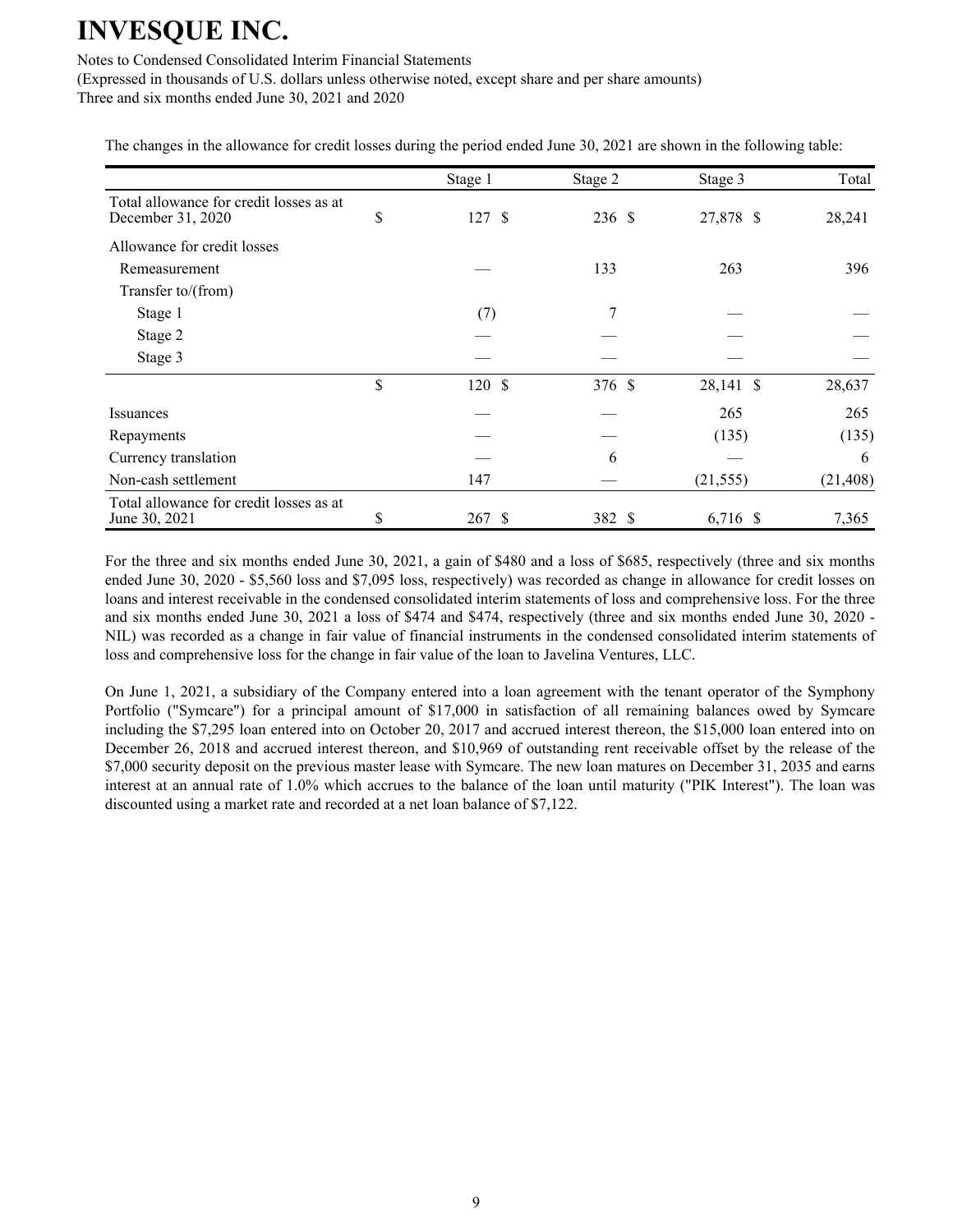Notes to Condensed Consolidated Interim Financial Statements (Expressed in thousands of U.S. dollars unless otherwise noted, except share and per share amounts) Three and six months ended June 30, 2021 and 2020

### **3. Other assets:**

Other assets are as follows:

|                                                            | June 30, 2021 | December 31, 2020 |
|------------------------------------------------------------|---------------|-------------------|
| Prepaid expense                                            | \$<br>3,848   | \$<br>2,330       |
| Security deposits and costs related to future acquisitions |               | 682               |
| Escrow deposits held by lenders                            | 4,693         | 5,251             |
| Right-of-use assets                                        | 1,696         | 1,889             |
| Bond assets                                                | 821           | 881               |
| Other                                                      | 843           | 807               |
|                                                            | \$<br>11,901  | \$<br>11,840      |
| Current                                                    | \$<br>9,384   | \$<br>9,069       |
| Non-current                                                | 2,517         | 2,771             |
|                                                            | \$<br>11,901  | \$<br>11,840      |

Escrow deposits held by lenders includes amounts held for use in payment of real estate taxes, property insurance and replacement reserves.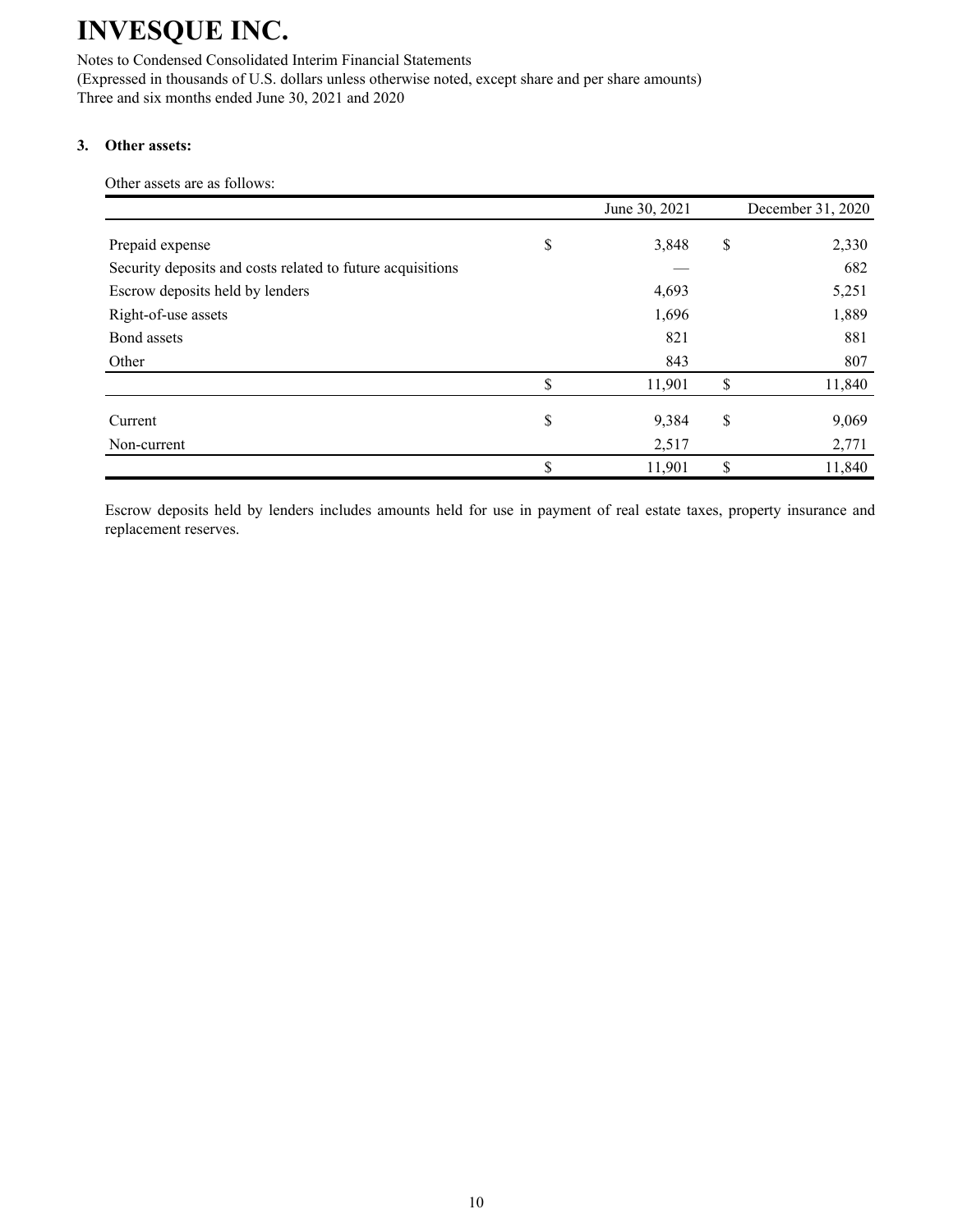Notes to Condensed Consolidated Interim Financial Statements (Expressed in thousands of U.S. dollars unless otherwise noted, except share and per share amounts) Three and six months ended June 30, 2021 and 2020

### **4. Investment properties:**

*(a) Investment properties:*

|                                                           | Number of<br>Properties | Amount        |
|-----------------------------------------------------------|-------------------------|---------------|
| Balance, December 31, 2020                                | 69                      | \$<br>882,019 |
| Capital expenditures                                      |                         | 182           |
| Sale of income properties                                 | (4)                     | (75,265)      |
| Held for sale properties                                  | (4)                     | (36,822)      |
| Increase in straight-line rents                           |                         | 3,041         |
| Fair value adjustment                                     |                         | (5,056)       |
| Amortization of tenant inducements                        |                         | (246)         |
| Translation of foreign operations                         |                         | 3,964         |
| Balance, June 30, 2021                                    | 61                      | \$<br>771,817 |
| Investment properties in use                              |                         | \$<br>752,955 |
| Property under development                                |                         | 18,862        |
| Balance, June 30, 2021                                    |                         | \$<br>771,817 |
| Property tax liability under IFRIC 21                     |                         | (5, 595)      |
| Fair value adjustment to investment properties - IFRIC 21 |                         | 5,595         |
|                                                           |                         | \$<br>771,817 |

At June 30, 2021, the Company used an internal valuation process to value its investment properties. Third party appraisers are engaged to prepare valuations on a portion of the portfolio annually such that one third of the portfolio is valued externally each year, and every property in the portfolio is valued externally at least once every five years. Management considers the external valuations for a cross-section of properties that represent different geographical locations across the Company's portfolio and updates, as deemed necessary, the valuation models to reflect current market data.

Acquired investment properties are initially measured at cost, including directly attributable acquisition costs, when the transactions are deemed to be asset acquisitions. Acquisition costs related to business combinations are expensed in the period incurred. Subsequent to initial recognition, investment properties are measured at fair value, determined based on available market evidence. The Company uses alternative valuation methods such as the direct capitalized income approach or discounted cash flow projections (Level 3 inputs). The fair value of investment properties reflects rental income from current leases and assumptions about rental income from future leases in light of current market conditions. When a loan is arranged with a tenant at a below market rate, the estimated fair value of the discount is recognized as a tenant inducement at the time the loan commitment is made.

Capital expenditures include costs related to expansion projects at two buildings in Canada that are jointly owned. The Company has committed to fund its share of the projects as the expansions are completed.

The Company continues to review market capitalization, discount and terminal capitalization rates as well as its future cash flow projections and the valuation of its properties in light of the COVID-19 pandemic. The carrying value for the Company's investment properties reflects its best estimate for the highest and best use as at June 30, 2021. It is not possible to forecast with certainty the duration and full scope of the economic impact of COVID-19 and other consequential changes it will have on the Company's business and operations, both in the short term and in the long term. In a long term scenario, certain aspects of the Company's business and operations that could potentially be impacted include rental income,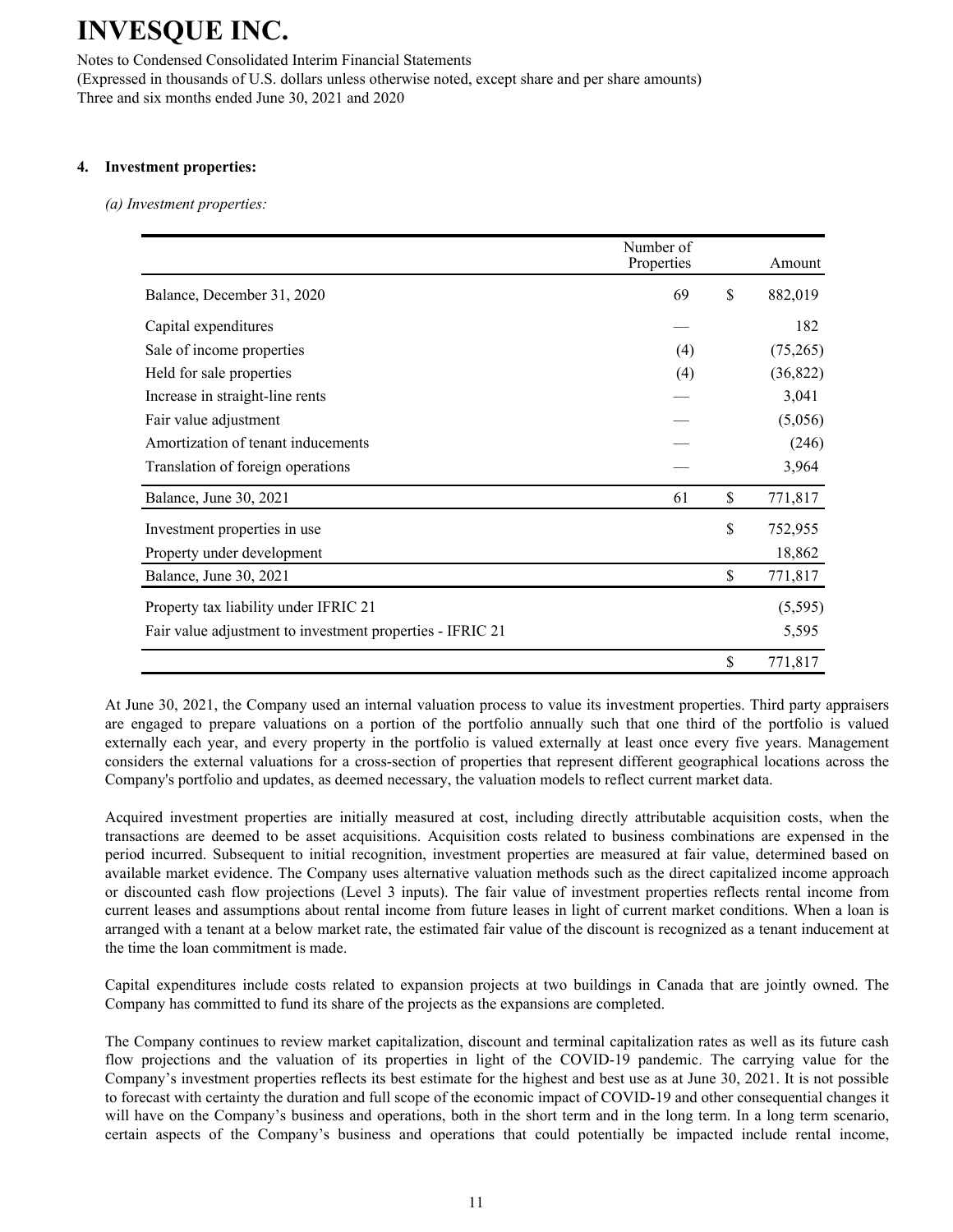Notes to Condensed Consolidated Interim Financial Statements

(Expressed in thousands of U.S. dollars unless otherwise noted, except share and per share amounts) Three and six months ended June 30, 2021 and 2020

occupancy, turnover, future demand, and market rents, which all ultimately impact the underlying valuation of investment properties.

On May 7, 2021, the Company entered into a purchase and sale agreement for the sale of the Company's interest in four triple-net properties operated by Inspirit Senior Living for total cash consideration of \$35,500 and the sale was completed on July 1, 2021. The assets are classified as held for sale on the condensed consolidated interim statement of financial position at June 30, 2021.

The following table summarizes the significant unobservable inputs in determining fair value:

| Significant unobservable inputs | Inter-relationship between significant unobservable inputs and fair value measurements                                                                                                              |
|---------------------------------|-----------------------------------------------------------------------------------------------------------------------------------------------------------------------------------------------------|
| Capitalization rates            | There is an inverse relationship between the capitalization rates and the fair value; in<br>other words, the higher the capitalization rate, the lower the estimated fair value.                    |
| Stabilized future cash flows    | There is a direct relationship between the stabilized future cash flows and the fair value;<br>in other words, the higher the stabilized future cash flows, the higher the estimated fair<br>value. |

The capitalization rates used in determining fair value of investment properties measured as at June 30, 2021 and December 31, 2020 are set out in the following table:

|                                        | June 30, 2021     | December 31, 2020 |
|----------------------------------------|-------------------|-------------------|
| Capitalization rate - range            | $6.74\% - 9.00\%$ | $5.85\% - 9.00\%$ |
| Capitalization rate - weighted average | 8.02%             | $8.06\%$          |

The fair value of investment properties is most sensitive to changes in capitalization rates and stabilized future cash flows. Changes in the capitalization rates and stabilized future cash flows would result in the following changes in the fair value of the Company's investment properties:

|                                                                        |    | June 30, 2021 |    | December 31, 2020 |
|------------------------------------------------------------------------|----|---------------|----|-------------------|
| Investment property valued using direct capitalization income approach | S  | 554,219       | \$ | 617,931           |
| Investment property valued using discounted cash flow projection       | S  | 198,736       | \$ | 139,727           |
| Investment property valued using other methods                         | \$ | 55,684        | \$ | 124,361           |
| Capitalization rate:                                                   |    |               |    |                   |
| 25-basis point increase                                                | S  | (16, 890)     | S  | (18, 727)         |
| 25-basis point decrease                                                | \$ | 17,997        | \$ | 19,945            |

In addition, a 1% increase in stabilized future cash flows would result in a portfolio fair value increase of \$5,542. A 1% decrease in stabilized future cash flows would result in a portfolio fair value decrease of \$5,542. A 1% increase in stabilized future cash flows coupled with a 0.25% decrease in capitalization rates would result in a portfolio fair value increase of \$23,719. A 1% decrease in stabilized future cash flows coupled with a 0.25% increase in capitalization rates would result in a portfolio fair value decrease of \$22,263.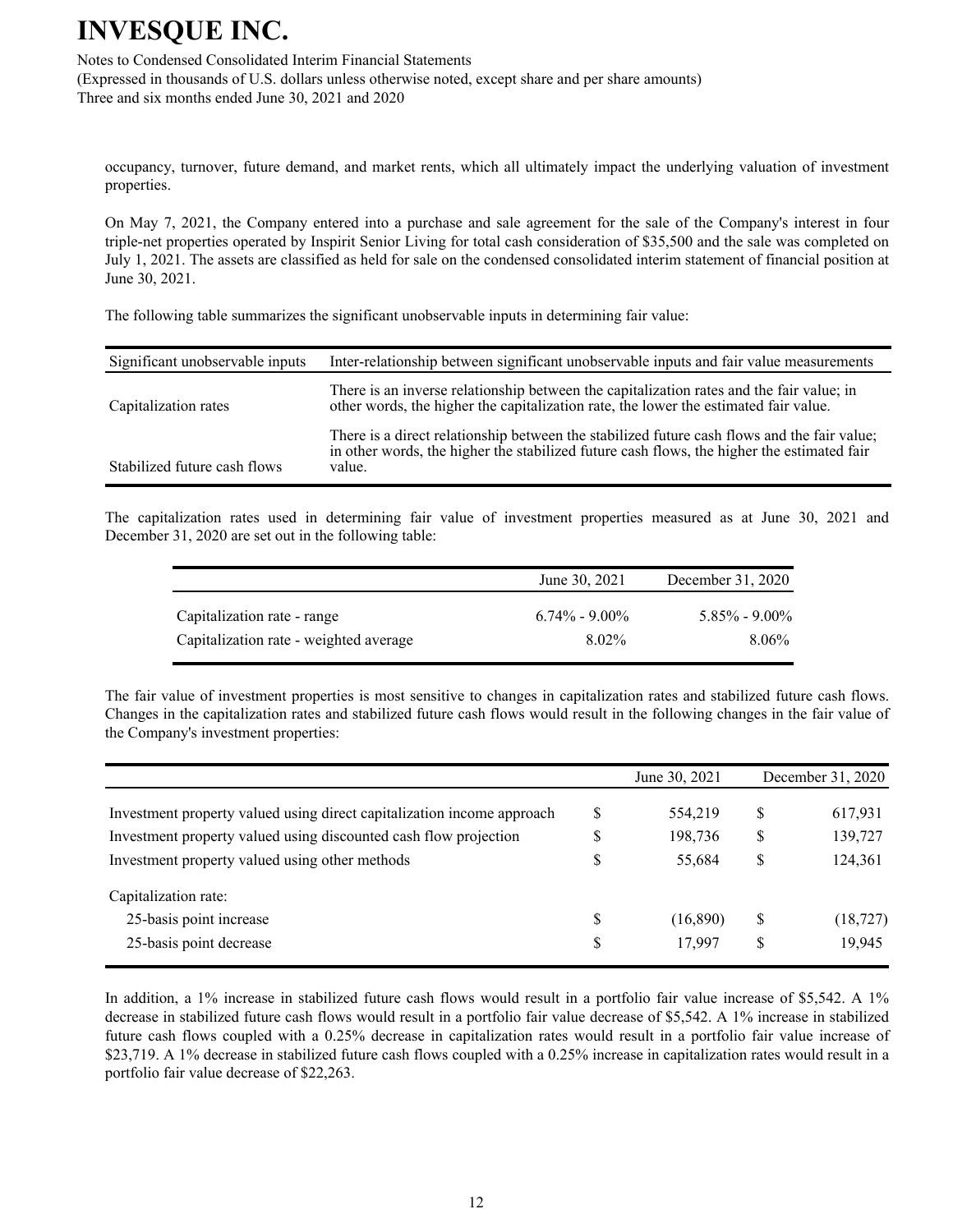Notes to Condensed Consolidated Interim Financial Statements

(Expressed in thousands of U.S. dollars unless otherwise noted, except share and per share amounts) Three and six months ended June 30, 2021 and 2020

*(b) Asset dispositions - six months ended June 30, 2021*

|                                             | Chesterton, IN      | Symcare       | Total    |
|---------------------------------------------|---------------------|---------------|----------|
| Number of consolidated properties disposed: | (1)                 | (3)           | (4)      |
| Net assets disposed:                        |                     |               |          |
| Investment properties                       | \$<br>$(19,982)$ \$ | (55,283)      | (75,265) |
| Working capital balances                    | (50)                |               | (50)     |
|                                             | \$<br>$(20,032)$ \$ | $(55,283)$ \$ | (75,315) |
| Consideration received:                     |                     |               |          |
| Cash                                        | (20, 032)           | (55,283)      | (75,315) |
|                                             | \$<br>$(20,032)$ \$ | $(55,283)$ \$ | (75,315) |

On April 30, 2021, the Company sold a property located in Chesterton, IN to the operator Symphony for a sale price of \$20,000 before closing costs. The consideration was paid in the form of a \$14,503 repayment of the mortgage secured by the property and \$5,529 of cash.

On June 1, 2021, the Company sold three properties located in Chicago, IL to the operator Symphony for a sale price of \$55,500 before closing costs. The consideration was paid in the form of \$55,283 cash. The cash was used to pay down the Credit Facility.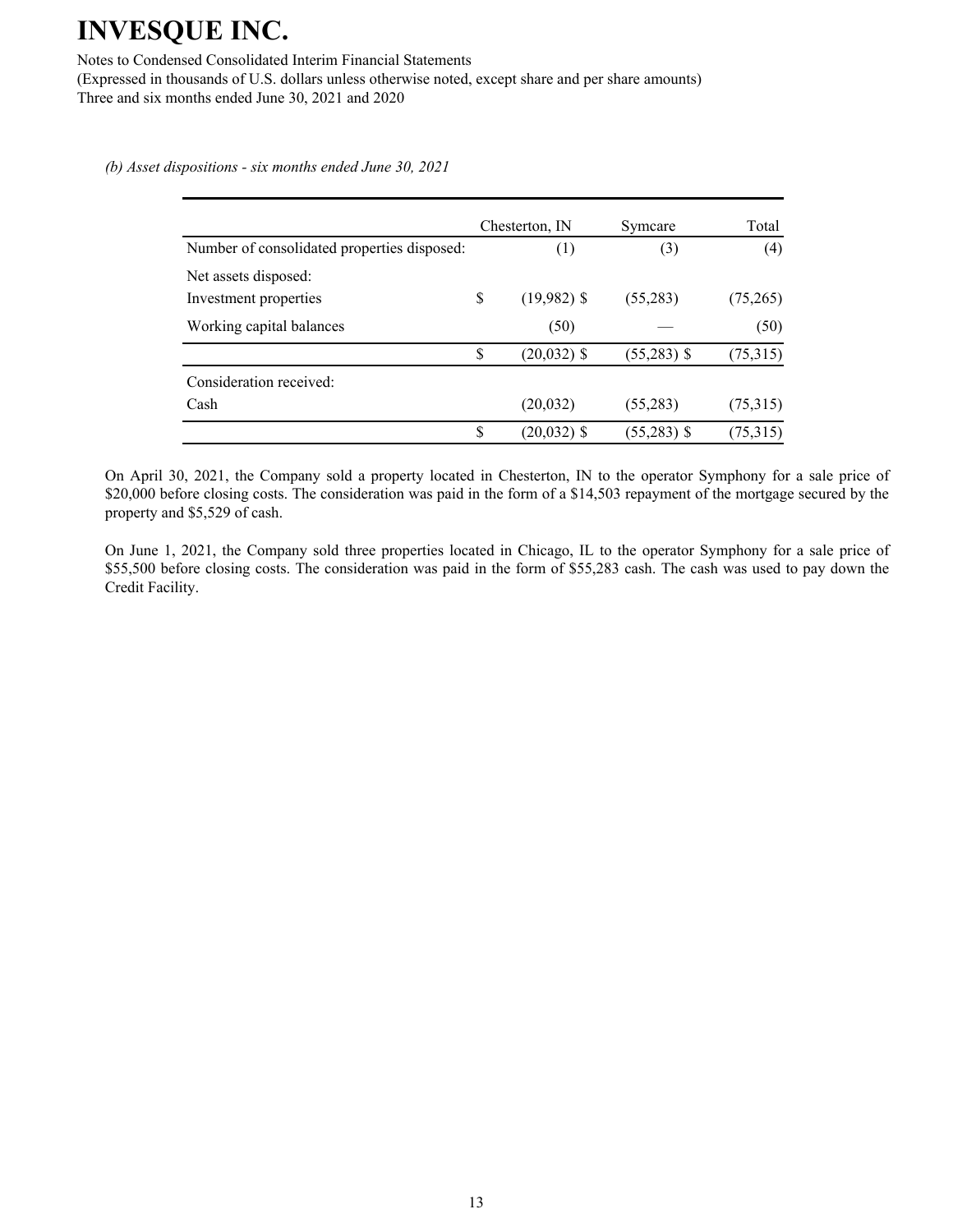Notes to Condensed Consolidated Interim Financial Statements (Expressed in thousands of U.S. dollars unless otherwise noted, except share and per share amounts) Three and six months ended June 30, 2021 and 2020

## **5. Property, plant and equipment, net:**

Property, plant and equipment consists of the following as at June 30, 2021:

|                                                                  | Land                         | <b>Buildings</b> | Furniture.<br>fixtures and<br>equipment | Properties<br>under<br>development | Total          |
|------------------------------------------------------------------|------------------------------|------------------|-----------------------------------------|------------------------------------|----------------|
| Cost                                                             |                              |                  |                                         |                                    |                |
| Balance, December 31, 2020                                       | \$<br>28,827 \$              | 465,288 \$       | 12,843 \$                               | 7,406 \$                           | 514,364        |
| <b>Additions</b>                                                 |                              | 2,154            | 963                                     | 720                                | 3,837          |
| Transfers                                                        |                              | 4,453            |                                         | (4, 453)                           |                |
| Assets contributed to joint venture                              | (2,600)                      |                  |                                         |                                    | (2,600)        |
| Assets transferred to held for sale                              | (106)                        | (1,993)          | (33)                                    |                                    | (2,132)        |
| Balance, June 30, 2021                                           | \$<br>26,121<br>$\mathbb{S}$ | 469,902 \$       | 13,773 \$                               | 3,673 \$                           | 513,469        |
| <b>Accumulated depreciation</b>                                  |                              |                  |                                         |                                    |                |
| Balance, December 31, 2020                                       | \$<br>$-$ \$                 | 59,744 \$        | 2,795 \$                                |                                    | - \$<br>62,539 |
| Depreciation and amortization                                    |                              | 12,394           | 1,019                                   |                                    | 13,413         |
| Assets transferred to held for sale                              |                              | (395)            | (24)                                    |                                    | (419)          |
| Balance, June 30, 2021                                           | \$<br>\$                     | 71,743 \$        | 3,790 \$                                |                                    | \$<br>75,533   |
| Property, plant and equipment, net<br>balance, December 31, 2020 | \$<br>28,827 \$              | 405,544 \$       | $10,048$ \$                             | 7,406 \$                           | 451,825        |
| Property, plant and equipment, net<br>balance, June 30, 2021     | \$<br>26,121<br>S            | 398,159 \$       | 9,983 \$                                | $3,673$ \$                         | 437,936        |

In June 2021 the Company ceased operations in and listed for sale a property located in Port Royal, SC. The Company has successfully transitioned all residents from this property into new locations in order to prepare the building for sale. The assets are classified as held for sale on the condensed consolidated interim statement of financial position at June 30, 2021.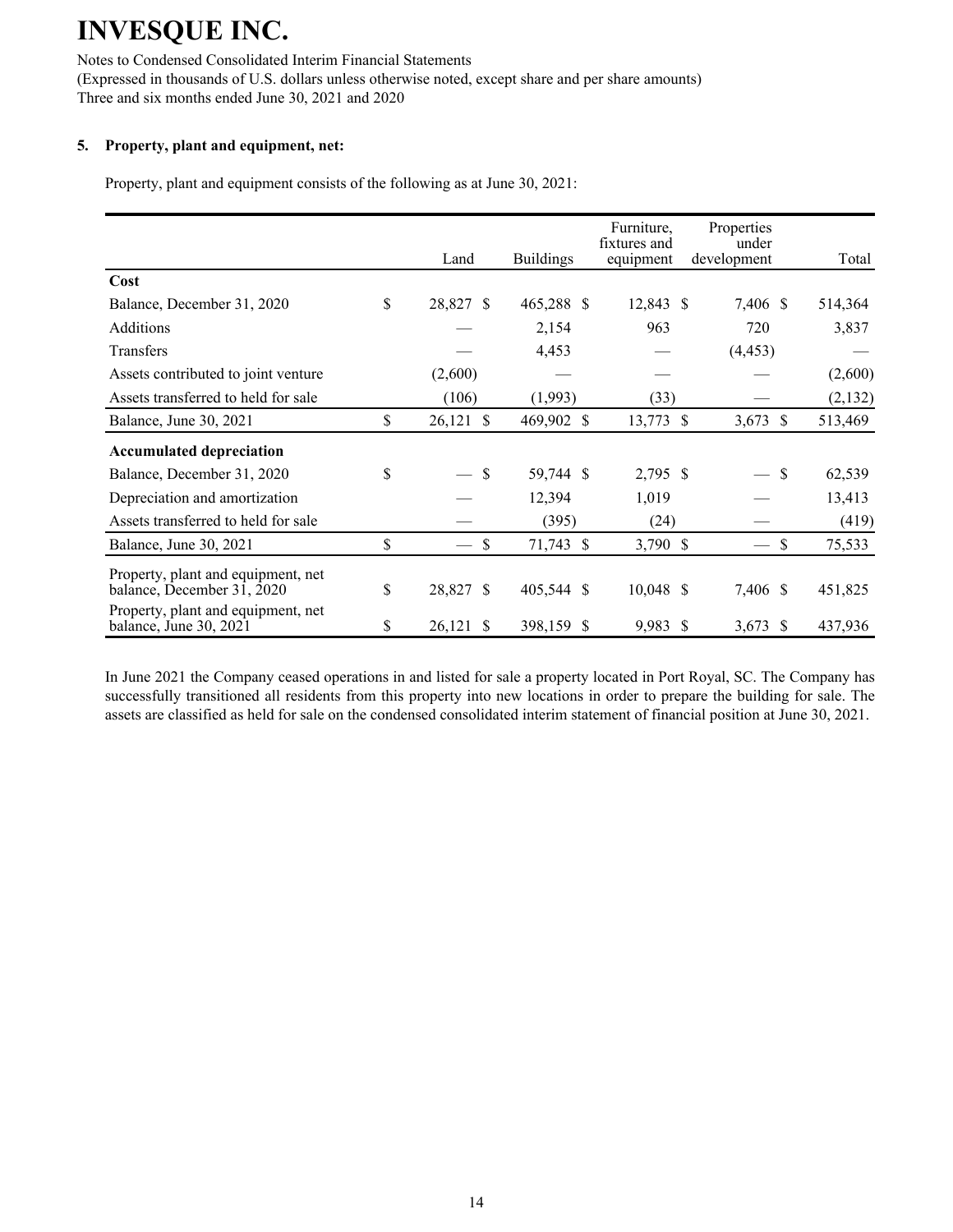## Notes to Condensed Consolidated Interim Financial Statements

(Expressed in thousands of U.S. dollars unless otherwise noted, except share and per share amounts) Three and six months ended June 30, 2021 and 2020

#### **6. Joint arrangements:**

As at June 30, 2021, the following are the Company's joint arrangements:

| Joint arrangement            | Number of<br>properties | Location             | Company<br>ownership | Consolidation type    |
|------------------------------|-------------------------|----------------------|----------------------|-----------------------|
| Invesque-Autumnwood Landlord | 4                       | Canada               | 50 $%$               | Joint operation $(1)$ |
| Invesque-Autumnwood Operator |                         | Canada               | 50 $%$               | Joint venture $(2)$   |
| Calamar                      | 2                       | <b>United States</b> | $75\%$               | Joint venture $(3)$   |
| Heritage JV                  | 3                       | <b>United States</b> | $80\%$               | Joint venture $(3)$   |
| Heritage Newtown             |                         | <b>United States</b> | 80 %                 | Joint venture $(3)$   |
| Heritage Harleysville        |                         | <b>United States</b> | $90\%$               | Joint venture $(3)$   |
| Heritage Glassboro           |                         | <b>United States</b> | $90\%$               | Joint venture $(3)$   |
| Jaguarundi                   | 8                       | <b>United States</b> | 61 $%$               | Joint venture $(4)$   |
| Terra Bluffs                 |                         | <b>United States</b> | $74\%$               | Joint venture $(3)$   |

(1) The Company directly holds its interest in the real estate joint operation.

(2) These joint venture arrangements have been structured through separate legal entities and lease the properties from the joint operation landlord.

(3) These joint venture arrangements have been structured through separate legal entities. The joint venture owns an interest in separate legal entities which own the real estate and operations.

(4) The joint venture owns an interest in separate legal entities which own the real estate and leases the properties to third party operators.

The Company has entered into a number of joint arrangements for the purpose of jointly owning and operating certain of its seniors housing investments as detailed in the table above.

The Company and Autumnwood each owns a 50% direct beneficial interest in the real estate assets of the Invesque-Autumnwood Landlord entity and are jointly obligated for the related mortgages for a portfolio of four properties which are accounted for as joint operations and are accounted for under the proportionate consolidation method. The Company's 50% interest in the operations of these properties is held through separate legal entities (collectively referred to as "Invesque-Autumnwood Operators"), which under IFRS 11, Joint arrangements, are accounted for as joint ventures using the equity method. Invesque-Autumnwood Operators have leased the real estate from the landlords under their respective lease agreements. These leases are for three-year periods, with six automatic renewals every third anniversary for a total of 21 years. The Company's share of the landlords' lease receipts, \$900 and \$1,773 for the three and six months ended June 30, 2021, respectively (three and six months ended June 30, 2020 - \$749 and \$1,522, respectively), is reported as lease revenue from joint ventures. Invesque-Autumnwood Operators lease expense is included in the share of loss from joint ventures in the condensed consolidated interim statements of loss and comprehensive loss.

The Company has an interest in eight seniors housing and care properties in the United States in which it also owns an interest in the operations at those properties through joint arrangements. In these joint arrangements, the Company owns an interest in the real estate and operations through separate legal entities at each of the properties and has management agreements in place to provide for the day to day operations resulting in joint control of the interests. Each of these joint arrangements are accounted for as joint ventures using the equity method and the Company's share of net income is included in loss from joint ventures in the condensed consolidated interim statements of loss and comprehensive loss.

The Company provides a guarantee on the outstanding mortgage balances of the Jaguarundi Ventures, LP in exchange for a fee equal to 15 basis points on the amount guaranteed. The Company earns an asset management fee of 25 basis points based on gross asset value. For the three and six months ended June 30, 2021, the Company has earned guaranty fees of \$15 and \$30, respectively (three and six months ended June 30, 2020 - \$15 and \$30, respectively) and management fees of \$101 and \$202, respectively (three and six months ended June 30, 2020 - \$101 and \$202, respectively) from Jaguarundi Ventures, LP included in other revenue in the condensed consolidated interim statements of loss and comprehensive loss.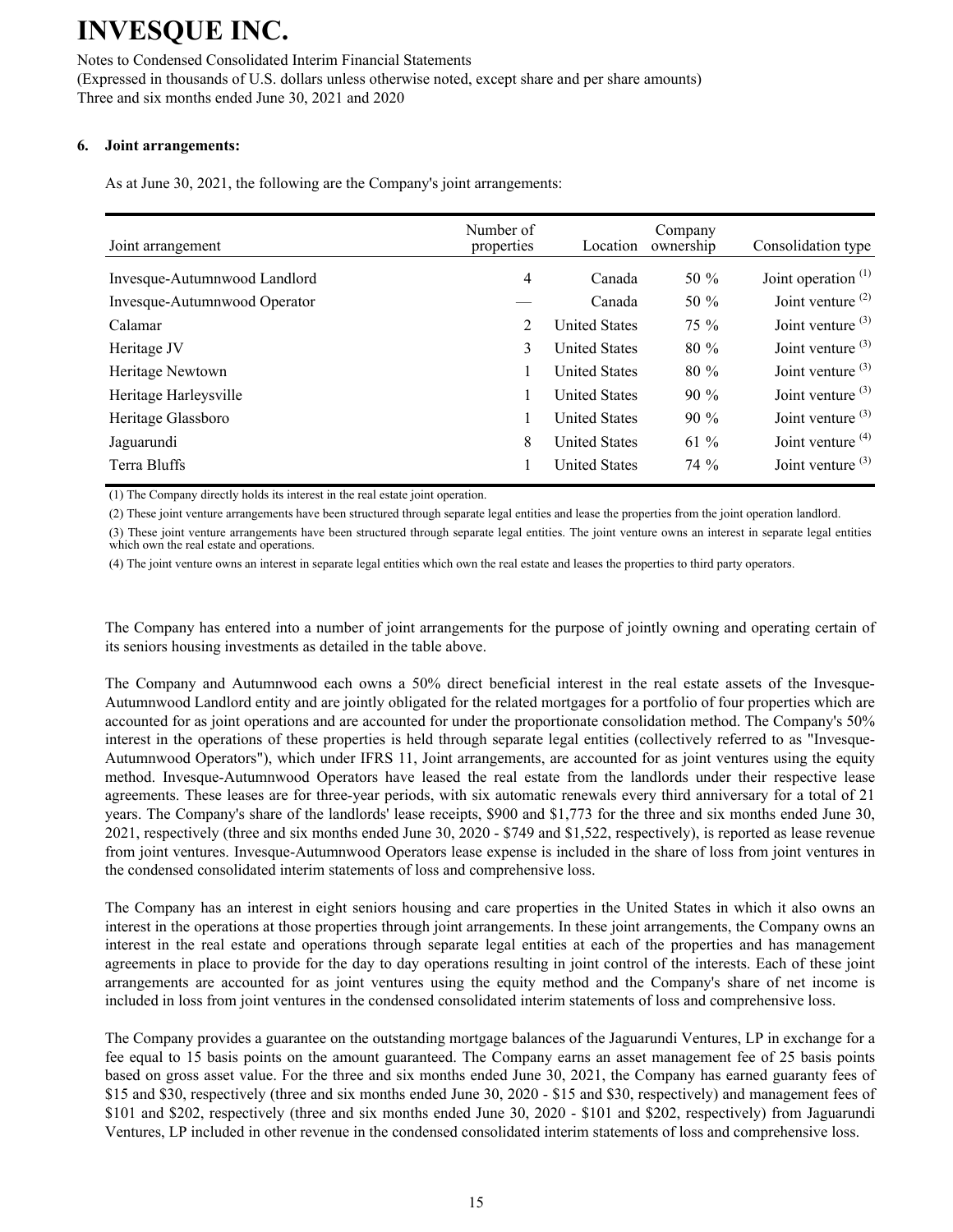Notes to Condensed Consolidated Interim Financial Statements

(Expressed in thousands of U.S. dollars unless otherwise noted, except share and per share amounts) Three and six months ended June 30, 2021 and 2020

On June 14, 2021, the Company entered into a joint venture for the development of a seniors housing property in Parker, Colorado ("Terra Bluffs"). The Company contributed land valued at \$2,600 and \$3,002 of cash to the joint venture in exchange for a 73.6% ownership interest. \$702 of the cash contribution was spent on predevelopment costs prior to the formation of the joint venture. The project has property under development of \$4,563 as of June 30, 2021. The remaining portion of the project will be funded through draws on construction loans at the joint venture.

The following tables summarize the information about the Company's investment in joint ventures, which have been accounted for under the equity method:

|                                            | Three months ended June 30, |          |      |       |      | Six months ended June 30, |  |       |  |
|--------------------------------------------|-----------------------------|----------|------|-------|------|---------------------------|--|-------|--|
|                                            | 2021                        |          | 2020 |       | 2021 |                           |  | 2020  |  |
| Cash contributions to joint ventures       |                             | 2,843 \$ |      |       |      | 2.879 \$                  |  | 1,688 |  |
| Distributions received from joint ventures |                             | 662 \$   |      | 1 291 |      | 826 S                     |  | 2,020 |  |

|                                             |               | June 30, 2021 |                                |               | December 31, 2020 |                                |
|---------------------------------------------|---------------|---------------|--------------------------------|---------------|-------------------|--------------------------------|
|                                             |               | Net assets    | Company share of<br>net assets |               | Net assets        | Company share of<br>net assets |
| Cash                                        | $\mathbf S$   | 11,810 \$     | 8,923                          | $\mathbf S$   | 5,480 \$          | 4,152                          |
| Tenant and other receivables                |               | 2,450         | 1,317                          |               | 3,204             | 1,765                          |
| Other                                       |               | 2,483         | 2,133                          |               | 923               | 839                            |
| Current assets                              |               | 16,743        | 12,373                         |               | 9,607             | 6,756                          |
| Investment properties                       |               | 294,050       | 205,421                        |               | 292,526           | 204,399                        |
| Property, plant and equipment, net          |               | 26,058        | 18,798                         |               | 26,317            | 19,044                         |
| Loans receivable                            |               | 3,883         | 54                             |               | 3,885             | 55                             |
| Other non-current assets                    |               | 495           | 373                            |               | 481               | 362                            |
| Total assets                                | $\mathsf{\$}$ | 341,229 \$    | 237,019                        | \$            | 332,816 \$        | 230,616                        |
| Accounts payable and accrued<br>liabilities | \$            | 9,731 \$      | 7,284                          | $\mathsf{\$}$ | $6,753$ \$        | 4,787                          |
| Unearned revenue                            |               | 566           | 462                            |               | 712               | 585                            |
| Mortgages payable - current                 |               | 53,149        | 34,099                         |               | 25,332            | 17,311                         |
| <b>Current liabilities</b>                  |               | 63,446        | 41,845                         |               | 32,797            | 22,683                         |
| Mortgages payable - non-current             |               | 157,743       | 117,520                        |               | 187,120           | 135,298                        |
| Construction loan                           |               | 4,198         | 3,094                          |               |                   |                                |
| Loan commitment liability                   |               |               |                                |               | 416               | 252                            |
| Derivative instruments                      |               | 5,324         | 4,119                          |               | 7,249             | 5,615                          |
| Other non-current liabilities               |               | 2,233         | 1,463                          |               | 2,286             | 1,510                          |
| <b>Total liabilities</b>                    | \$            | 232,944 \$    | 168,041                        | \$            | 229,868 \$        | 165,358                        |
| Net assets                                  | \$            | 108,285 \$    | 68,978                         | \$            | 102,948 \$        | 65,258                         |

Loan commitment liability represents the fair value of commitments made by the Company to issue loans at rates below market value.

As at June 30, 2021, a joint arrangement with respect to one property currently undergoing renovations did not meet certain debt service coverage ratio requirements under the terms of a mortgage agreement secured by the property. As the joint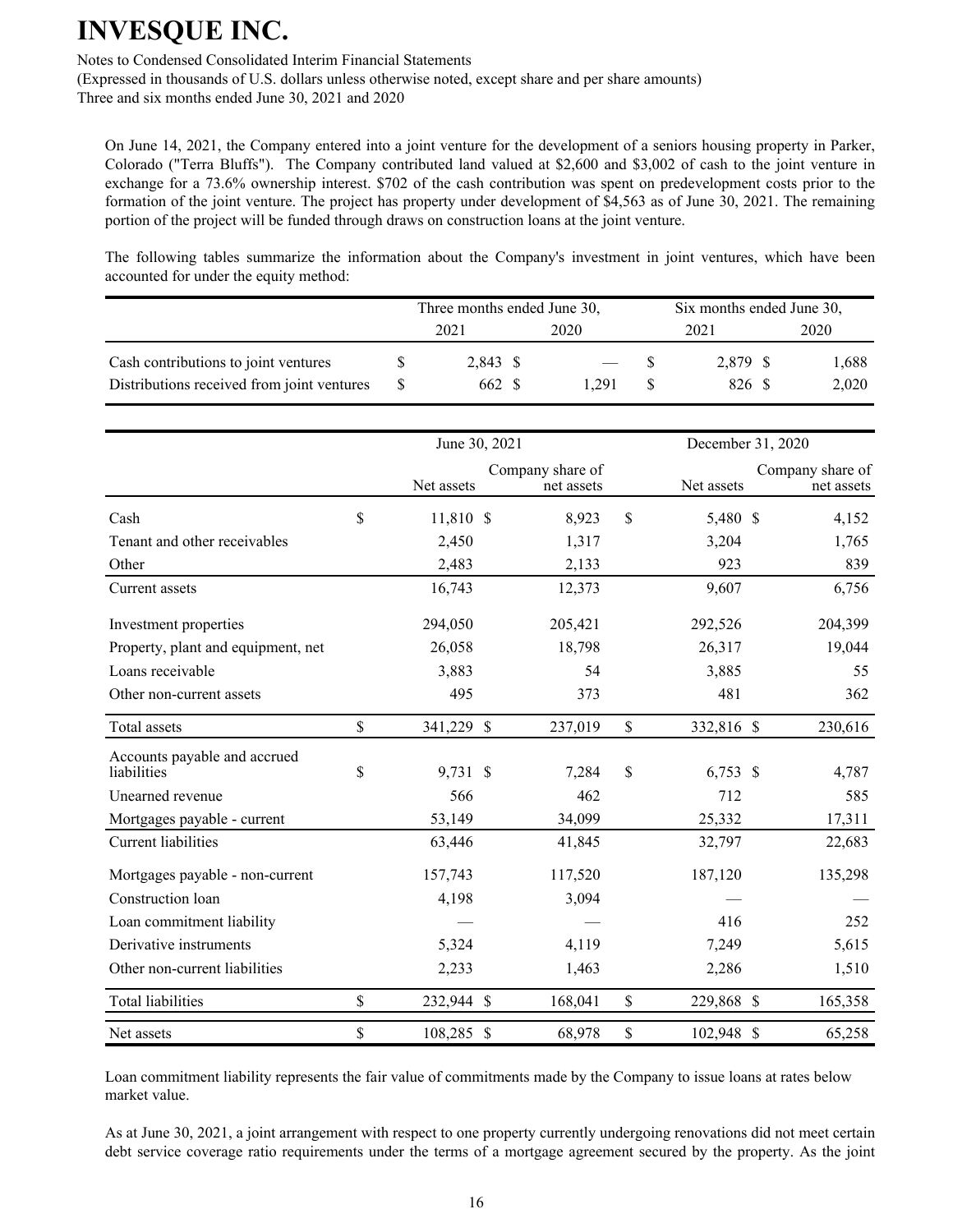Notes to Condensed Consolidated Interim Financial Statements

(Expressed in thousands of U.S. dollars unless otherwise noted, except share and per share amounts) Three and six months ended June 30, 2021 and 2020

arrangement did not have an unconditional right to defer settlement of the mortgage for at least twelve months as at June 30, 2021, the \$9,364 outstanding loan balance has been classified as a current liability of the joint arrangement as at June 30, 2021.

|                                                                 |                               | Three months ended June 30, 2021                  | Three months ended June 30, 2020 |                               |  |                                                   |
|-----------------------------------------------------------------|-------------------------------|---------------------------------------------------|----------------------------------|-------------------------------|--|---------------------------------------------------|
|                                                                 | Net income<br>$(\text{loss})$ | Company share<br>of net income<br>$(\text{loss})$ |                                  | Net income<br>$(\text{loss})$ |  | Company share<br>of net income<br>$(\text{loss})$ |
| Revenue                                                         | \$<br>14,561 \$               | 8,422                                             | \$                               | $16,227$ \$                   |  | 10,122                                            |
| Other income                                                    |                               |                                                   |                                  | 531                           |  | 432                                               |
| Property operating expense                                      | (10,041)                      | (5,502)                                           |                                  | (10,966)                      |  | (6, 563)                                          |
| Depreciation expense                                            | (181)                         | (136)                                             |                                  | (181)                         |  | (136)                                             |
| Finance costs                                                   | (2,308)                       | (1,662)                                           |                                  | (2,139)                       |  | (1, 495)                                          |
| Real estate tax expense                                         | (408)                         | (247)                                             |                                  | (417)                         |  | (253)                                             |
| General and administrative expenses                             | (1,176)                       | (711)                                             |                                  | (117)                         |  | (70)                                              |
| Allowance for credit losses on loans and<br>interest receivable | (255)                         | (154)                                             |                                  | (5,367)                       |  | (4,313)                                           |
| Change in fair value of financial instruments                   | 523                           | 402                                               |                                  | (431)                         |  | (342)                                             |
| Change in fair value of investment properties                   | (3,747)                       | (2,840)                                           |                                  | (5,890)                       |  | (4,282)                                           |
| Net loss, prior to distributions to owners                      | \$<br>$(3,032)$ \$            | (2, 428)                                          | \$                               | $(8,750)$ \$                  |  | (6,900)                                           |

|                                                                 | Six months ended June 30, 2021 |  | Six months ended June 30, 2020                    |    |                      |  |                                                   |
|-----------------------------------------------------------------|--------------------------------|--|---------------------------------------------------|----|----------------------|--|---------------------------------------------------|
|                                                                 | Net income<br>(loss)           |  | Company share<br>of net income<br>$(\text{loss})$ |    | Net income<br>(loss) |  | Company share<br>of net income<br>$(\text{loss})$ |
| Revenue                                                         | \$<br>28,963 \$                |  | 17,035                                            | S  | 35,731 \$            |  | 22,924                                            |
| Other income                                                    | 144                            |  | 129                                               |    | 531                  |  | 432                                               |
| Property operating expense                                      | (19, 736)                      |  | (11,049)                                          |    | (23, 530)            |  | (14, 585)                                         |
| Depreciation expense                                            | (362)                          |  | (272)                                             |    | (362)                |  | (272)                                             |
| Finance costs                                                   | (4,601)                        |  | (3,305)                                           |    | (4, 543)             |  | (3,185)                                           |
| Real estate tax expense                                         | (816)                          |  | (494)                                             |    | (835)                |  | (506)                                             |
| General and administrative expenses                             | (2,301)                        |  | (1,392)                                           |    | (187)                |  | (104)                                             |
| Allowance for credit losses on loans and<br>interest receivable | (954)                          |  | (577)                                             |    | (9,232)              |  | (7, 432)                                          |
| Change in fair value of financial instruments                   | 1,925                          |  | 1,496                                             |    | (5,922)              |  | (4,603)                                           |
| Change in fair value of investment properties                   | (3,960)                        |  | (3,240)                                           |    | (24, 296)            |  | (17, 635)                                         |
| Net loss, prior to distributions to owners                      | \$<br>$(1,698)$ \$             |  | (1,669)                                           | \$ | $(32, 645)$ \$       |  | (24,966)                                          |

Related party transactions occur between the Company and its joint ventures. These related party transactions are in the normal course of operations and are measured at the exchange amount, which is the amount of consideration established and agreed to between the parties. Except as disclosed elsewhere in these condensed consolidated interim financial statements, the related party balances are included in other receivables, loans receivable, accounts payable, loan commitment liabilities, and lease revenue from joint ventures.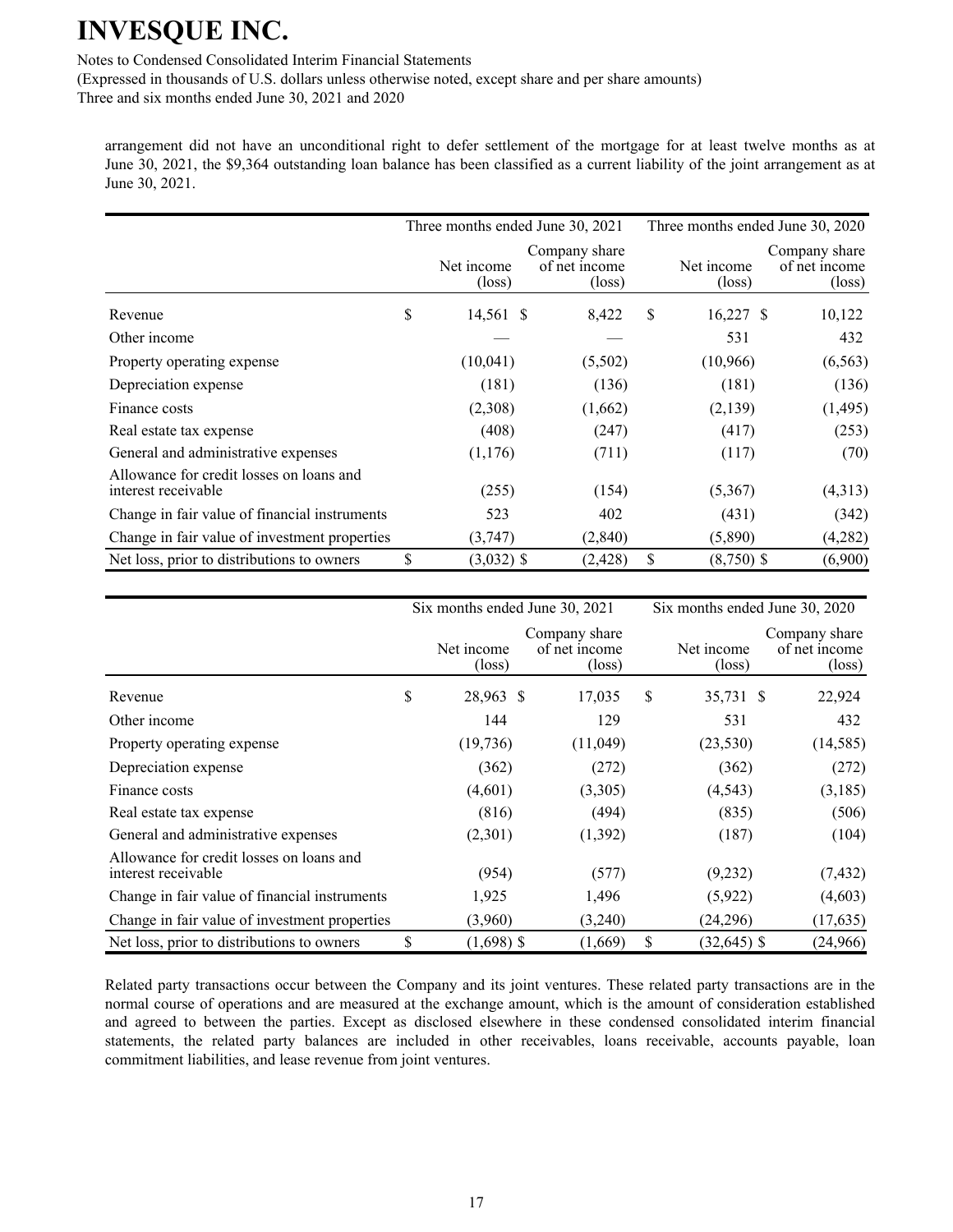Notes to Condensed Consolidated Interim Financial Statements

(Expressed in thousands of U.S. dollars unless otherwise noted, except share and per share amounts) Three and six months ended June 30, 2021 and 2020

The following table summarizes information about the gross balance of mortgages payable at the joint ventures:

|                                | June 30, 2021                                                    | December 31, 2020                          |
|--------------------------------|------------------------------------------------------------------|--------------------------------------------|
| Mortgages at fixed rates:      |                                                                  |                                            |
| Mortgages (principal) $(1)$    | \$<br>169,923                                                    | \$<br>170,814                              |
| Interest rates                 | 3.99% to 4.98%                                                   | 3.99% to 4.98%                             |
| Weighted average interest rate | 4.30 $\%$                                                        | 4.30 $\%$                                  |
| Mortgages at variable rates:   |                                                                  |                                            |
| Mortgages (principal)          | \$<br>41,915                                                     | \$<br>42,635                               |
| Interest rates                 | LIBOR plus $2.40\%$ to LIBOR<br>plus $3.00\%$ with a 4.50% floor | LIBOR plus 2.40% to LIBOR<br>plus $3.00\%$ |
| Weighted average interest rate | 3.88 %                                                           | 3.88 %                                     |
| Blended weighted average rate  | $4.22\%$                                                         | $4.22\%$                                   |

(1) Includes \$114,202 of variable rate mortgages that are fixed with interest rate swaps.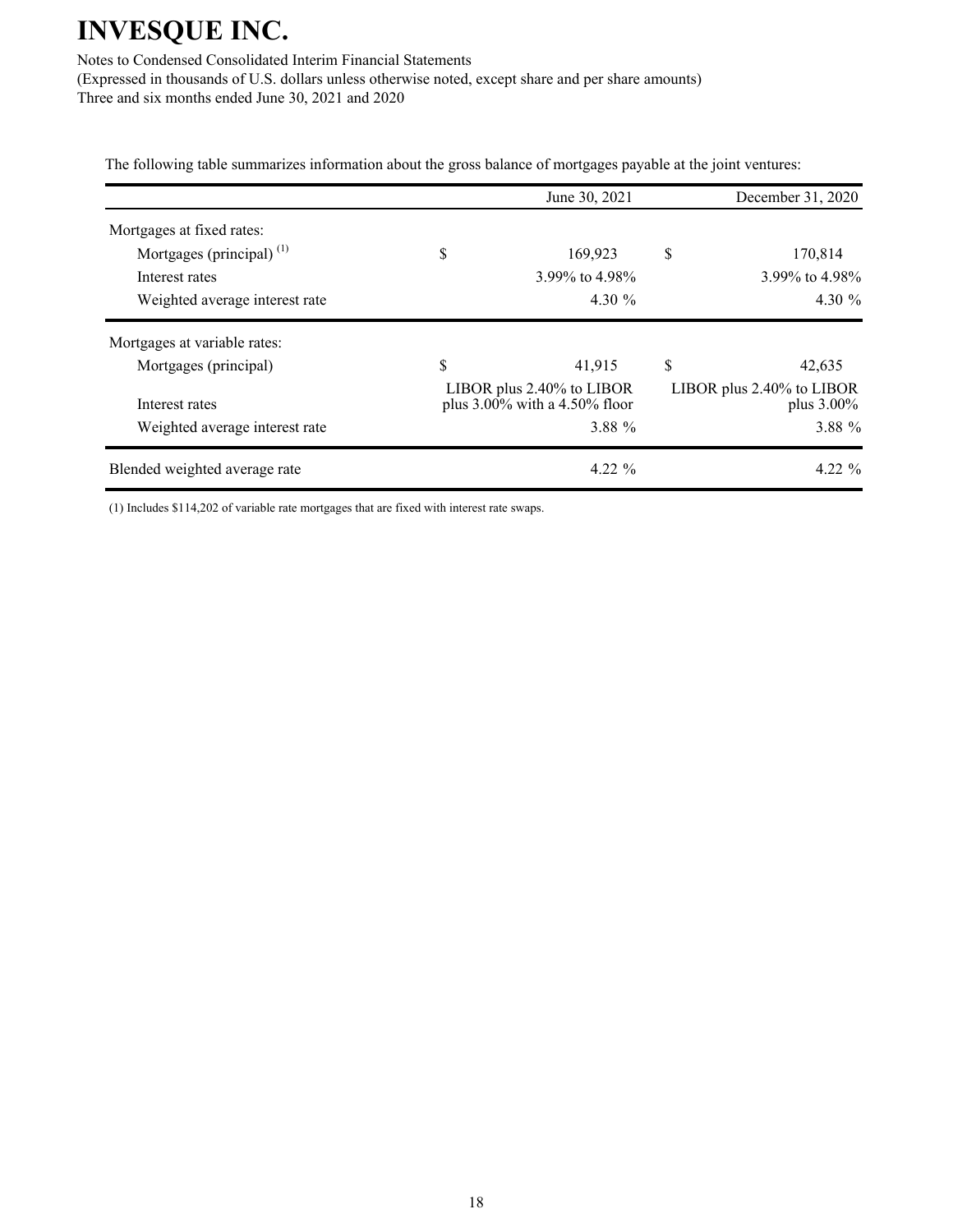Notes to Condensed Consolidated Interim Financial Statements

(Expressed in thousands of U.S. dollars unless otherwise noted, except share and per share amounts)

Three and six months ended June 30, 2021 and 2020

The following tables summarize the information about the Company's investment in Jaguarundi Ventures, LP, which have been accounted for under the equity method and included in tables above. Jaguarundi Ventures, LP is shown separately below due to significance of the interest in the joint venture. The joint venture was formed on June 5, 2019. During the three and six months ended June 30, 2021, the Company has not made cash contributions to Jaguarundi Ventures, LP (three and six months ended June 30, 2020 - \$0 and \$1,428, respectively). During the three and six months ended June 30, 2021, the Company has not received any distributions from Jaguarundi Ventures, LP (three and six months ended June 30, 2020 - NIL).

|                                             |    | December 31, 2020 |                                |                   |                                |
|---------------------------------------------|----|-------------------|--------------------------------|-------------------|--------------------------------|
|                                             |    | Net assets        | Company share of<br>net assets | Net assets        | Company share of<br>net assets |
| Cash                                        | \$ | 915 \$            | 554                            | \$<br>1,658 \$    | 1,003                          |
| Tenant and other receivables                |    | 833               | 504                            | 1,602             | 969                            |
| Other                                       |    | 258               | 156                            | 110               | 68                             |
| Current assets                              |    | 2,006             | 1,214                          | 3,370             | 2,040                          |
| Investment properties                       |    | 141,516           | 85,626                         | 143,785           | 86,999                         |
| Total assets                                | \$ | 143,522 \$        | 86,840                         | \$<br>147,155 \$  | 89,039                         |
| Accounts payable and accrued<br>liabilities | \$ | $1,154$ \$        | 698                            | \$<br>1,918 \$    | 1,160                          |
| Mortgages payable - current                 |    | 43,258            | 26,174                         | 15,227            | 9,214                          |
| <b>Current liabilities</b>                  |    | 44,412            | 26,872                         | 17,145            | 10,374                         |
| Mortgages payable - non-current             |    | 54,753            | 33,129                         | 84,149            | 50,916                         |
| Loan commitment liability                   |    |                   |                                | 416               | 252                            |
| Derivative instruments                      |    | 1,198             | 724                            | 1,602             | 969                            |
| Other non-current liabilities               |    | 1,700             | 1,029                          | 1,700             | 1,029                          |
| Total liabilities                           | \$ | 102,063 \$        | 61,754                         | \$<br>105,012 \$  | 63,540                         |
| Net assets                                  | \$ | 41,459 \$         | 25,086                         | \$<br>$42,143$ \$ | 25,499                         |

The Company provides a guarantee on the outstanding mortgage balances of the Jaguarundi Ventures, LP in exchange for a fee equal to 15 basis points on the amount guaranteed. As of June 30, 2021, the outstanding mortgages balance of Jaguarundi Ventures, LP is \$98,011. As of June 30, 2021, the value of the properties that collateralize the mortgages is \$141,516 and is sufficient to support the mortgage values.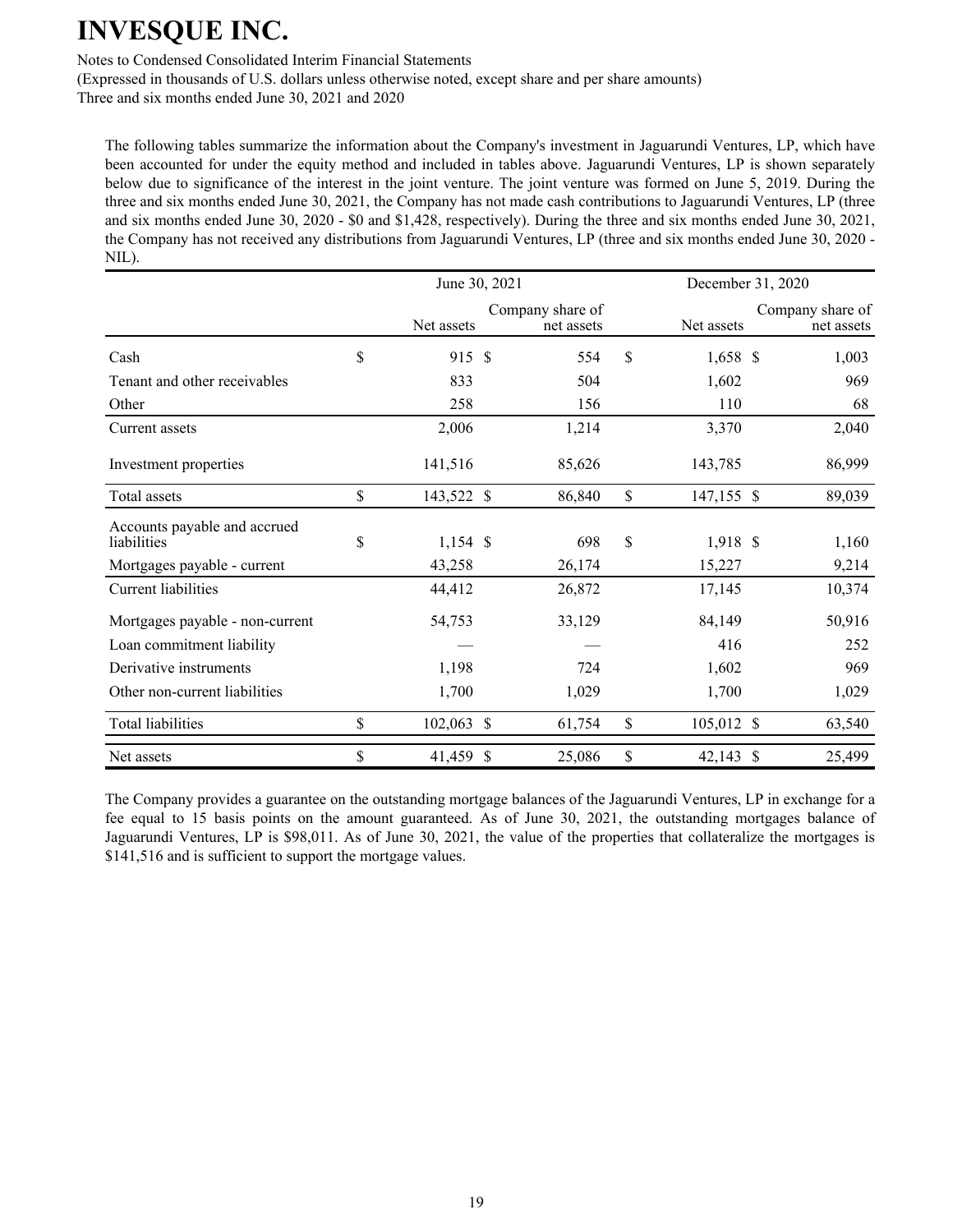### Notes to Condensed Consolidated Interim Financial Statements

|                                                                 | Three months ended June 30, 2021 |                               |                                                   |   | Three months ended June 30, 2020 |                                                   |  |  |
|-----------------------------------------------------------------|----------------------------------|-------------------------------|---------------------------------------------------|---|----------------------------------|---------------------------------------------------|--|--|
|                                                                 |                                  | Net income<br>$(\text{loss})$ | Company share<br>of net income<br>$(\text{loss})$ |   | Net income<br>$(\text{loss})$    | Company share<br>of net income<br>$(\text{loss})$ |  |  |
| Revenue                                                         | \$                               | $3,635$ \$                    | 2,177                                             | S | $3,614$ \$                       | 2,164                                             |  |  |
| Finance costs                                                   |                                  | (1,051)                       | (636)                                             |   | (765)                            | (385)                                             |  |  |
| Real estate tax expense                                         |                                  | (408)                         | (247)                                             |   | (417)                            | (253)                                             |  |  |
| General and administrative expenses                             |                                  | (1,177)                       | (712)                                             |   | (116)                            | (71)                                              |  |  |
| Allowance for credit losses on loans and<br>interest receivable |                                  | (255)                         | (154)                                             |   | (5,367)                          | (4,313)                                           |  |  |
| Change in fair value of financial instruments                   |                                  | 126                           | 76                                                |   | (65)                             | (39)                                              |  |  |
| Change in fair value of investment properties                   |                                  | (2,620)                       | (1, 563)                                          |   | (4, 546)                         | (2,728)                                           |  |  |
| Net loss, prior to distributions to owners                      | \$                               | $(1,750)$ \$                  | (1,059)                                           | S | $(7,662)$ \$                     | (5,625)                                           |  |  |

|                                                                 | Six months ended June 30, 2021 |                                                   |   | Six months ended June 30, 2020 |                                                   |  |  |
|-----------------------------------------------------------------|--------------------------------|---------------------------------------------------|---|--------------------------------|---------------------------------------------------|--|--|
|                                                                 | Net income<br>$(\text{loss})$  | Company share<br>of net income<br>$(\text{loss})$ |   | Net income<br>$(\text{loss})$  | Company share<br>of net income<br>$(\text{loss})$ |  |  |
| Revenue                                                         | \$<br>$7,265$ \$               | 4,351                                             | S | 7,222 \$                       | 4,325                                             |  |  |
| Finance costs                                                   | (2,135)                        | (1,292)                                           |   | (1,622)                        | (828)                                             |  |  |
| Real estate tax expense                                         | (816)                          | (494)                                             |   | (835)                          | (506)                                             |  |  |
| General and administrative expenses                             | (2,303)                        | (1,393)                                           |   | (233)                          | (141)                                             |  |  |
| Allowance for credit losses on loans and<br>interest receivable | (954)                          | (577)                                             |   | (9,232)                        | (7, 432)                                          |  |  |
| Change in fair value of financial instruments                   | 404                            | 244                                               |   | (1,235)                        | (747)                                             |  |  |
| Change in fair value of investment properties                   | (2,145)                        | (1,253)                                           |   | (10, 433)                      | (6,268)                                           |  |  |
| Net loss, prior to distributions to owners                      | (684) \$                       | (414)                                             |   | $(16,368)$ \$                  | (11, 597)                                         |  |  |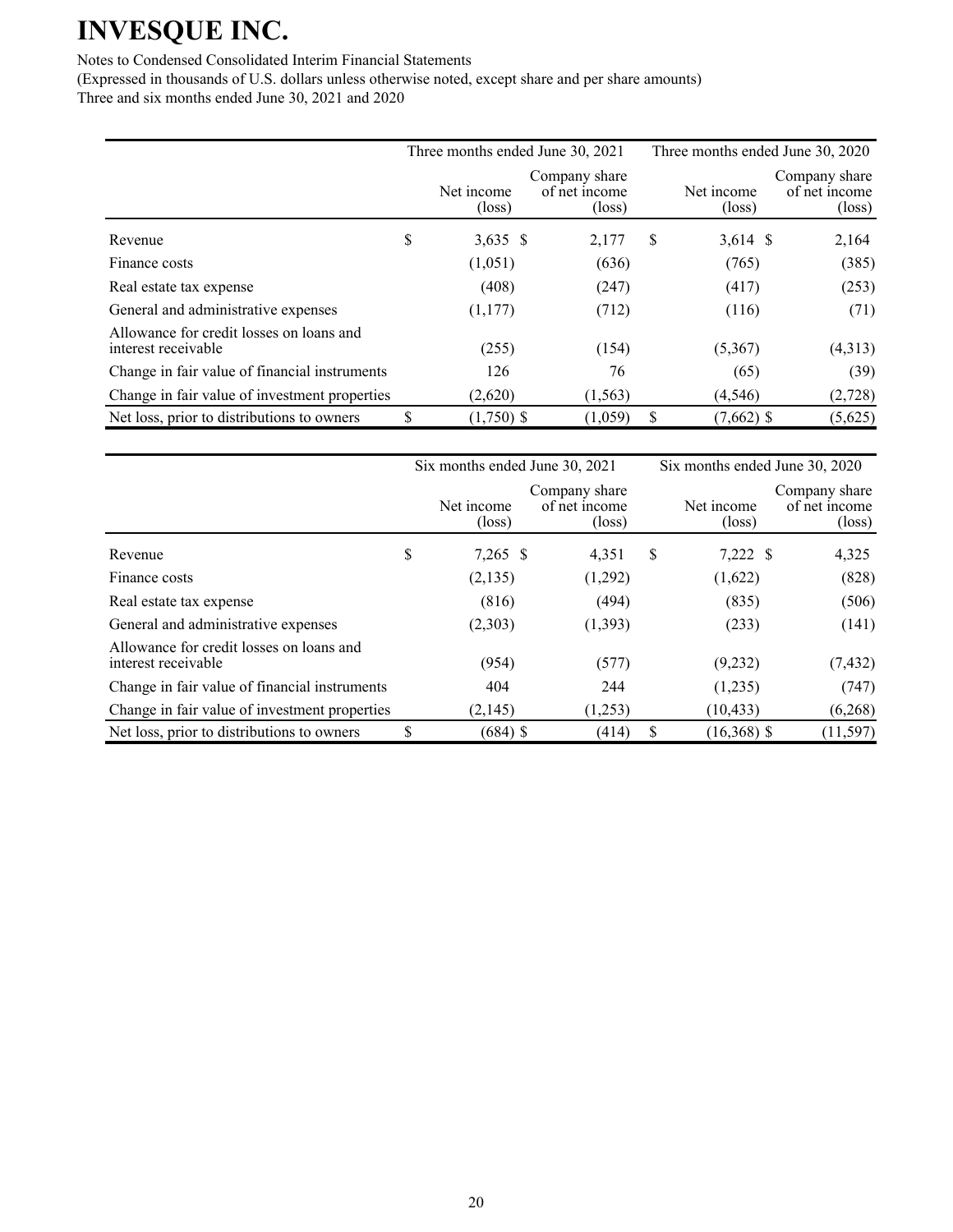Notes to Condensed Consolidated Interim Financial Statements (Expressed in thousands of U.S. dollars unless otherwise noted, except share and per share amounts) Three and six months ended June 30, 2021 and 2020

## **7. Credit facilities:**

The credit facilities are recorded net of loan fees, which are capitalized when paid, and amortized into finance cost over the terms of the related loans using the effective interest rate method.

|                                                         | June 30, 2021 | Borrowing rate at<br>June 30, 2021 | December 31, 2020 | Borrowing rate at<br>December $31, 2020$ |
|---------------------------------------------------------|---------------|------------------------------------|-------------------|------------------------------------------|
|                                                         |               |                                    |                   |                                          |
| Credit Facility Term <sup>(1)</sup>                     | \$<br>200,000 | 4.51 $%$                           | \$<br>200,000     | 4.66 $%$                                 |
| Credit Facility Revolver <sup>(3)</sup>                 | 176,689       | 3.47 %                             | 190,500           | 3.58 %                                   |
| <b>MOB</b> Facility USD<br>denominated portion          | 21,286        | $2.30 \%$                          | 21,286            | $2.34 \%$                                |
| <b>MOB Facility CAD</b><br>denominated portion $(1)(2)$ | 68,724        | 4.32 %                             | 66,904            | 4.32 %                                   |
| <b>Magnetar Facility</b>                                |               | $-$ %                              | 10.000            | $9.00\%$                                 |
| Commonwealth Facility <sup>(4)</sup>                    | 180,453       | 3.80%                              | 176,000           | 3.84%                                    |
| Finance costs, net                                      | (3,314)       |                                    | (4,094)           |                                          |
| Carrying value                                          | \$<br>643,838 | $3.93\%$                           | \$<br>660,596     | 4.09 %                                   |
| Less current portion                                    |               |                                    | 10,000            |                                          |
| Long-term portion                                       | \$<br>643,838 |                                    | \$<br>650,596     |                                          |

(1) This facility is fixed with an interest rate swap.

(2) This facility is denominated in Canadian dollars with a principal amount of CAD\$85,202.

(3) \$75,000 of this facility is fixed with interest rate swaps.

(4) \$176,000 of this facility is fixed with interest rate swaps.

On December 20, 2018 the Company entered into an agreement for an unsecured credit facility (the "Credit Facility") with a \$400,000 capacity. The Credit Facility is comprised of a \$200,000 term loan and a \$200,000 revolving line of credit. The term loan has a maturity date of December 20, 2023, while the revolving line of credit has a maturity date of December 20, 2022, with a one year extension option, subject to lender approval. The Credit Facility bears interest at a rate of LIBOR plus an applicable margin based on the Company's consolidated leverage ratio, with an option to use a rate based on Base Rate, as defined in the agreement, plus an applicable margin.

The borrowing capacity of the Credit Facility is based on the undepreciated book value of an unencumbered pool of assets. Per the agreement, the Company's leverage could not exceed 62.5% through December 31, 2019, reducing to 60% thereafter. The agreement also provides for the Company's leverage to increase to 65% for two quarters following any material acquisition (the "surge period"). Per the agreement, the fixed charge ratio shall not be less than 1.75 to 1.0. On November 7, 2019, the Company amended the terms of the Credit Facility to extend the surge provision period following a material acquisition for both the maximum consolidated total leverage ratio covenant and unencumbered pool leverage covenant. The maximum consolidated total leverage ratio covenant can increase to 65% for four quarters starting with the third quarter of 2019. The unencumbered pool leverage ratio may increase to 65% for two quarters starting with the third quarter of 2019, reducing to 62.5% for two quarters after that, and reducing back to 60% thereafter. The Company's acquisition of Commonwealth is considered a material acquisition under the terms of the Credit Facility.

On November 4, 2020, the Company entered into an agreement to modify the Credit Facility, in which the facility will be permanently converted to a facility secured by pledges of equity in the special purposes entities which own the properties making up a borrowing base. The minimum fixed charge coverage ratio covenant will permanently decrease from 1.75 to 1.60. Per the agreement, the Company will be granted a surge period effective with the quarterly reporting period ended September 30, 2020 through June 30, 2021. During the surge period, the consolidated leverage ratio covenant will be increased from 60% to 65%, the advance rate will increase from 60% to 65% of the borrowing base, the applicable margin for LIBOR loans will increase 15 basis points, and the implied interest rate used to calculate the debt service coverage amount will decrease from 6.0% to 5.75%. Per the agreement, the surge period ended June 30, 2021.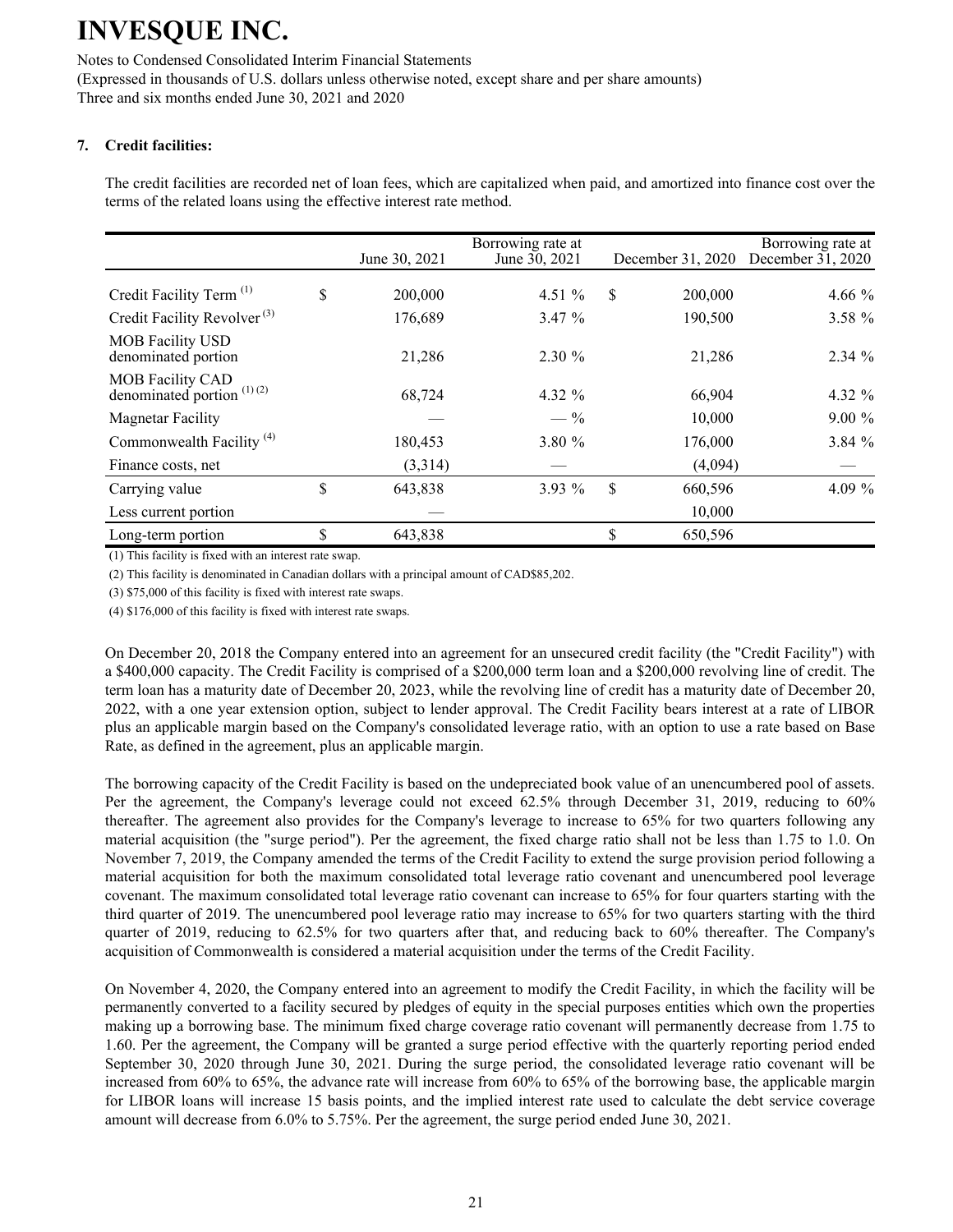Notes to Condensed Consolidated Interim Financial Statements

(Expressed in thousands of U.S. dollars unless otherwise noted, except share and per share amounts)

Three and six months ended June 30, 2021 and 2020

The table below shows the applicable margins at each leverage ratio during the surge period, which includes a 15 basis point increase:

|                |                                                | Applicable Margin for | Applicable Margin for<br>Revolving Credit LIBOR LIBOR Loans that are Term |
|----------------|------------------------------------------------|-----------------------|---------------------------------------------------------------------------|
| Level          | Consolidated Leverage Ratio                    | Loans                 | Loans                                                                     |
|                | Less than 40%                                  | $1.75\%$              | 1.70%                                                                     |
| $\overline{2}$ | Equal to or greater than 40% but less than 45% | $1.90\%$              | $1.85\%$                                                                  |
| 3              | Equal to or greater than 45% but less than 50% | $2.05\%$              | $2.00\%$                                                                  |
| 4              | Equal to or greater than 50% but less than 55% | $2.20 \%$             | $2.15 \%$                                                                 |
| 5              | Equal to or greater than 55% but less than 60% | $2.35\%$              | $2.30 \%$                                                                 |
| 6              | Equal to or greater than 60% but less than 65% | 2.60%                 | $2.55\%$                                                                  |

On May 1, 2018, a wholly owned subsidiary of the Company entered into a secured credit facility ("MOB Facility") for the purpose of funding the acquisition of 14 medical office buildings. The facility has maximum commitment amounts of CAD\$90,060, with a borrowing rate of the BA Rate plus 220 basis points, and a US Dollar commitment of \$22,515, with a borrowing rate of LIBOR plus 220 basis points. The facility provides for interest-only payments through its maturity date of May 1, 2023. Per the terms of the agreement, CAD\$4,858 and USD\$1,228 are reserved for the construction of tenant improvements and the payment of leasing commissions for leases entered into after the closing of the transaction. On May 1, 2018, in conjunction with the acquisition, the Company drew CAD\$85,202 and USD\$16,647. The facility also included an allocation of USD\$4,460 for the acquisition of an additional medical office property in Williamsville, New York. On June 28, 2018, the Company amended the terms of the agreement to increase the borrowing capacity for the Williamsville, New York property to USD\$6,572. The company drew a total of USD\$6,572 in conjunction with the closing of the Williamsville asset on July 9, 2018. On December 31, 2018, the Company repaid USD\$1,933 on the facility. On September 21, 2020, the Company entered into an amendment to the MOB Facility that reset certain loan covenant levels. Pursuant to the terms of the amendment, during a test period beginning June 30, 2020, the Company's debt yield covenant level was reduced to 5.75% (which increases to 8.00% at December 31, 2021).

On July 26, 2019, the Company entered into a credit agreement with Magnetar for a principal amount of \$30,000, annual interest rate of 8.5%, and an initial maturity of one year with a one year extension option ("Magnetar Facility"). On December 5, 2019, the Company repaid \$15,000 on the facility. On June 5, 2020, the Company gave notice of intent to exercise the one year extension option and per the Magnetar Facility credit agreement the interest rate increased to 9.0%. On June 16, 2020, the Company repaid \$5,000 on the Magnetar Facility. On June 22, 2021, the company used cash on hand to repay the \$10,000 Magnetar Facility.

On August 1, 2019, a wholly owned subsidiary of the Company entered into a secured credit facility ("Commonwealth Facility") for the purpose of funding the acquisition of Commonwealth Tranche I. The \$176,000 new debt secured by 16 properties has a maturity date of August 1, 2024, with 2 available extension options. It bears interest at a rate of LIBOR plus 215 basis points. The agreement also provides for an accordion feature that would extend the capacity of the loan by an additional \$50,000 subject to certain terms and conditions provided for in the agreement. Pursuant to the terms of the Commonwealth Facility, the Company is required to maintain a debt yield of 8.0% (which increases to 8.75% at September 30, 2021) as well as a Debt Service Coverage Ratio of 1.25.

On January 17, 2020, the Company entered into an amendment to the Commonwealth Facility that established a \$10,000 capital improvements holdback ("Holdback"). The Holdback provides funding to the Company for reimbursement of capital improvements made to the properties encumbered by the Commonwealth Facility. The amendment allows the Company to be reimbursed for 65% of capital improvement costs incurred. On January 26, 2021, the Company drew \$4,453 from the Holdback for reimbursement of expenses incurred for adding additional units to the Abingdon, South Boston and Front Royal properties.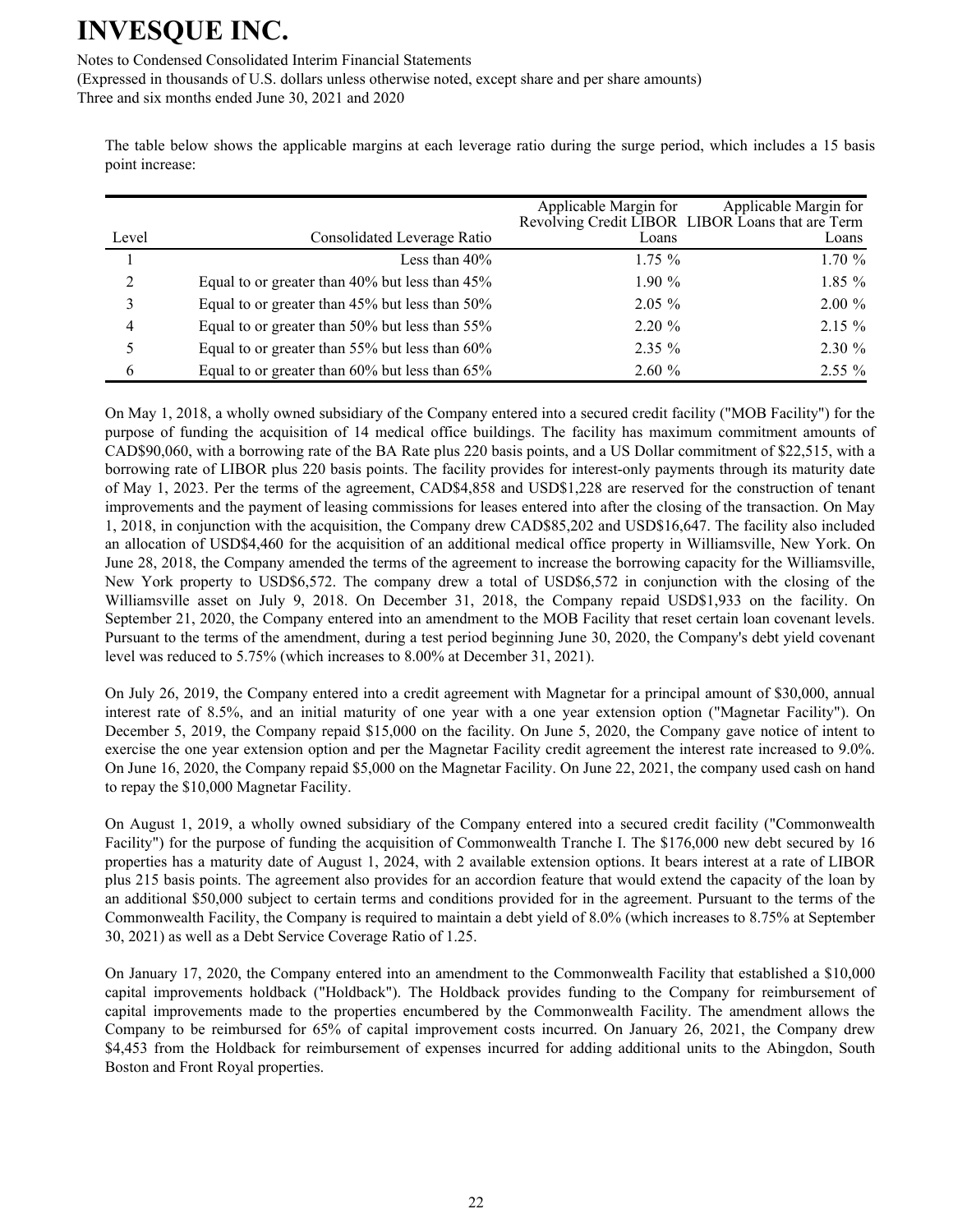Notes to Condensed Consolidated Interim Financial Statements

(Expressed in thousands of U.S. dollars unless otherwise noted, except share and per share amounts) Three and six months ended June 30, 2021 and 2020

Future principal repayments of the credit facilities are as follows:

|            | Aggregate principal | payments |
|------------|---------------------|----------|
| 2021       | \$                  |          |
| 2022       |                     | 176,689  |
| 2023       |                     | 290,010  |
| 2024       |                     | 180,453  |
| 2025       |                     |          |
| Thereafter |                     |          |
| Total      | \$                  | 647,152  |

#### **8.** M**ortgages payable:**

Mortgages payable consist of the following as at June 30, 2021:

|                                |   | June 30, 2021 | December 31, 2020 |
|--------------------------------|---|---------------|-------------------|
| Mortgages payable              |   | 237,028       | \$<br>296,881     |
| Mark-to-market adjustment, net |   | 4,881         | 4,958             |
| Finance costs, net             |   | (1,721)       | (2,375)           |
| Carrying value                 | S | 240,188       | \$<br>299,464     |
| Less current portion           |   | 52,272        | 30,622            |
| Long-term portion              | S | 187,916       | \$<br>268,842     |

Mortgages payable are collateralized by investment properties and property, plant and equipment with a value of \$364,957 at June 30, 2021. Maturity dates on mortgages payable range from 2021 to 2054, and the weighted average years to maturity is 6.93 years at June 30, 2021.

As at June 30, 2021, the Company did not meet certain lease coverage ratio requirements under the terms of a mortgage agreement secured by two properties. As the Company did not have an unconditional right to defer settlement of the mortgage for at least twelve months as at June 30, the \$9,569 outstanding loan balance has been classified as a current liability in the condensed consolidated interim statement of financial position as at June 30, 2021. On July 1, 2021, the two properties were sold in conjunction with two additional properties to the operator Inspirit Senior Living ("Inspirit") for total cash consideration of \$35,500, which was used, in part, to repay the related outstanding mortgages (note 26).

Future principal payments on the mortgages payable as at June 30, 2021 are as follows:

|            | Regular principal<br>payments | Principal due on<br>maturity | Total principal<br>payments | % of total principal<br>payments |
|------------|-------------------------------|------------------------------|-----------------------------|----------------------------------|
| 2021       | \$<br>2,332 \$                | 20,485 \$                    | 22,817                      | $10\%$                           |
| 2022       | 4,279                         | 27,346                       | 31,625                      | 13 %                             |
| 2023       | 3,776                         | 48,830                       | 52,606                      | $22\%$                           |
| 2024       | 3,006                         | 37,765                       | 40,771                      | $17 \%$                          |
| 2025       | 1,672                         | 23,438                       | 25,110                      | $11\%$                           |
| Thereafter | 34,379                        | 29,720                       | 64,099                      | $27 \%$                          |
|            | \$<br>49,444 \$               | 187,584 \$                   | 237,028                     | 100 %                            |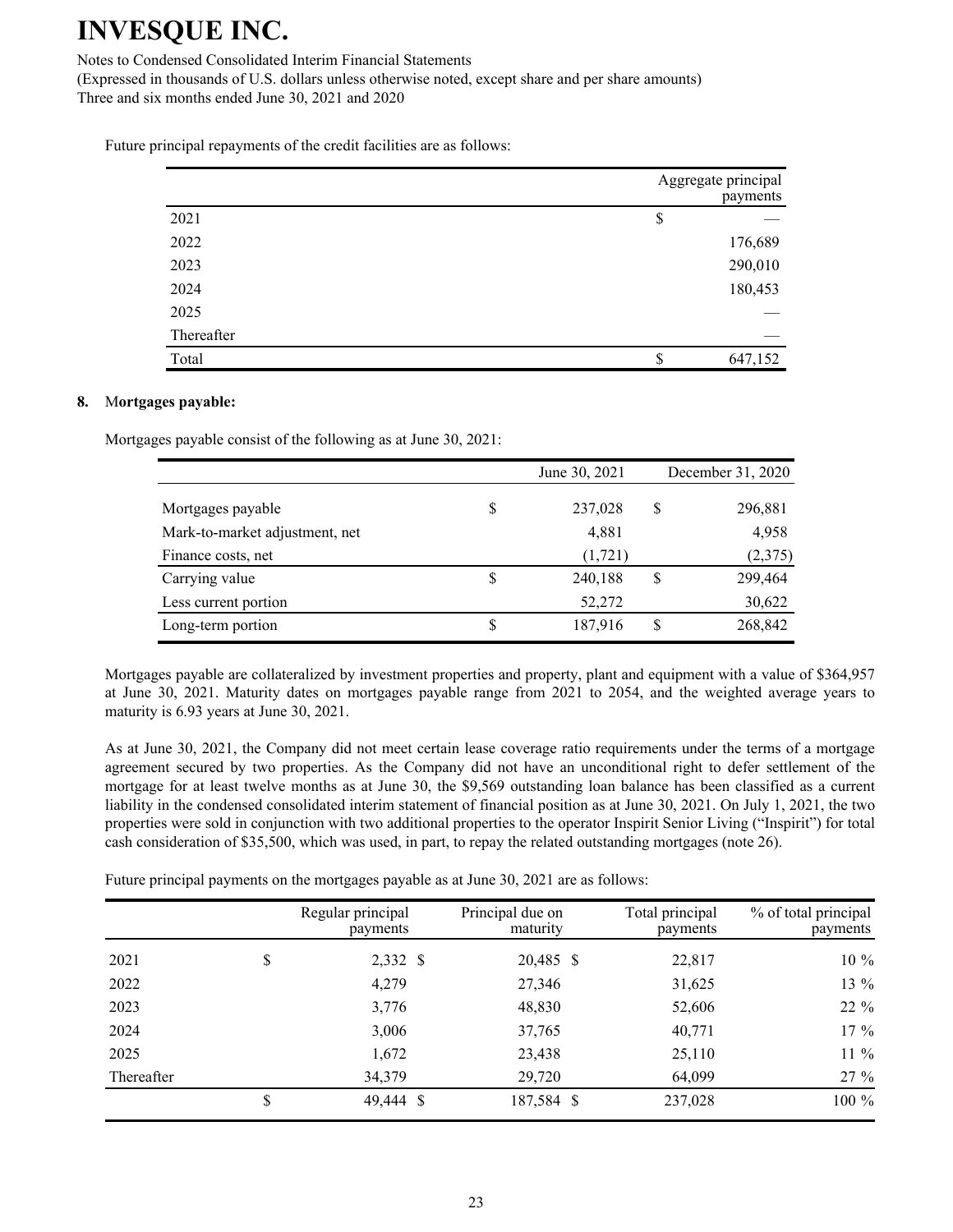### Notes to Condensed Consolidated Interim Financial Statements

(Expressed in thousands of U.S. dollars unless otherwise noted, except share and per share amounts) Three and six months ended June 30, 2021 and 2020

|                                | June 30, 2021                                                       |                                                                                | December 31, 2020 |  |
|--------------------------------|---------------------------------------------------------------------|--------------------------------------------------------------------------------|-------------------|--|
| Mortgages at fixed rates:      |                                                                     |                                                                                |                   |  |
| Mortgages (principal) $(1)$    | \$<br>180,850                                                       | \$                                                                             | 240,429           |  |
| Interest rates                 | 2.16\% to 6.15\%                                                    |                                                                                | 2.55% to $6.15%$  |  |
| Weighted average interest rate | 4.05 $%$                                                            |                                                                                | 4.33 %            |  |
| Mortgages at variable rates:   |                                                                     |                                                                                |                   |  |
| Mortgages (principal)          | \$<br>56,178                                                        | \$                                                                             | 56,452            |  |
| Interest rates                 | LIBOR plus 2.45% to LIBOR<br>plus $2.75\%$ with a 1% LIBOR<br>Floor | LIBOR plus 2.45% to LIBOR<br>plus $2.7\overline{5}\%$ with a 1% LIBOR<br>Floor |                   |  |
| Weighted average interest rate | $3.52 \%$                                                           |                                                                                | $3.53\%$          |  |
| Blended weighted average rate  | $3.93\%$                                                            |                                                                                | 4.18 %            |  |

(1) Includes \$35,403 of variable rate mortgages that are fixed with interest rate swaps.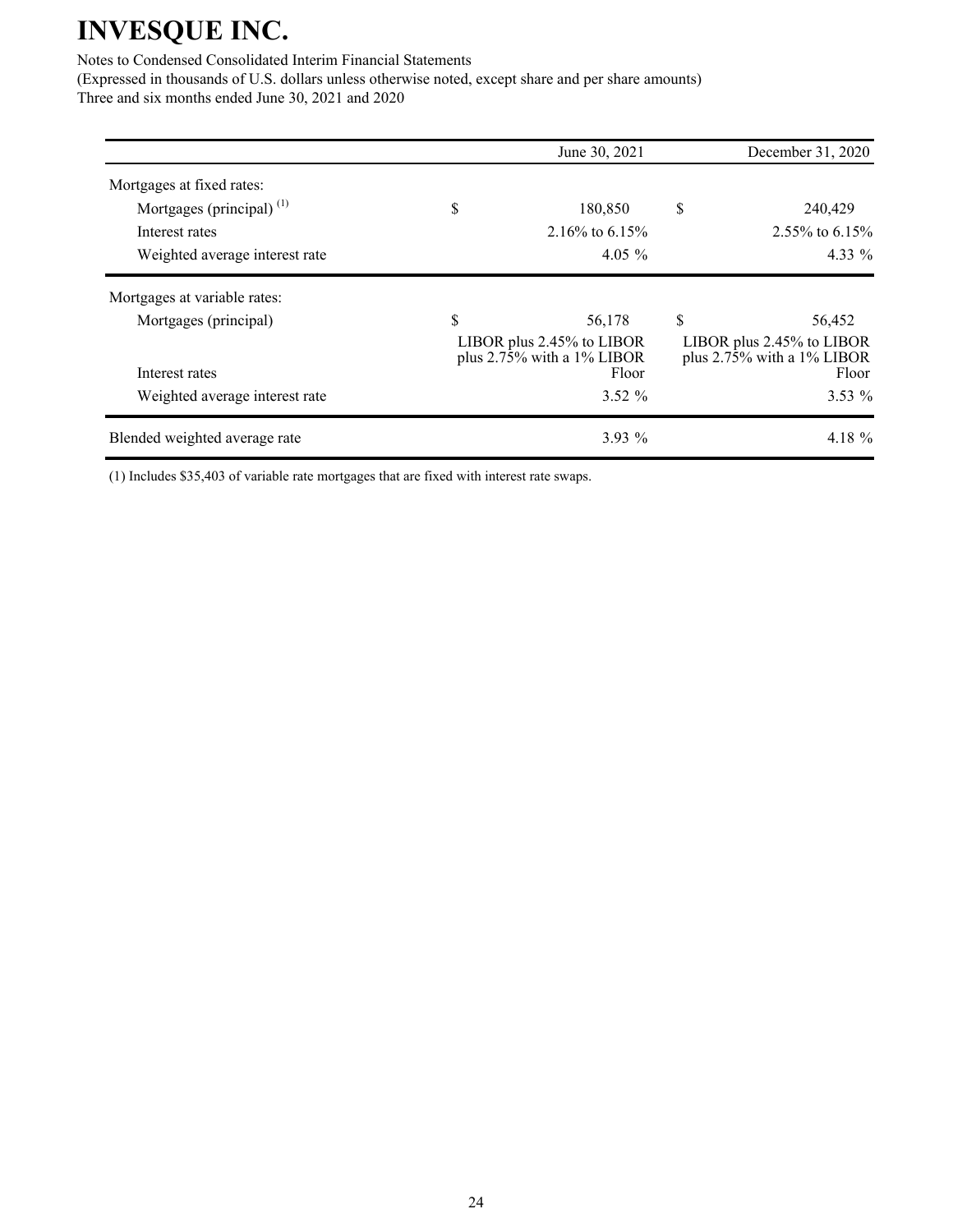Notes to Condensed Consolidated Interim Financial Statements (Expressed in thousands of U.S. dollars unless otherwise noted, except share and per share amounts) Three and six months ended June 30, 2021 and 2020

## **9. Derivative financial instruments:**

#### *(a) Derivative swaps:*

Derivative swaps as at June 30, 2021 are detailed in the table below:

|                                               |                  |                                       |                    |                | Income (loss) for the three<br>Asset (liability) balance<br>months ended |                |                             | Income (loss) for the six<br>months ended |               |  |
|-----------------------------------------------|------------------|---------------------------------------|--------------------|----------------|--------------------------------------------------------------------------|----------------|-----------------------------|-------------------------------------------|---------------|--|
| Swap                                          | Maturity date    | Fixed rate                            | Notional<br>amount | June 30, 2021  | December 31,<br>2020                                                     |                | June 30, 2021 June 30, 2020 | June 30, 2021                             | June 30, 2020 |  |
| Credit Facility Term December 19, 2023        |                  | LIBOR fixed at $2.11\%$ \$            | 200,000 \$         | $(9,085)$ \$   | $(11,945)$ \$                                                            | 863 \$         | $(861)$ \$                  | 2,860 \$                                  | (9,683)       |  |
| Credit Facility Revolver                      | January 2, 2024  | LIBOR fixed at 2.57%                  | 25,000             | (1, 442)       | (1,860)                                                                  | 136            | (82)                        | 418                                       | (1,176)       |  |
| Credit Facility Revolver                      | December 1, 2022 | LIBOR fixed at 2.11%                  | 50,000             | (1,487)        | (1,996)                                                                  | 239            | (65)                        | 509                                       | (1,654)       |  |
| Red Oak Swap <sup><math>(1)</math></sup>      | January 18, 2023 | Interest rate fixed at 2.17%          | 4,145              | (1)            | (13)                                                                     |                | 39                          | 12                                        | (20)          |  |
| Winchester Swap                               | November 1, 2021 | Interest rate fixed at 4.54%          |                    |                | (76)                                                                     | 11             | 8                           | 34                                        | (119)         |  |
| MOB Facility Swap <sup><math>(2)</math></sup> | May 1, 2023      | Banker's Acceptance fixed at<br>2.12% | 68,724             | (1, 813)       | (2,561)                                                                  | 434            | (236)                       | 813                                       | (2,517)       |  |
| Grand Brook Swap                              | October 2, 2021  | Interest rate fixed at 5.98%          |                    |                | (402)                                                                    | 146            | 67                          | 265                                       | (169)         |  |
| Commonwealth Swap                             | August 1, 2024   | LIBOR fixed at $1.69\%$               | 176,000            | (6, 457)       | (9,375)                                                                  | 548            | (965)                       | 2,918                                     | (10, 170)     |  |
| Constant Care Swap                            | October 1, 2022  | Interest rate fixed at 4.21%          |                    |                | (641)                                                                    | 105            | (56)                        | 203                                       | (895)         |  |
| Oak Ridge Swap                                | April 1, 2022    | LIBOR fixed at 0.66%                  | 14,123             | (64)           | (100)                                                                    | 17             | (35)                        | 36                                        | (139)         |  |
| Charlottesville Swap                          | March 31, 2024   | LIBOR fixed at $0.56\%$               | 17,135             | (54)           |                                                                          | (54)           |                             | (54)                                      |               |  |
|                                               |                  |                                       | Carrying value \$  | $(20,403)$ \$  | (28,969)                                                                 | 2,452 \$<br>-S | $(2,186)$ \$                | $8,014$ \$                                | (26, 542)     |  |
|                                               |                  | Less current liability portion        |                    |                | (491)                                                                    |                |                             |                                           |               |  |
|                                               |                  | Long term liability portion \$        |                    | $(20, 403)$ \$ | (28, 478)                                                                |                |                             |                                           |               |  |

1) The swap has a notional amount of CAD\$5,138.

2) The swap is for a fixed amount of CAD\$85,202.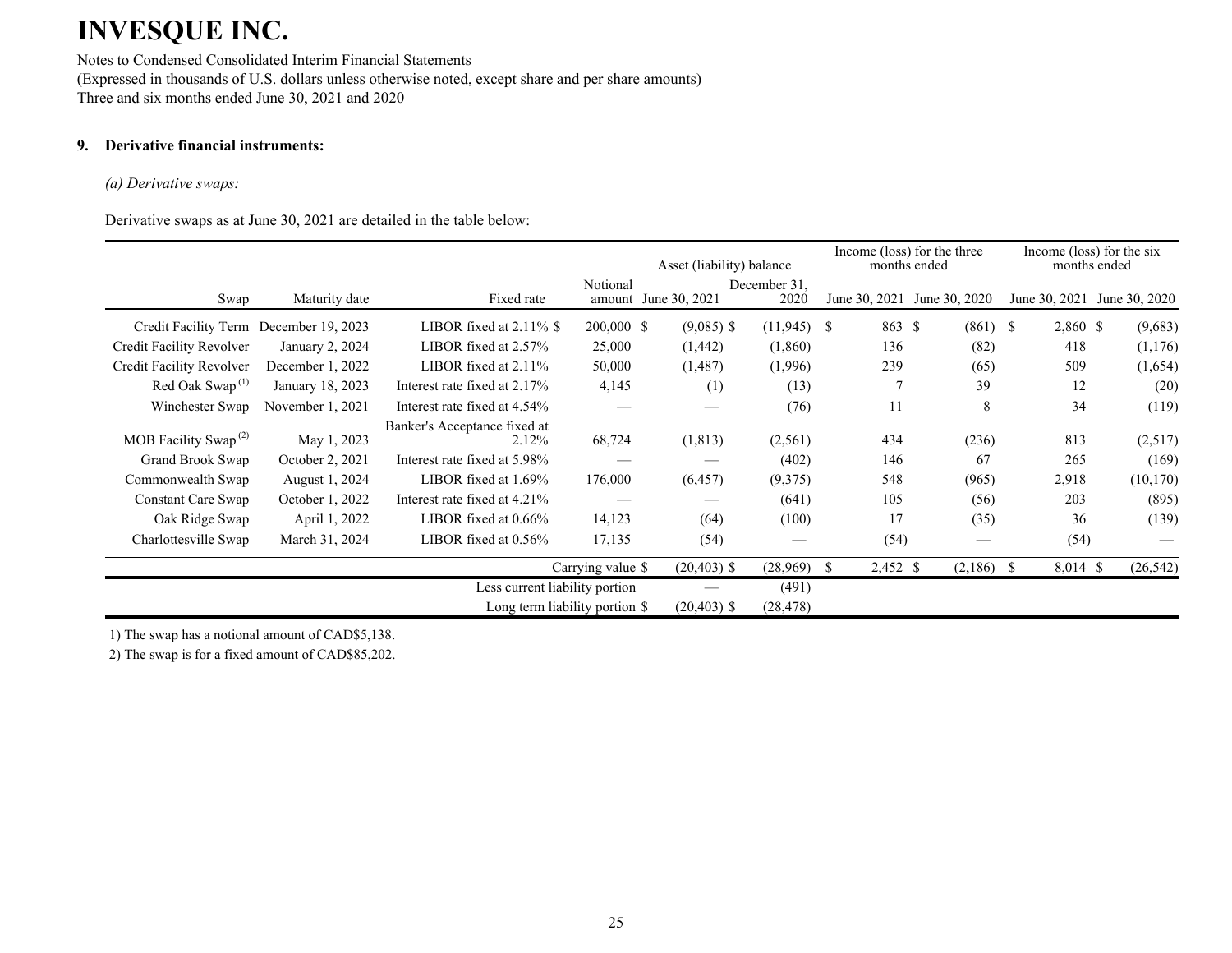Notes to Condensed Consolidated Interim Financial Statements

(Expressed in thousands of U.S. dollars unless otherwise noted, except share and per share amounts) Three and six months ended June 30, 2021 and 2020

#### *(b) Prepayment embedded derivatives:*

Certain mortgages payable contain prepayment options that represent embedded derivatives that require bifurcation from the host contract. The prepayment options are measured at fair value, with changes in the fair value being recognized as change in fair value of financial instruments in the condensed consolidated interim statements of loss and comprehensive loss.

The fair value of the prepayment embedded derivatives has been determined using a LIBOR based interest rate swap options ("swaptions") as a proxy. The swaptions were structured to mirror the financial conventions of the respective loans, including payment periods, accrual basis, principal amortization, prepayment dates and prepayment premiums. The swaptions were structured as fixed receiver with a strike rate set on market as of the date of the loan agreement with exercise premiums to match the underlying loans plus a cost of refinancing upon exercise. The resulting swaption price would represent a proxy for the value of the prepayment rights embedded in the underlying loans. The fair values determined are based on significant other observable inputs (Level 2). As at June 30, 2021, the prepayment embedded derivative assets have a fair value of \$3,748 (2020 - \$4,814). For the three and six months ended June 30, 2021, a fair value gain of \$879 and \$1,066 loss, respectively (three and six months ended June 30, 2020 - \$1,840 gain and \$2,655 gain, respectively), was recorded in the condensed consolidated interim statements of loss and comprehensive loss.

#### **10. Convertible debentures:**

As at June 30, 2021, the convertible debentures are comprised of the following:

|                                                                    | June 30, 2021 |   | December 31, 2020 |
|--------------------------------------------------------------------|---------------|---|-------------------|
| Issued                                                             | 94.975        | S | 94,975            |
| Issue costs, net of amortization and accretion of equity component | 512           |   | (180)             |
| Equity component, excluding issue costs and taxes                  | (2,384)       |   | (2, 384)          |
| Carrying value convertible debentures                              | 93,103        |   | 92,411            |
| Less current portion                                               | 44,516        |   |                   |
| Long term portion                                                  | 48,587        |   | 92,411            |

Interest costs related to the convertible debentures are recorded in financing costs using the effective interest rate method.

#### **11. Commonwealth preferred unit liability:**

As at June 30, 2021 the Commonwealth preferred unit liability is comprised of the following:

|                                              | June 30, 2021     | December 31, 2020  |
|----------------------------------------------|-------------------|--------------------|
| Issued<br>Equity component, net of accretion | 67.381<br>(1,363) | 67,381<br>(1, 584) |
| Commonwealth preferred unit liability        | 66.018            | 65,797             |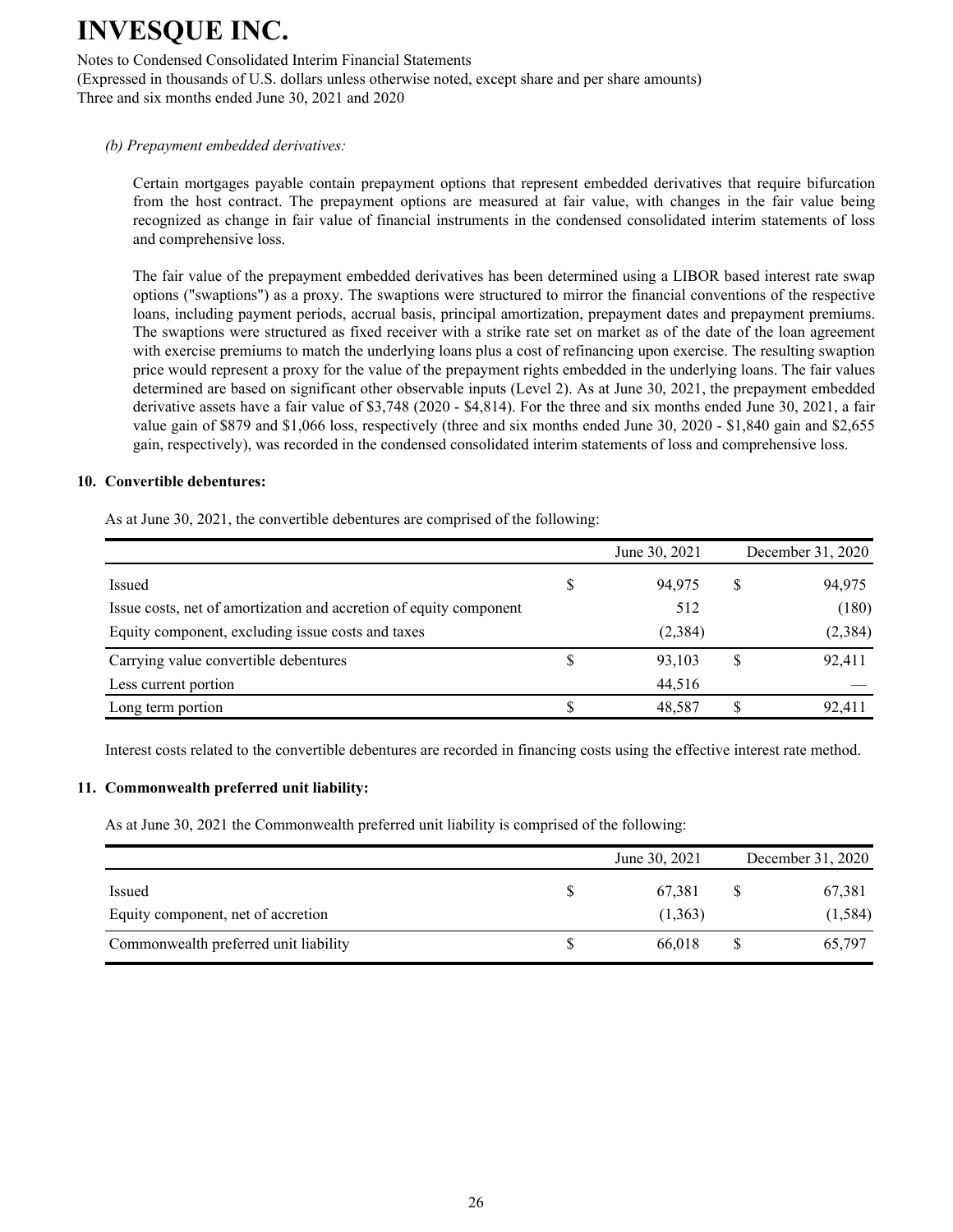Notes to Condensed Consolidated Interim Financial Statements (Expressed in thousands of U.S. dollars unless otherwise noted, except share and per share amounts) Three and six months ended June 30, 2021 and 2020

### **12. Other liabilities:**

Other liabilities are as follows:

|                                         | June 30, 2021 | December 31, 2020 |
|-----------------------------------------|---------------|-------------------|
| Deferred shares liability (note 20)     | \$<br>1,213   | \$<br>875         |
| Security deposits received from tenants | 2,168         | 8,576             |
| Escrows collected from tenant           | 2,026         | 1,816             |
| Unearned revenue                        | 1,412         | 2,674             |
| Liability to previous owner of Care     |               | 126               |
| Lease liability                         | 1,696         | 1,890             |
| Loan commitment liability (note 23)     |               | 115               |
| Exchangeable units liability            | 2,049         | 2,049             |
| Earnout payable (note 23)               | 3,451         | 2,254             |
| Other                                   | 585           | 841               |
|                                         | \$<br>14,600  | \$<br>21,216      |
| Current                                 | \$<br>3,843   | \$<br>4,975       |
| Non-current                             | 10,757        | 16,241            |
|                                         | \$<br>14,600  | \$<br>21,216      |

Loan commitment liability represents the fair value of commitments made by the Company to issue loans at rates below market value.

On June 1, 2021, in conjunction with the sale of three properties to the tenant operator Symphony and a new loan agreement with the operator, the Company entered into an agreement to extinguish the \$7,000 security deposit liability in settlement of past rents due from Symphony.

#### **13. Reconciliation of changes in liabilities arising from financing activities:**

|                                                                                | Credit<br>facilities | Mortgages<br>payable | Convertible<br>debentures | Commonwealth<br>preferred unit<br>liability | Total      |
|--------------------------------------------------------------------------------|----------------------|----------------------|---------------------------|---------------------------------------------|------------|
| Balance, December 31, 2020                                                     | \$<br>660,596 \$     | 299,464 \$           | 92,411 \$                 | 65,797 \$                                   | 1,118,268  |
| Proceeds from financing                                                        | 58,953               | 17,135               |                           |                                             | 76,088     |
| Repayments                                                                     | (78,311)             | (75, 132)            |                           |                                             | (153, 443) |
| Scheduled principal payments                                                   |                      | (2,888)              |                           |                                             | (2,888)    |
| Financing costs paid                                                           |                      | (206)                |                           |                                             | (206)      |
| Amortizing of financing costs, mark to<br>market adjustments, and accretion of |                      |                      |                           |                                             |            |
| equity components                                                              | 788                  | 858                  | 692                       | 221                                         | 2,559      |
| Changes in foreign currency rates                                              | 1,812                | 957                  |                           |                                             | 2,769      |
| Balance, June 30, 2021                                                         | 643,838 \$           | 240,188 \$           | 93,103                    | 66,018 \$<br><sup>S</sup>                   | 1,043,147  |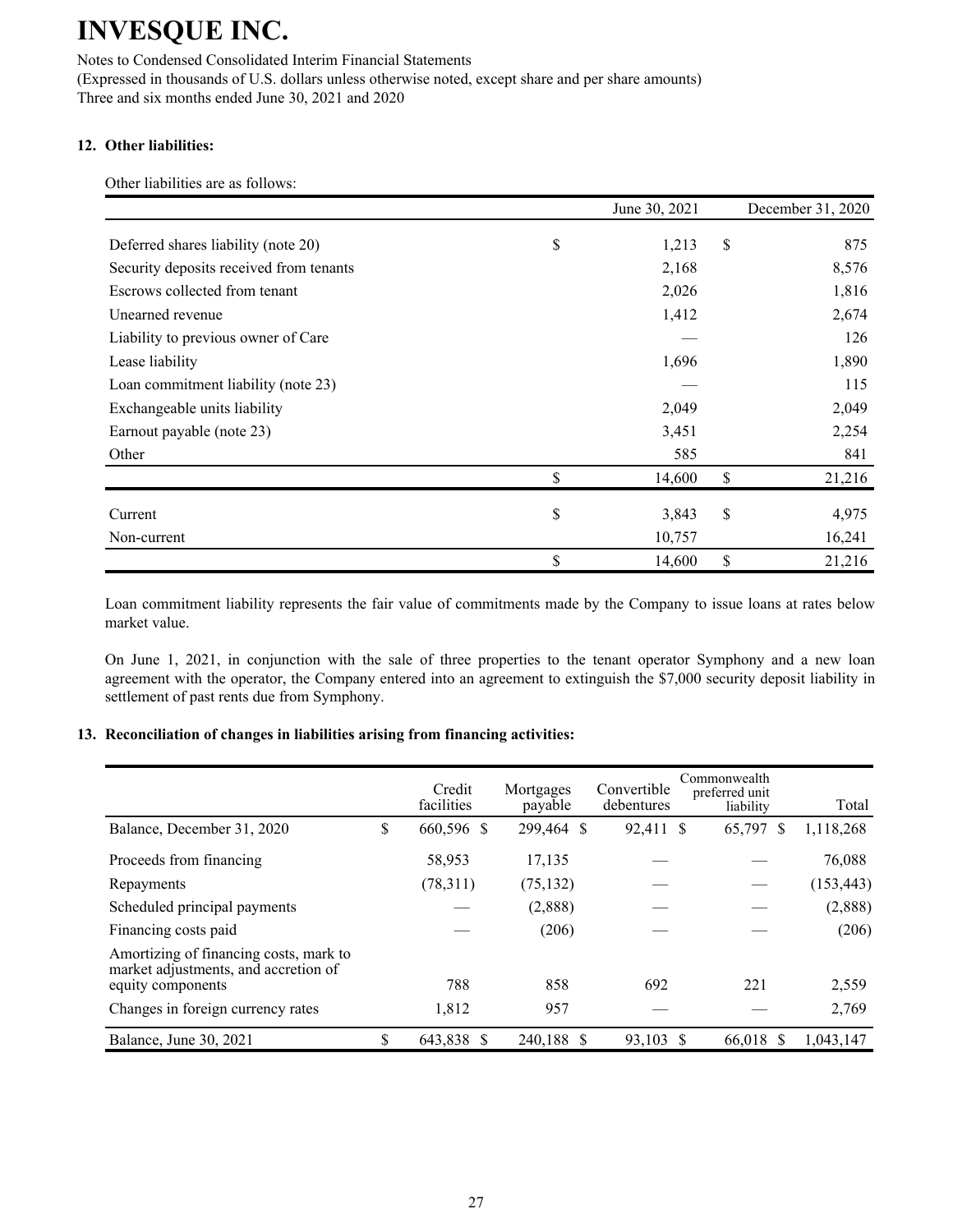Notes to Condensed Consolidated Interim Financial Statements (Expressed in thousands of U.S. dollars unless otherwise noted, except share and per share amounts) Three and six months ended June 30, 2021 and 2020

### **14. Share capital:**

#### *(a) Common shares:*

The following number and value of common shares were issued and outstanding as at June 30, 2021:

|                                                        | Common shares |   | Carrying value |
|--------------------------------------------------------|---------------|---|----------------|
| Balance, December 31, 2020                             | 55,877,496    | S | 509,203        |
| Issued on settlement of Deferred Share Incentive Plan  | 118.902       |   | 327            |
| Issued on settlement of equity settled Deferred Shares | 76.596        |   | 516            |
| Balance, June 30, 2021                                 | 56,072,994    |   | 510,046        |

On April 10, 2020, the Company announced the suspension of its dividend for all common shareholders from April 1, 2020 until further notice.

### *(b) Preferred shares:*

The following number and value of preferred shares were issued and outstanding as at June 30, 2021:

|                                               | Preferred shares | Carrying value |
|-----------------------------------------------|------------------|----------------|
| Balance, December 31, 2020 and March 31, 2021 | 9.098.598        | 85,389         |

As at June 30, 2021, the preferred shares are convertible into 10,994,431 common shares of the Company.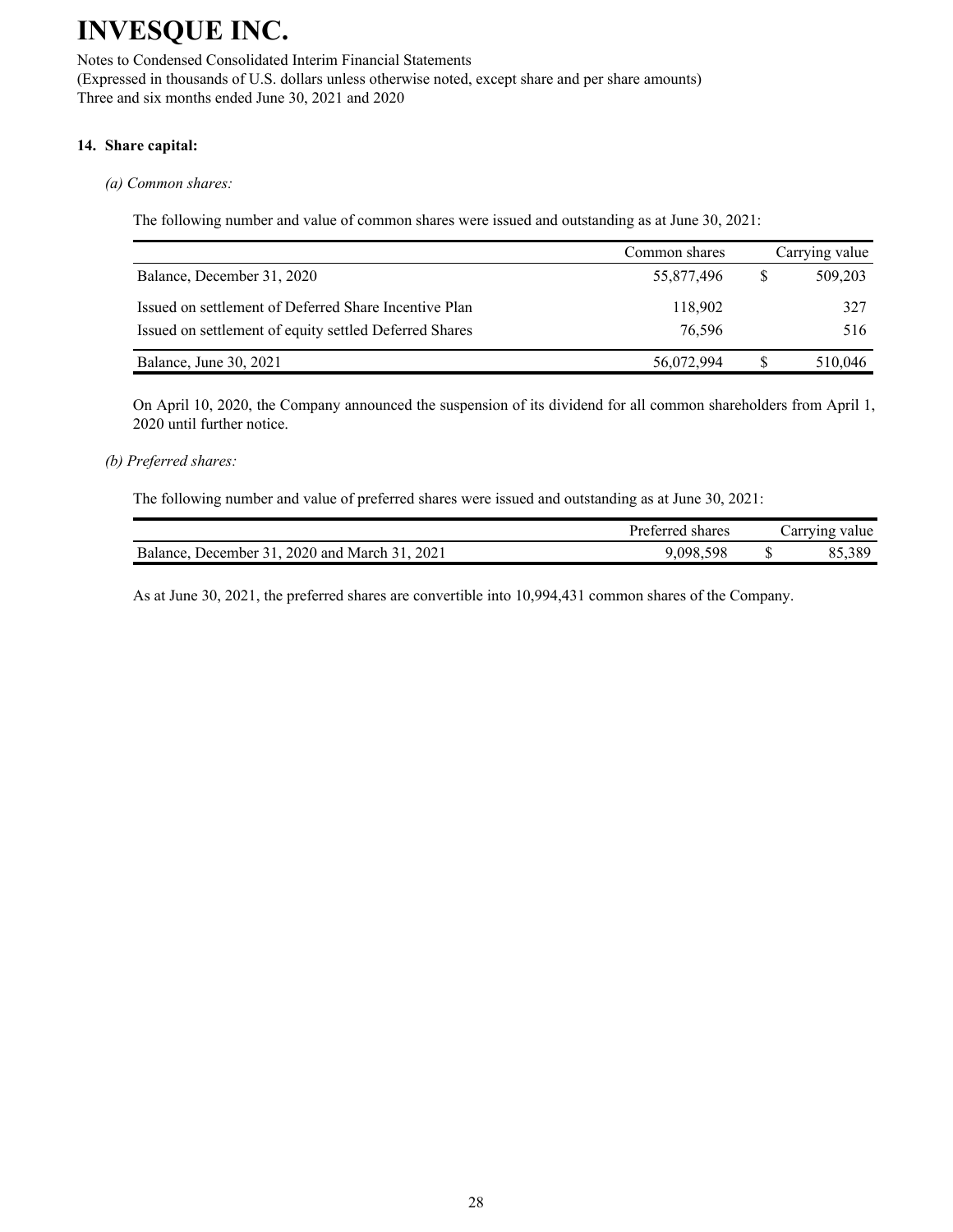Notes to Condensed Consolidated Interim Financial Statements (Expressed in thousands of U.S. dollars unless otherwise noted, except share and per share amounts)

Three and six months ended June 30, 2021 and 2020

### **15. Earnings (loss) per share:**

Basic income per share is calculated using the weighted average number of shares outstanding during the period. The calculation of diluted income per share, is calculated using the "if-converted" method and to the extent the conversion is dilutive, assumes all convertible securities have been converted at the beginning of the period, or at the time of issuance, if later, and any charges or returns on the convertible securities, on an after-tax basis, are removed from net earnings. The outstanding convertible debentures, unvested deferred shares and Commonwealth preferred units, if exercised, would be anti-dilutive to net income per share. Accordingly their potential exercise has been ignored in calculating the diluted net income per share.

The following table reconciles the numerator and denominator of the basic and diluted earnings per share computation:

*Net loss:*

|                                                      | Three months ended June 30, |          | Six months ended June 30, |              |          |  |
|------------------------------------------------------|-----------------------------|----------|---------------------------|--------------|----------|--|
|                                                      | 2021                        | 2020     | 2021                      |              | 2020     |  |
| Net loss for basic and diluted net loss per<br>share | $(3,500)$ \$                | (30.009) |                           | $(1,700)$ \$ | (86,940) |  |

*Denominator for basic and diluted net loss per share:*

|                                                                                                    |   | Three months ended June 30, |            |   | Six months ended June 30, |            |  |  |
|----------------------------------------------------------------------------------------------------|---|-----------------------------|------------|---|---------------------------|------------|--|--|
|                                                                                                    |   | 2021                        | 2020       |   | 2021                      | 2020       |  |  |
| Weighted average number of shares,<br>including fully vested deferred shares: Basic<br>and diluted |   | 56,308,810                  | 55,804,958 |   | 56,235,874                | 55,384,185 |  |  |
| Net loss per share:                                                                                |   |                             |            |   |                           |            |  |  |
|                                                                                                    |   | Three months ended June 30, |            |   | Six months ended June 30, |            |  |  |
|                                                                                                    |   | 2021                        | 2020       |   | 2021                      | 2020       |  |  |
| Basic and diluted                                                                                  | S | $(0.06)$ \$                 | (0.54)     | S | $(0.03)$ \$               | (1.57)     |  |  |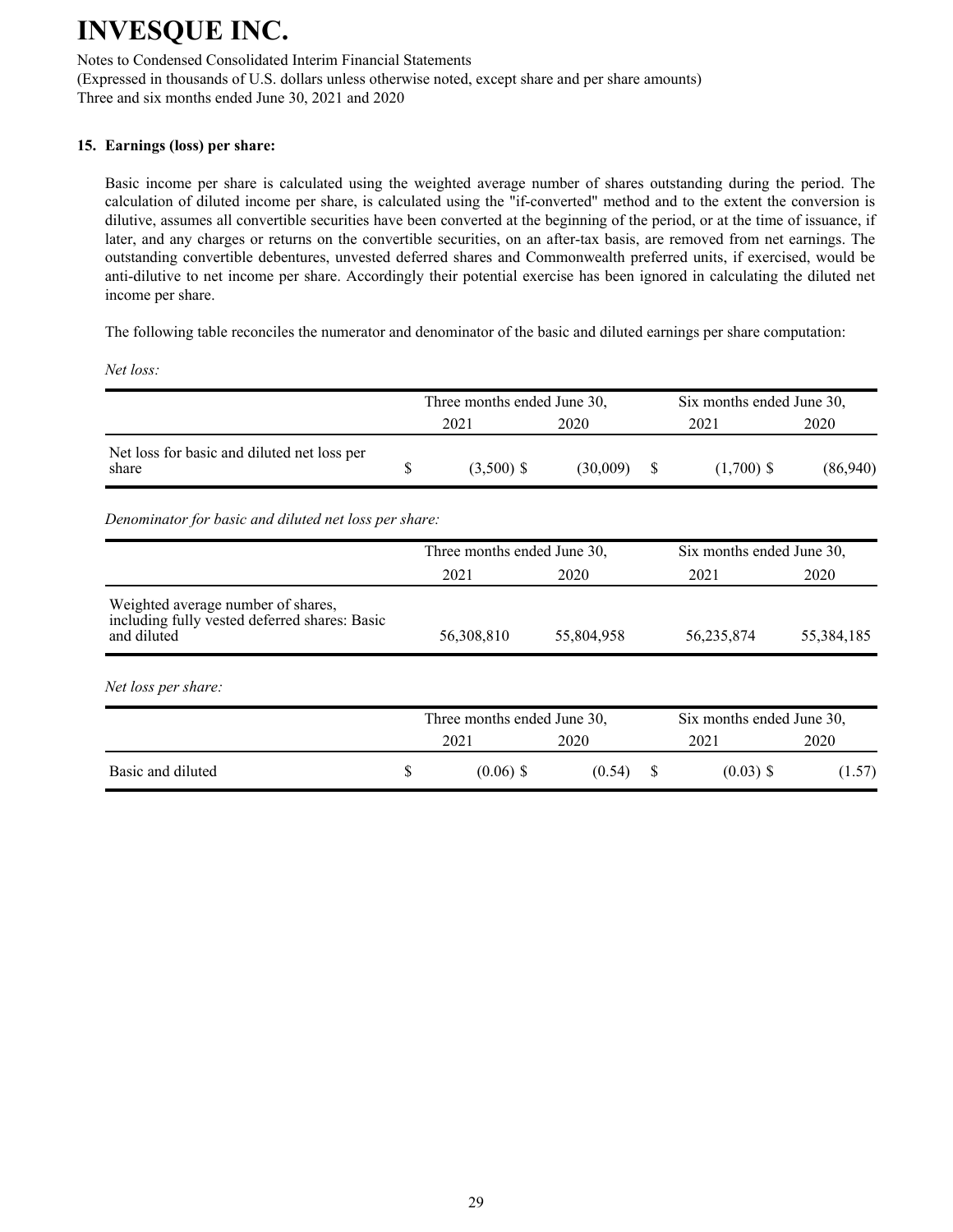#### Notes to Condensed Consolidated Interim Financial Statements (Expressed in thousands of U.S. dollars unless otherwise noted, except share and per share amounts) Three and six months ended June 30, 2021 and 2020

### **16. Revenue:**

### *(a) Rental Revenue:*

Rental revenue consists of the following:

|                                                 |   | Three months ended June 30, |        |   | Six months ended June 30, |        |  |  |
|-------------------------------------------------|---|-----------------------------|--------|---|---------------------------|--------|--|--|
|                                                 |   | 2021                        | 2020   |   | 2021                      | 2020   |  |  |
| Contractual rental revenue                      | S | 15,670 \$                   | 16,979 | S | 33,242 \$                 | 34,134 |  |  |
| Straight-line rent adjustments                  |   | 1,779                       | 1,758  |   | 3,041                     | 3,474  |  |  |
| Amortization of tenant inducements              |   | (51)                        | (97)   |   | (246)                     | (190)  |  |  |
| Property tax recoveries                         |   | 2,876                       | 3,434  |   | 6,289                     | 6,891  |  |  |
| Revenue from services - CAM<br>recoveries $(1)$ |   | 776                         | 687    |   | 1.486                     | 1,490  |  |  |
|                                                 |   | 21,050 \$                   | 22.761 | S | 43,812 \$                 | 45,799 |  |  |

(1) Represents property services element in accordance with IFRS 15

The Company is scheduled to receive rental income from operators of its seniors housing and care properties under the provisions of long term non-cancellable operating leases, generally with lease terms of 10 to 15 years, with provisions for lease extensions at the option of the tenants. These leases are triple-net and include renewal options and rent escalation clauses.

The Company is also scheduled to receive rental income from tenants of the medical office building portfolio. These leases include provisions for recovery of real estate taxes, insurance and costs associated with common area maintenance ("CAM").

The tenant Symcare operated a portfolio of 15 properties and paid rent pursuant to a master lease. During the three and six months ended June 30, 2021, three properties included in the master lease were sold and four were transitioned to a new operator. On June 1, 2021, a subsidiary of the Company entered into a new master lease with the remaining eight properties. For the three and six months ended June 30, 2021, rental revenue from this tenant comprised approximately 34% and 39%, respectively (three and six months ended June 30, 2020 - 44% and 43%, respectively), of the Company's consolidated rental revenue for the period.

Future minimum rentals to be received as of June 30, 2021 are as follows:

| Less than 1 year      | 56,213  |
|-----------------------|---------|
| Between 1 and 5 years | 224,874 |
| More than 5 years     | 396,476 |
|                       | 677,563 |

Future minimum rentals in the above table attributable to Symcare represent approximately 35% of the total.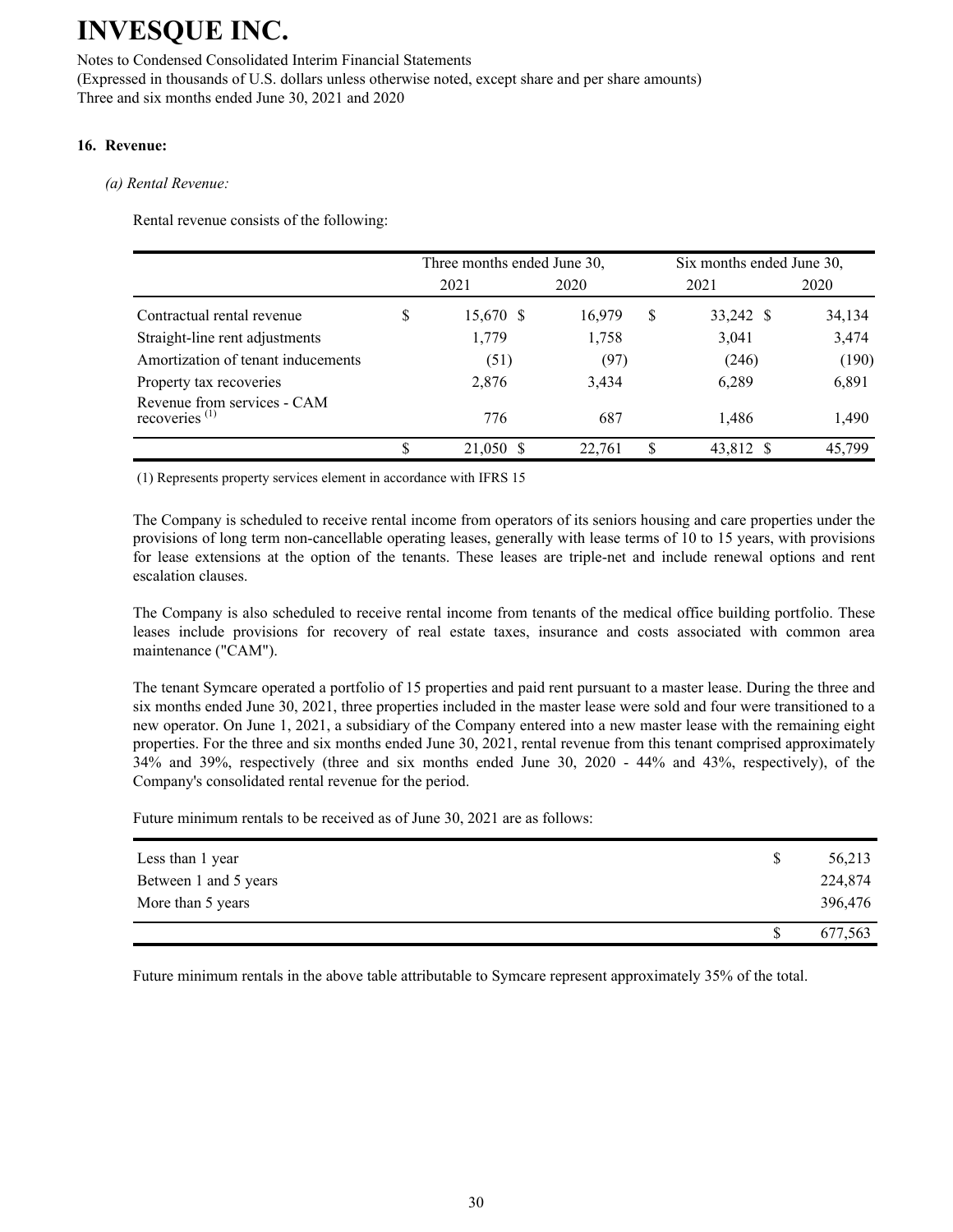#### Notes to Condensed Consolidated Interim Financial Statements

(Expressed in thousands of U.S. dollars unless otherwise noted, except share and per share amounts) Three and six months ended June 30, 2021 and 2020

*(b) Resident rental and related revenue:*

|                                |              | Three months ended June 30, |        | Six months ended June 30, |             |        |  |
|--------------------------------|--------------|-----------------------------|--------|---------------------------|-------------|--------|--|
|                                |              | 2021                        | 2020   |                           | 2021        | 2020   |  |
| Resident revenue               | <sup>S</sup> | $15,234$ \$                 | 13.485 | \$                        | $30,205$ \$ | 26,252 |  |
| Service revenue <sup>(1)</sup> |              | 14.018                      | 16,010 |                           | 28,136      | 32,146 |  |
|                                |              | 29,252 \$                   | 29.495 | \$                        | 58,341 \$   | 58,398 |  |

(1) Represents property services element in accordance with IFRS 15

### **17. Direct property operating expenses:**

Direct property operating expenses consist of the following:

|                             | Three months ended June 30, 2021 |                                |        |        |    | Three months ended June 30, 2020 |                                |  |        |  |
|-----------------------------|----------------------------------|--------------------------------|--------|--------|----|----------------------------------|--------------------------------|--|--------|--|
|                             | Owner<br>occupied<br>properties  | Medical<br>office<br>buildings |        | Total  |    | Owner<br>occupied<br>properties  | Medical<br>office<br>buildings |  | Total  |  |
| Repairs and maintenance     | \$<br>707 \$                     |                                | 324 \$ | 1,031  | \$ | 563 \$                           | 407 \$                         |  | 970    |  |
| <b>Utilities</b>            | 896                              | 334                            |        | 1,230  |    | 830                              | 260                            |  | 1,090  |  |
| Property management fees    |                                  | 148                            |        | 148    |    |                                  | 139                            |  | 139    |  |
| Compensation and benefits   | 14,394                           |                                |        | 14,394 |    | 14,334                           |                                |  | 14,334 |  |
| Other services and supplies | 1,626                            | 258                            |        | 1,884  |    | 1,628                            | 233                            |  | 1,861  |  |
| Real estate taxes           | 618                              |                                |        | 618    |    | 596                              |                                |  | 596    |  |
| Other                       | 4,219                            | 347                            |        | 4,566  |    | 4,008                            | 193                            |  | 4,201  |  |
|                             | \$<br>22,460 \$                  | $1,411$ \$                     |        | 23,871 | \$ | 21,959 \$                        | $1,232$ \$                     |  | 23,191 |  |

|                             |                                 | Six months ended June 30, 2021 |        |                                 | Six months ended June 30, 2020 |        |  |  |  |
|-----------------------------|---------------------------------|--------------------------------|--------|---------------------------------|--------------------------------|--------|--|--|--|
|                             | Owner<br>occupied<br>properties | Medical<br>office<br>buildings | Total  | Owner<br>occupied<br>properties | Medical<br>office<br>buildings | Total  |  |  |  |
| Repairs and maintenance     | \$<br>1,346 \$                  | 830 \$                         | 2,176  | \$<br>$1,168$ \$                | 890 \$                         | 2,058  |  |  |  |
| <b>Utilities</b>            | 1,963                           | 709                            | 2,672  | 1,826                           | 589                            | 2,415  |  |  |  |
| Property management fees    |                                 | 296                            |        | 296                             | 281                            | 281    |  |  |  |
| Compensation and benefits   | 28,935                          |                                | 28,935 | 28,403                          |                                | 28,403 |  |  |  |
| Other services and supplies | 3,146                           | 497                            | 3,643  | 3,456                           | 485                            | 3,941  |  |  |  |
| Real estate taxes           | 1,251                           |                                | 1,251  | 1,130                           |                                | 1,130  |  |  |  |
| Other                       | 9,223                           | 738                            | 9,961  | 7,199                           | 387                            | 7,586  |  |  |  |
|                             | \$<br>45,864 \$                 | 3,070 \$                       | 48,934 | \$<br>43,182 \$                 | $2,632$ \$                     | 45,814 |  |  |  |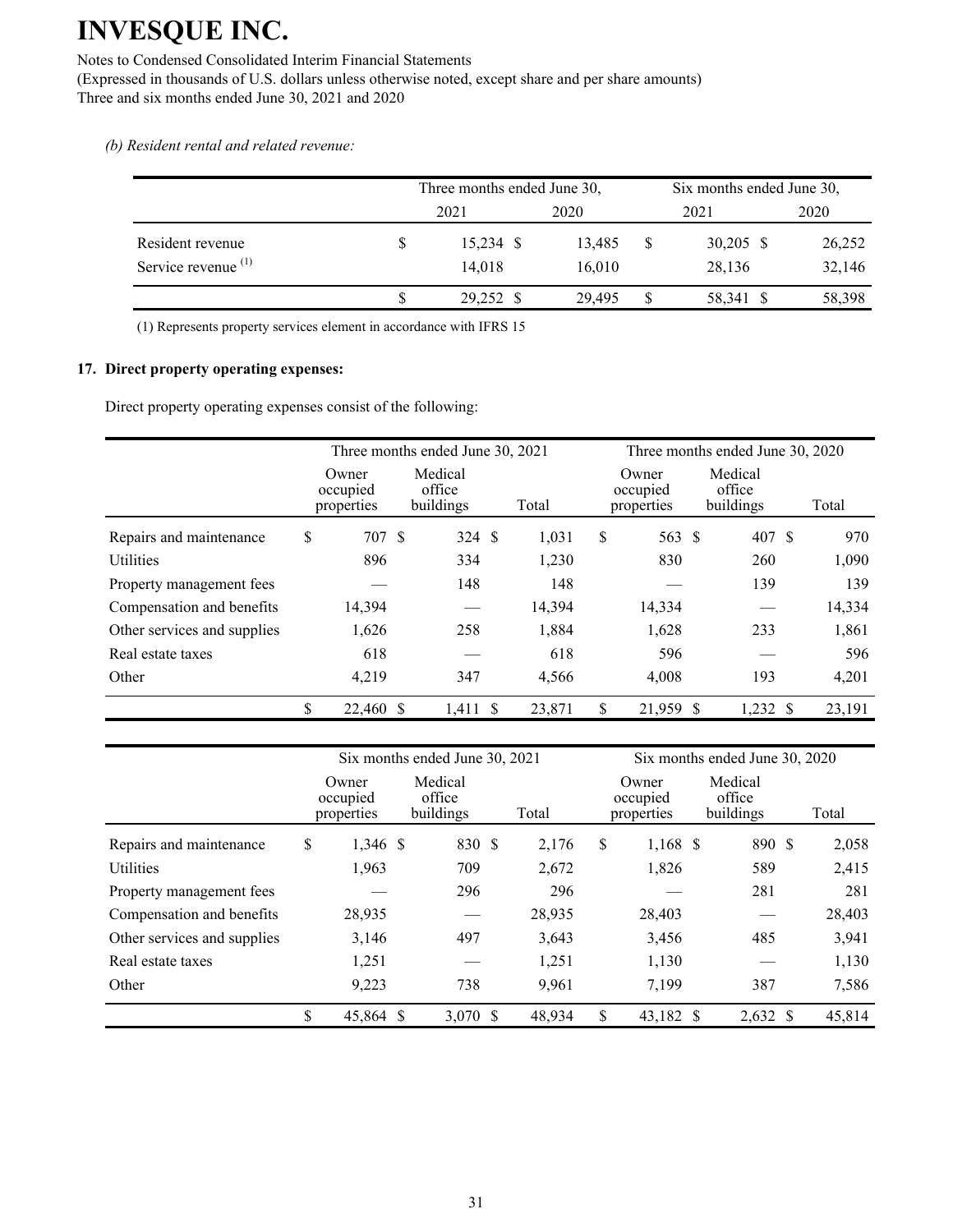Notes to Condensed Consolidated Interim Financial Statements (Expressed in thousands of U.S. dollars unless otherwise noted, except share and per share amounts) Three and six months ended June 30, 2021 and 2020

### **18. Finance costs:**

Finance costs consist of the following:

|                                                                          | Three months ended June 30, |           |        |     | Six months ended June 30, |         |  |
|--------------------------------------------------------------------------|-----------------------------|-----------|--------|-----|---------------------------|---------|--|
|                                                                          |                             | 2021      | 2020   |     | 2021                      | 2020    |  |
| Interest expense on credit facilities                                    | \$                          | 4,332 \$  | 5,006  | \$. | 8,744 \$                  | 11,541  |  |
| Interest expense on mortgages payable                                    |                             | 2,613     | 2,810  |     | 5,532                     | 5,631   |  |
| Interest expense on convertible debentures                               |                             | 1,312     | 1,312  |     | 2,624                     | 2,624   |  |
| Distributions on exchangeable units                                      |                             |           |        |     |                           | 62      |  |
| Dividends on Commonwealth preferred units                                |                             | 1,096     | 1,070  |     | 2,176                     | 2,154   |  |
| Amortization and accretion expense                                       |                             | 1,387     | 1,083  |     | 2,591                     | 2,110   |  |
| Interest rate swap payments (receipts)                                   |                             | 2,673     | 2,065  |     | 5,264                     | 2,465   |  |
| Debt extinguishment costs                                                |                             | 36        |        |     | 732                       |         |  |
| Amortization of mark-to-market debt<br>adjustments                       |                             | (16)      | 60     |     | (78)                      | (133)   |  |
| Interest income from loans receivable (note<br>2)                        |                             | (314)     | (902)  |     | (621)                     | (1,766) |  |
| Finance costs from operations                                            | \$                          | 13,119 \$ | 12,504 | \$  | 26,964 \$                 | 24,688  |  |
| Allowance for credit losses on loans and<br>interest receivable (note 2) |                             | (480)     | 5,560  |     | 685                       | 7,095   |  |
| Change in non-controlling interest liability                             |                             | 4         | 119    |     | (46)                      | 168     |  |
| Change in fair value of financial instruments<br>(note 9)                |                             | (2, 857)  | 346    |     | (6, 474)                  | 23,887  |  |
| Change in fair value of contingent<br>consideration (note 23)            |                             | 1,197     |        |     | 1,197                     |         |  |
| Total finance costs                                                      | \$                          | 10,983 \$ | 18,529 | \$  | 22,326 \$                 | 55,838  |  |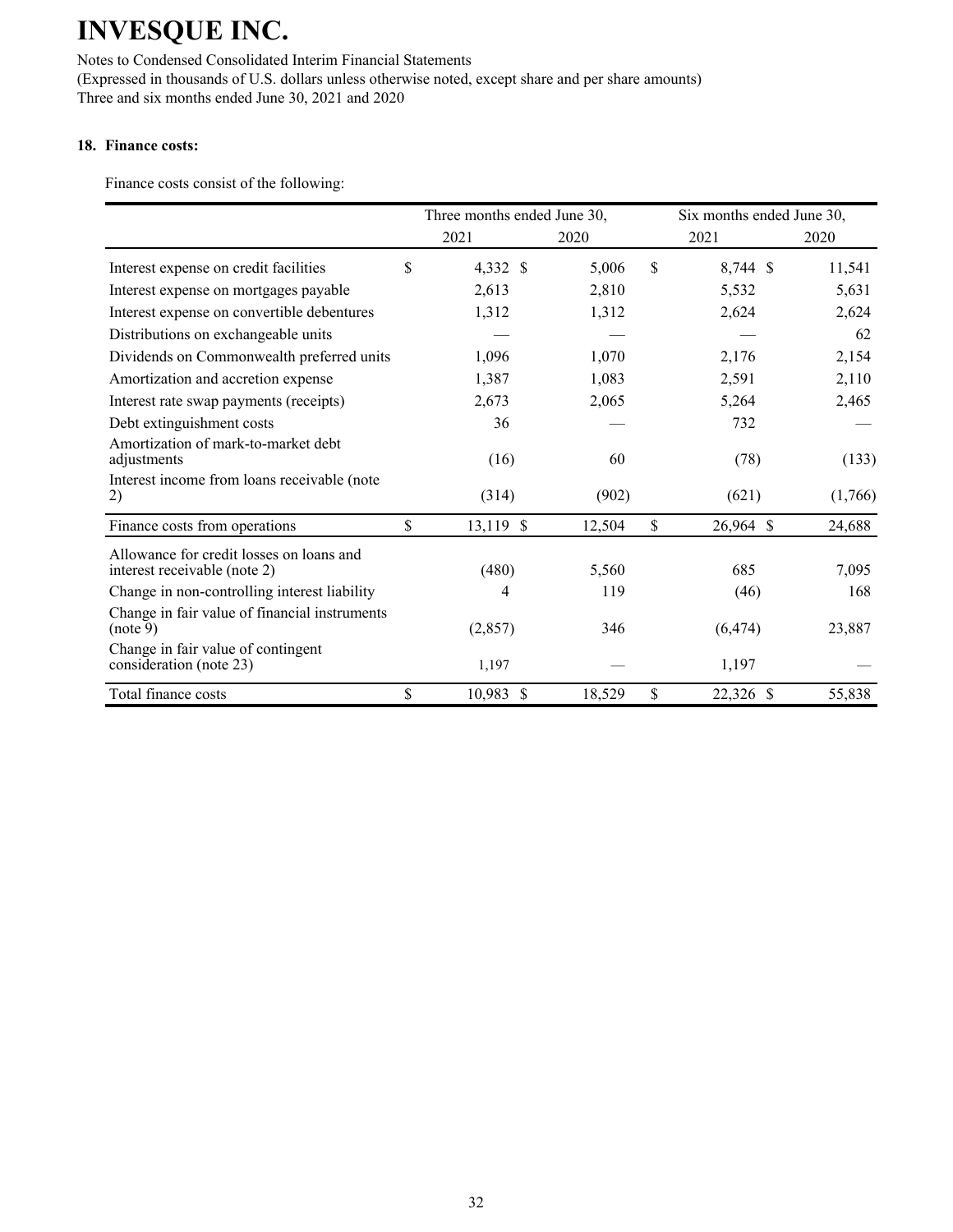#### Notes to Condensed Consolidated Interim Financial Statements

(Expressed in thousands of U.S. dollars unless otherwise noted, except share and per share amounts) Three and six months ended June 30, 2021 and 2020

#### **19. General and administrative:**

General and administrative costs consist of the following:

|                                          |   | Three months ended June 30, |       | Six months ended June 30, |           |        |  |
|------------------------------------------|---|-----------------------------|-------|---------------------------|-----------|--------|--|
|                                          |   | 2021                        | 2020  |                           | 2021      | 2020   |  |
| Compensation and benefits                | S | $3,025$ \$                  | 2,776 | \$                        | 5,991 \$  | 5,848  |  |
| Asset management and administrative fees |   |                             | 66    |                           |           | 190    |  |
| Professional fees                        |   | 1,150                       | 745   |                           | 2,059     | 1,976  |  |
| Deferred share compensation expense      |   | 517                         | 711   |                           | 1,538     | 35     |  |
| Bad debt expense                         |   | (1,094)                     | 1,464 |                           | 529       | 1,464  |  |
| Other                                    |   | 917                         | 482   |                           | 1,532     | 1,212  |  |
|                                          |   | 4,515 \$                    | 6.244 |                           | 11,649 \$ | 10,725 |  |

For the three and six months ended June 30, 2021, \$1,875 and \$3,573, respectively (three and six months ended June 30, 2020 - \$1,584 and \$3,198, respectively) of general and administrative costs were incurred at the Commonwealth management company.

#### **20. Deferred share incentive plan:**

At June 30, 2021, the number of deferred shares granted and outstanding and vested are as follows:

|                                                             | Granted/<br>Outstanding | <b>Fully Vested</b> |
|-------------------------------------------------------------|-------------------------|---------------------|
| As at December 31, 2020                                     | 1,317,543               | 210,978             |
| Discretionary Deferred Shares                               | 129.119                 | 177,921             |
| <b>Equity Settled Deferred Shares</b>                       |                         | 76,596              |
| Individual Contributed Deferred Shares (vested immediately) | 25,365                  | 25,365              |
| Company Contributed Deferred Shares                         | 25,365                  | 17,692              |
| Shares forfeited                                            | (1,342)                 |                     |
| Shares issued upon vesting of deferred shares               | (195, 498)              | (195, 498)          |
| Shares settled for cash pursuant to the plan terms          | (59, 019)               | (59, 019)           |
| As at June 30, 2021                                         | 1,241,533               | 254,035             |

For the three and six months ended June 30, 2021, the expense recognized in the condensed consolidated interim statements of loss and comprehensive loss related to deferred shares was \$517 and \$1,538, respectively (three and six months ended June 30, 2020 - \$711 and \$35, respectively). A deferred share liability of \$1,213 (2020 - \$875) is included in other non-current liabilities in the condensed consolidated interim statements of financial position as at June 30, 2021.

On January 24, 2020, the Company granted 344,310 deferred shares that are considered to be equity settled, as the participants of this grant have waived their rights to receive settlement in cash pursuant to the plan. During the three and six months ended June 30, 2021, the Company amortized \$358 and \$712, respectively (three and six months ended June 30, 2020 - \$486 and \$869, respectively) of equity settled deferred shares.

During the six months ended June 30, 2021, the Company did not grant dividends on deferred shares (six months ended June 30, 2020 - 64,266 shares).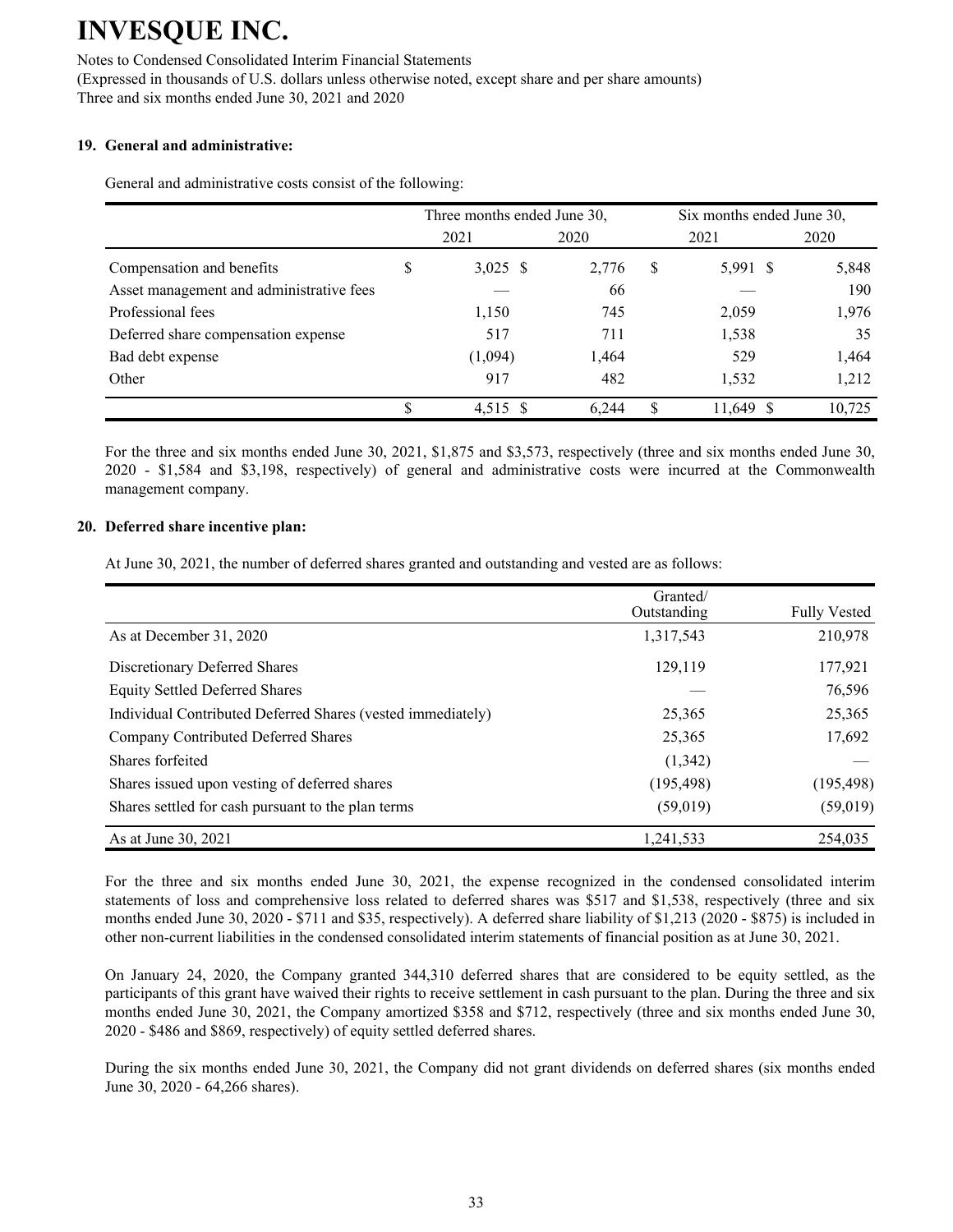Notes to Condensed Consolidated Interim Financial Statements (Expressed in thousands of U.S. dollars unless otherwise noted, except share and per share amounts) Three and six months ended June 30, 2021 and 2020

### **21. Related party transactions:**

Related party transactions in addition to those disclosed elsewhere in these condensed consolidated interim financial statements are as follows:

On July 26, 2019, the Company entered into a credit agreement with Magnetar for a principal amount of \$30,000, annual interest rate of 8.5%, and an initial maturity of one year with a one year extension option. On December 5, 2019, the Company repaid \$15,000 on the facility. On June 5, 2020, the Company gave notice of intent to exercise the one year extension option and per the credit agreement the interest rate will increase to 9.0%. On June 16, 2020, the Company repaid \$5,000 on the facility. On June 22, 2021, the company repaid the remaining \$10,000 on the facility. For the three and six months ended June 30, 2021, the Company expensed \$205 and \$430, respectively, of interest related to this credit facility in the condensed consolidated interim statements of loss and comprehensive loss (three and six months ended June 30, 2020 - \$302 and \$621, respectively).

#### **22. Income taxes:**

The income tax recovery in the condensed consolidated interim statements of loss and comprehensive loss differs from that expected by applying the combined federal, provincial and state income tax rates of 26.5% (2020 - 26.5%). The differences for the three and six months ended June 30, 2021 and 2020 are as follows:

|                                                       |   | Three months ended June 30, |          |   | Six months ended June 30, |           |  |  |
|-------------------------------------------------------|---|-----------------------------|----------|---|---------------------------|-----------|--|--|
|                                                       |   | 2021                        | 2020     |   | 2021                      | 2020      |  |  |
| Net loss before income taxes                          | S | $(3,500)$ \$                | (30,009) | S | $(1,700)$ \$              | (93, 884) |  |  |
| Income tax expense (recovery) at Canadian<br>tax rate |   | (928)                       | (7,953)  |   | (451)                     | (24, 879) |  |  |
| Non-deductible expenses                               |   | 536                         | 333      |   | 949                       | 208       |  |  |
| Difference in tax rate in foreign jurisdiction        |   | (17)                        | (333)    |   | 31                        | (1,055)   |  |  |
| Unrecognized tax losses                               |   | 409                         | 7,953    |   | (529)                     | 18,782    |  |  |
| Income tax recovery                                   |   |                             |          |   |                           | (6,944)   |  |  |

The gross movement in deferred tax is as follows:

|                                                   | Six months ended June 30, |         |  |  |  |  |  |  |
|---------------------------------------------------|---------------------------|---------|--|--|--|--|--|--|
|                                                   | 2021                      | 2020    |  |  |  |  |  |  |
| Deferred tax asset (liability), beginning balance |                           | (6,944) |  |  |  |  |  |  |
| Deferred tax recovery                             |                           | 6,944   |  |  |  |  |  |  |
| Deferred tax asset (liability), ending balance    |                           |         |  |  |  |  |  |  |

#### **23. Commitments and contingencies:**

There are risks which arise from the joint arrangements, including the willingness of the other partners to contribute or withdraw funds and a change in creditworthiness of the partner. As a result, there may be a requirement by the Company to contribute cash into the operating partnerships.

On December 31, 2018, the Company entered into an operating agreement with Javelina Ventures, LLC in which the Company will share in 5% of the net available cash flows from operations. Concurrently, the Company entered into an agreement to guarantee a total of \$5,000 of the mortgages on the properties operated by Javelina Ventures, LLC. The Company earns an annual guaranty fee of \$225 until the loans have been repaid or the guaranty is released. The Company has not recorded any balance in the financial statements associated with this commitment.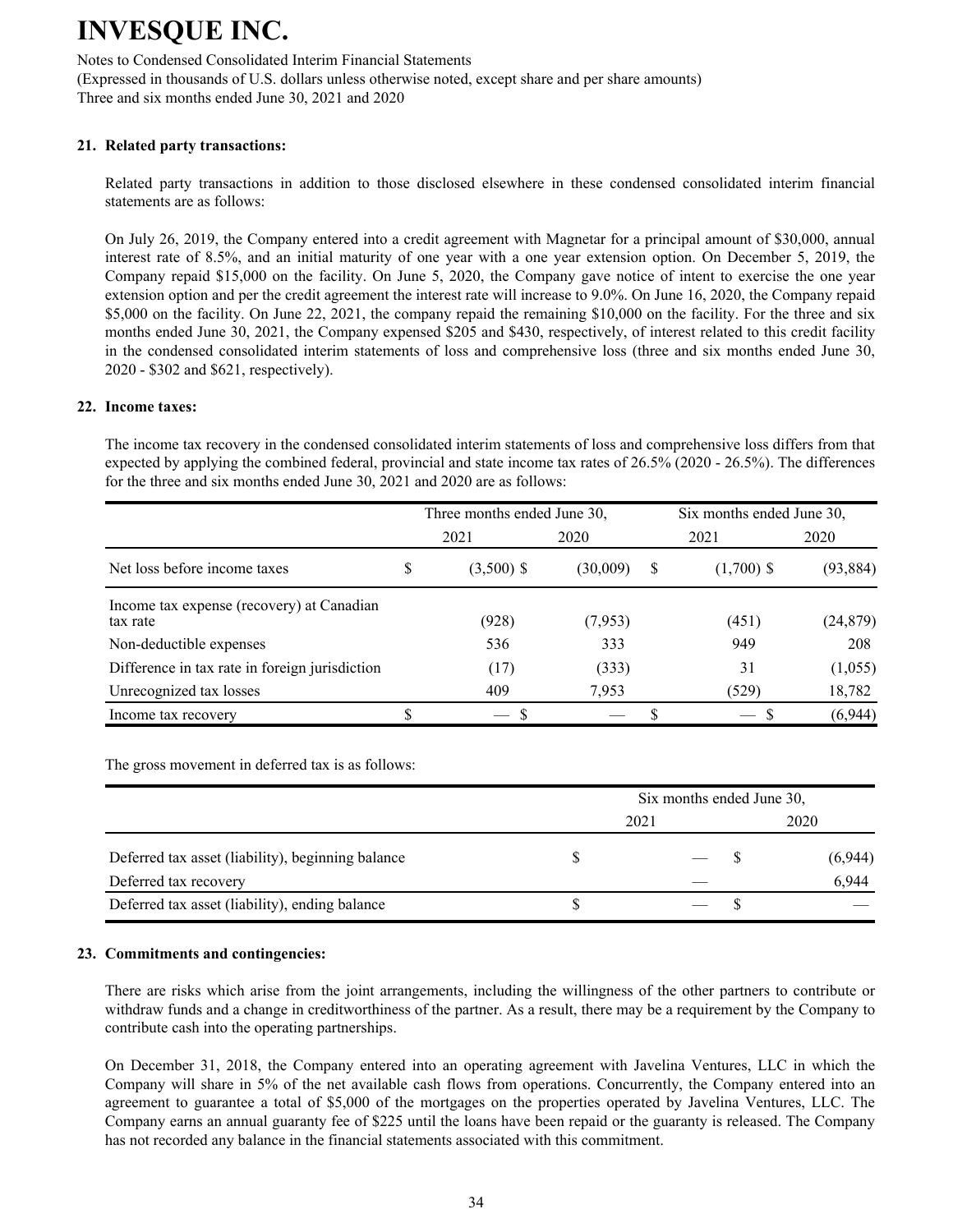Notes to Condensed Consolidated Interim Financial Statements (Expressed in thousands of U.S. dollars unless otherwise noted, except share and per share amounts) Three and six months ended June 30, 2021 and 2020

On June 5, 2019, the Company entered into agreements to fund future loans to tenants of the Jaguarundi Ventures, LP joint venture. On October 1, 2019, the Company amended the agreements to increase the future loan commitments to the tenants. On February 18, 2020, the Company amended the agreements to further increase the future loan commitments to the tenants. As at June 30, 2021, the loans are fully extended and the Company no longer has a commitment to fund pursuant to these agreements. The Company provides a guarantee on the outstanding mortgage balances of the Jaguarundi Ventures, LP in exchange for a fee equal to 15 basis points on the amount guaranteed (note 6). As of June 30, 2021, the value of the properties that collateralize the mortgages is \$141,516 and is sufficient to support the mortgage values.

Pursuant to the Commonwealth purchase agreement, the Company may be required to fund one or more earnout payments relating to six communities that had not yet reached stabilization at the time of acquisition by the Company. These earnout payments are only payable in the event specific occupancy and EBITDAR thresholds have been satisfied, and must be met prior to the third anniversary of closing at which time the earnout payment obligation will cease to exist. The earnout payments, when funded, will consist of a combination of cash and additional preferred interests. During the year ended December 31, 2020, given the performance of one of the six communities, the Company recorded an expense related to the increase in the fair value of contingent consideration in the amount of \$3,256, which was paid through the issuance of \$1,701 of Commonwealth preferred units and \$1,555 of cash on hand. As at June 30, 2021, the Company has recorded a liability of \$3,451 in the financial statements associated with this commitment relating to the remaining five communities based on the weighted average probably of earnout payments owed using estimated future results at the properties.

On May 6, 2020, the Company entered into a limited partnership agreement with the operator Phoenix. Pursuant to this agreement, if the management agreement with Phoenix is terminated without cause, Phoenix has the right to cause the Company to purchase all of its interest in the partnership. The Company has not recorded any balance in the condensed consolidated interim financial statements associated with this commitment.

#### **24. Fair value measurement:**

The fair value hierarchy of assets and liabilities measured at fair value on a recurring basis in the consolidated statements of financial position is as follows:

|                           |              | June 30, 2021 |         |               | December 31, 2020 |            |         |
|---------------------------|--------------|---------------|---------|---------------|-------------------|------------|---------|
|                           | Level 1      | Level 2       | Level 3 |               | Level 1           | Level 2    | Level 3 |
| Derivative asset          | \$<br>$-$ \$ | $3,748$ \$    |         | <sup>\$</sup> | $-$ \$            | $4,814$ \$ |         |
| Investment properties     |              |               | 771,817 |               |                   |            | 882,019 |
| Loans receivable          |              |               | 1,894   |               |                   |            | 2,368   |
| Loan commitment liability |              |               |         |               |                   | 115        |         |
| Derivative liability      |              | 20,403        |         |               |                   | 28,969     |         |
| Deferred share liability  |              | 1,213         |         |               |                   | 875        |         |

 For the assets and liabilities measured at fair value as at June 30, 2021, there were no transfers between Level 1, Level 2 and Level 3 levels during the period. For changes in fair value measurements of investment properties included in Level 3 of the fair value hierarchy, refer to note 4 for details. The fair values of the derivative instruments represents estimates at a specific point in time using financial models, based on interest rates that reflect current market conditions, the credit quality of counterparties and interest rate curves. Fair value measurements of derivative instruments were estimated using Level 2 inputs. Fair value of deferred share liability represents the value of the units if converted using the market price of the Company's common shares.

#### *Fair value of financial instruments:*

The carrying amounts and fair values of financial instruments as shown in the consolidated statements of financial position are shown in the table below. The table below excludes cash, restricted cash, tenant and other receivables, security deposits and costs related to future acquisitions, income support receivable, escrow deposits held by lenders, accounts payable and accrued liabilities, accrued real estate taxes, construction payable, liabilities to previous owner of Care, escrows collected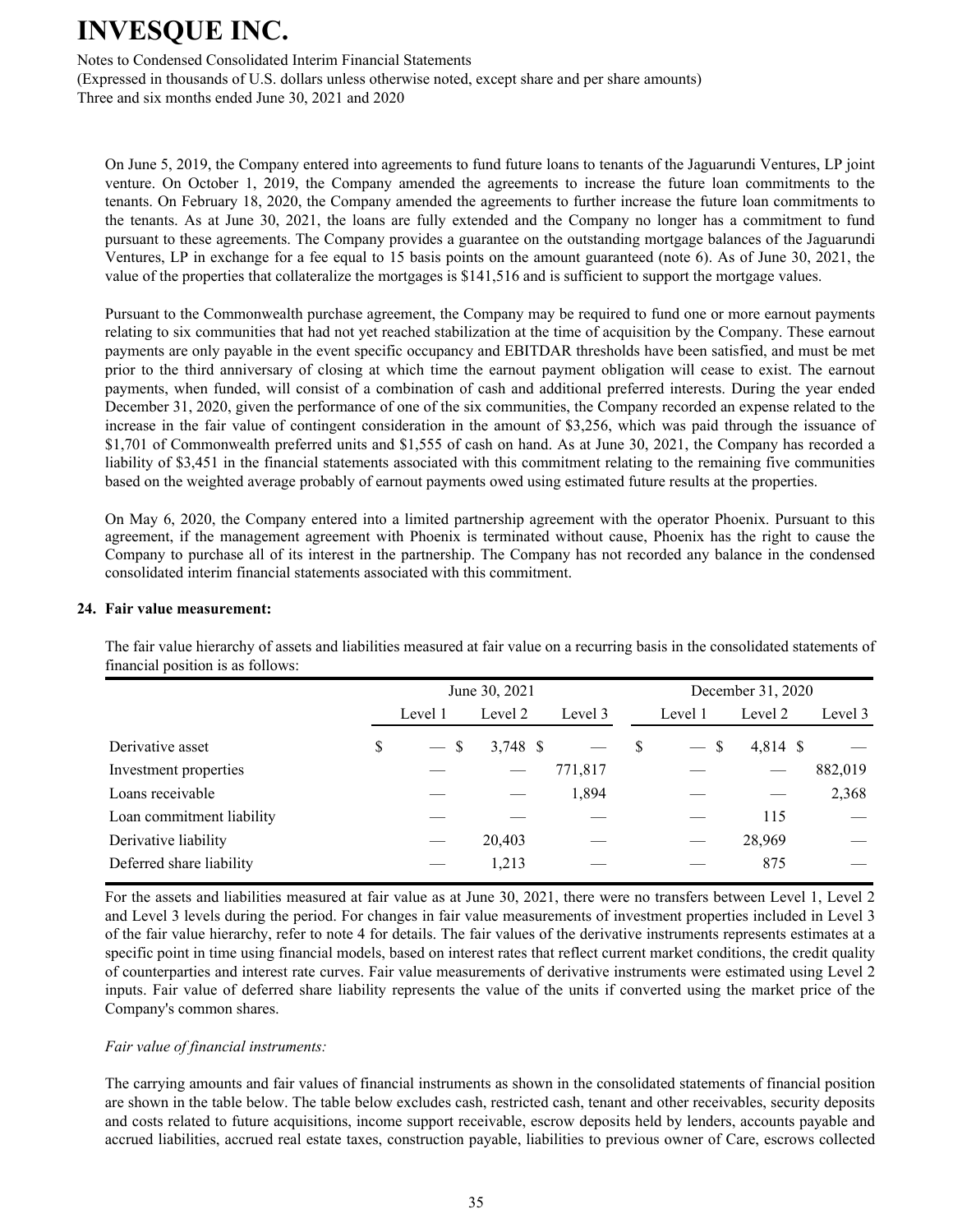Notes to Condensed Consolidated Interim Financial Statements

(Expressed in thousands of U.S. dollars unless otherwise noted, except share and per share amounts)

Three and six months ended June 30, 2021 and 2020

from tenant, and dividend payable, as the carrying amounts of these assets and liabilities are a reasonable approximation of fair value due to their short term nature. The table also excludes security deposits received from tenants as the carrying amount is a reasonable approximation of fair value.

|                                       |                   | June 30, 2021 | December 31, 2020 |            |
|---------------------------------------|-------------------|---------------|-------------------|------------|
|                                       | Carrying<br>Value | Fair Value    | Carrying<br>Value | Fair Value |
| Financial assets:                     |                   |               |                   |            |
| Loans receivable                      | \$<br>21,182 \$   | 21,241        | \$<br>18,703 \$   | 18,768     |
| Derivative instruments                | 3,748             | 3,748         | 4,814             | 4,814      |
| Bond assets                           | 821               | 821           | 881               | 881        |
| Financial liabilities:                |                   |               |                   |            |
| Mortgages payable                     | 240,188           | 241,909       | 299,464           | 301,839    |
| Credit facilities                     | 643,838           | 647,152       | 660,596           | 664,690    |
| Derivative instruments                | 20,403            | 20,403        | 28,969            | 28,969     |
| Convertible debentures                | 93,103            | 80,579        | 92,411            | 58,784     |
| Commonwealth preferred unit liability | 66,018            | 66,018        | 65,797            | 65,797     |
| Loan commitment liability             |                   |               | 115               | 115        |
| Exchangeable Units liability          | 2,049             | 924           | 2,049             | 600        |

Fair value represents management's estimates of the fair market value at a given point in time, which may not reflect fair value in the future. These calculations are subjective and require estimation, and cannot be determined with precision. Changes in assumptions could significantly affect the estimates.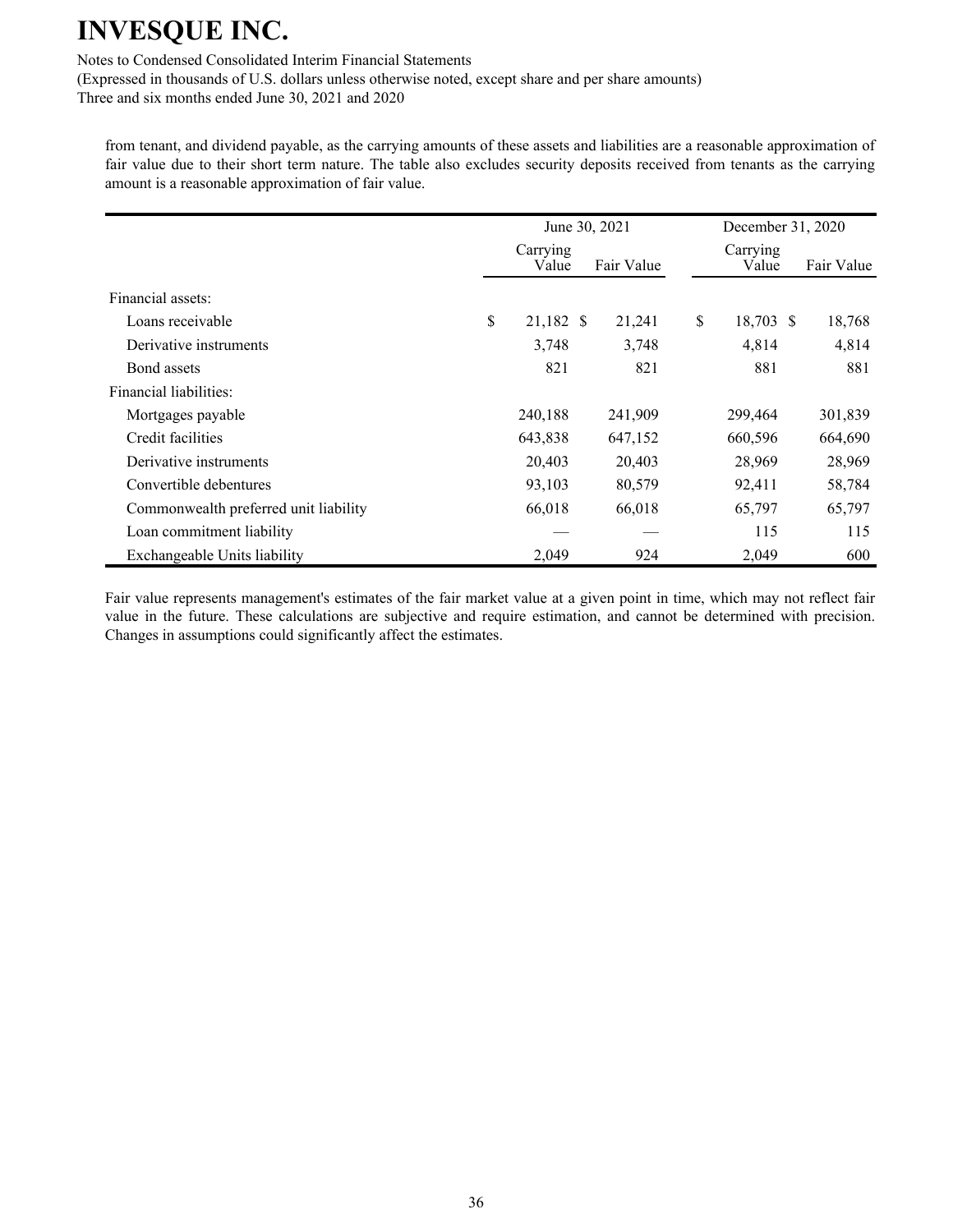Notes to Condensed Consolidated Interim Financial Statements (Expressed in thousands of U.S. dollars unless otherwise noted, except share and per share amounts) Three and six months ended June 30, 2021 and 2020

### **25. Segments:**

The Company's current portfolio includes investments in assisted living, independent living, memory care, transitional care, long-term care, and medical office properties. The Company's senior housing and care investments in assisted living, independent living, memory care, transitional care and long-term care share similar characteristics and are generally leased to operators on a long-term, triple-net lease basis. In some instances the Company has an interest in both the property and operations in joint ventures and joint arrangements with the operating partner at the facility. The Company considers these investments to be one reportable operating segment. The Company has investments in 15 medical office buildings ("Medical office buildings"). This multi-tenant medical office portfolio has different characteristics that are evaluated by management, and is considered to be a separate reportable operating segment. Through the acquisition of Commonwealth and the transition of the Greenfield assets, the Company has investments in 36 properties and a management company that operates 29 of those properties ("owner occupied property"). Management considers this another reportable operating segment.

The following tables show net loss by reportable segment for the three and six months ended June 30, 2021 and 2020:

|                                                                 |                                                            |                                 | Three months ended June 30, 2021 |                                |           |
|-----------------------------------------------------------------|------------------------------------------------------------|---------------------------------|----------------------------------|--------------------------------|-----------|
|                                                                 | Seniors<br>housing and<br>care<br>investment<br>properties | Owner<br>occupied<br>properties | Medical<br>office<br>buildings   | Corporate/<br>other            | Total     |
| Rental revenue                                                  | \$<br>17,768 \$                                            | $-$ \$                          | 3,282 \$                         | $\mathsf{\$}$<br>$\frac{1}{2}$ | 21,050    |
| Resident rental and related revenue                             |                                                            | 29,252                          |                                  |                                | 29,252    |
| Lease revenue from joint ventures                               | 900                                                        |                                 |                                  |                                | 900       |
| Other revenue                                                   |                                                            | 485                             | 353                              | 187                            | 1,025     |
| Other income                                                    |                                                            | 2,023                           |                                  |                                | 2,023     |
| Direct property operating expenses                              |                                                            | (22, 460)                       | (1, 411)                         |                                | (23, 871) |
| Depreciation and amortization expense                           |                                                            | (5,696)                         |                                  | (22)                           | (5,718)   |
| Finance cost from operations                                    | (6,088)                                                    | (4,386)                         | (956)                            | (1,689)                        | (13, 119) |
| Real estate tax expense                                         | 577                                                        |                                 | (388)                            |                                | 189       |
| General and administrative expenses                             | 1,032                                                      | (1, 875)                        | (16)                             | (3,656)                        | (4,515)   |
| Allowance for credit losses on loans and interest<br>receivable | (204)                                                      |                                 |                                  | 684                            | 480       |
| Changes in non-controlling interest liability                   | (36)                                                       | 32                              |                                  |                                | (4)       |
| Change in fair value of investment properties - IFRIC<br>21     | (3,098)                                                    |                                 | (173)                            |                                | (3,271)   |
| Change in fair value of investment properties                   | (4,991)                                                    |                                 | (2,176)                          |                                | (7,167)   |
| Change in fair value of financial instruments                   | 267                                                        | 1,373                           | 434                              | 783                            | 2,857     |
| Change in fair value of contingent consideration                |                                                            |                                 |                                  | (1, 197)                       | (1, 197)  |
| Gain on sale of property, plant and equipment                   |                                                            |                                 |                                  | 14                             | 14        |
| Loss from joint ventures                                        | (2, 428)                                                   |                                 |                                  |                                | (2, 428)  |
| Net income (loss)                                               | \$<br>3,699 \$                                             | $(1,252)$ \$                    | $(1,051)$ \$                     | $(4,896)$ \$                   | (3,500)   |
| Expenditures for non-current assets:<br>Capital additions       |                                                            | 1,682                           | 182                              |                                | 1,864     |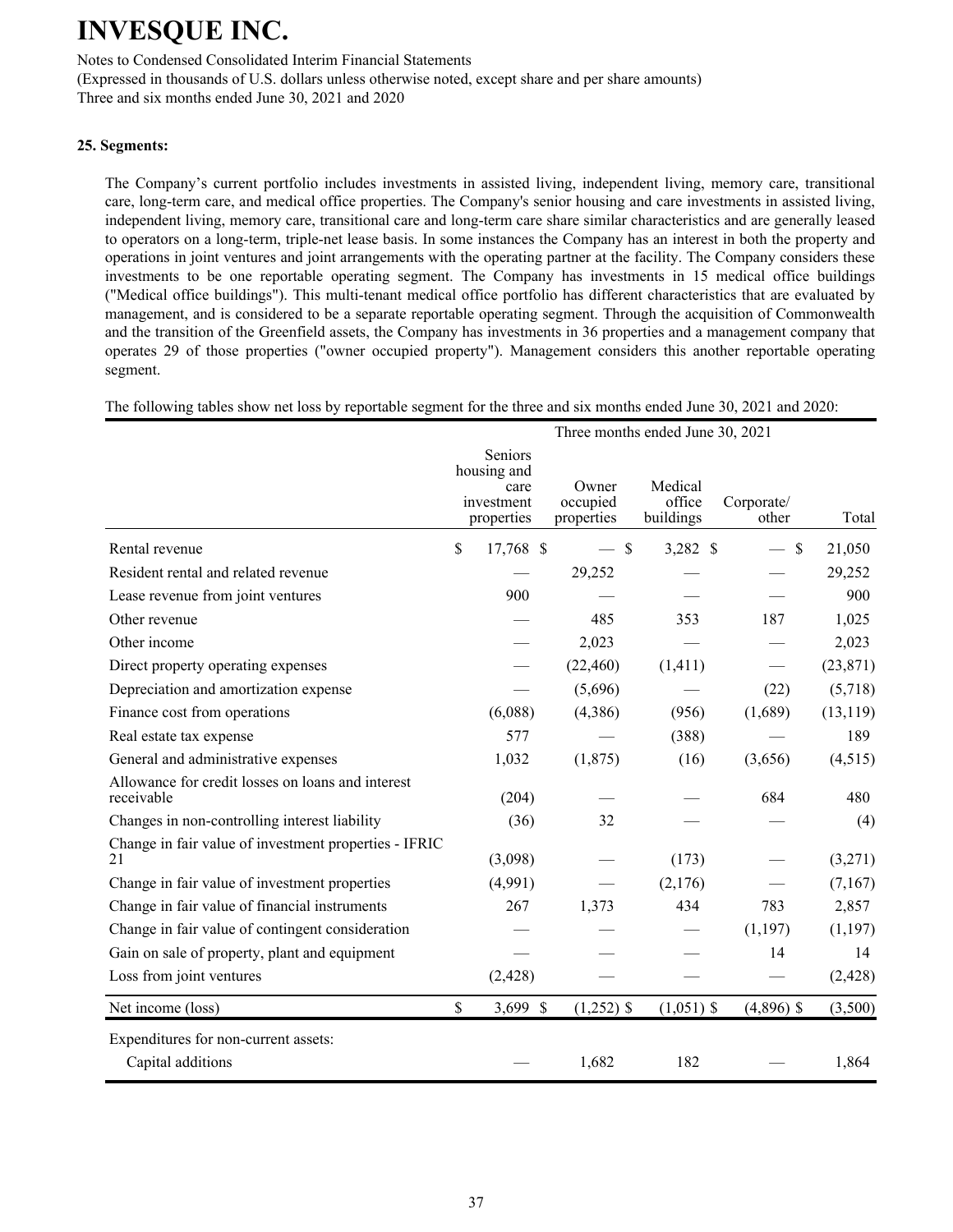## Notes to Condensed Consolidated Interim Financial Statements

|                                                                 |                                                            |                                 | Six months ended June 30, 2021 |                     |           |
|-----------------------------------------------------------------|------------------------------------------------------------|---------------------------------|--------------------------------|---------------------|-----------|
|                                                                 | Seniors<br>housing and<br>care<br>investment<br>properties | Owner<br>occupied<br>properties | Medical<br>office<br>buildings | Corporate/<br>other | Total     |
| Rental revenue                                                  | \$<br>37,466 \$                                            | $-$ \$                          | $6,346$ \$                     | $\mathcal{S}$       | 43,812    |
| Resident rental and related revenue                             |                                                            | 58,341                          |                                |                     | 58,341    |
| Lease revenue from joint ventures                               | 1,773                                                      |                                 |                                |                     | 1,773     |
| Other revenue                                                   |                                                            | 984                             | 629                            | 359                 | 1,972     |
| Other income                                                    |                                                            | 2,130                           |                                |                     | 2,130     |
| Direct property operating expenses                              |                                                            | (45, 864)                       | (3,070)                        |                     | (48, 934) |
| Depreciation and amortization expense                           |                                                            | (13,368)                        |                                | (45)                | (13, 413) |
| Finance cost from operations                                    | (12,050)                                                   | (9,634)                         | (1, 879)                       | (3,401)             | (26,964)  |
| Real estate tax expense                                         | (11,791)                                                   |                                 | (1, 437)                       |                     | (13,228)  |
| General and administrative expenses                             | (613)                                                      | (3,573)                         | (49)                           | (7, 414)            | (11, 649) |
| Allowance for credit losses on loans and interest<br>receivable | (399)                                                      |                                 |                                | (286)               | (685)     |
| Changes in non-controlling interest liability                   | (12)                                                       | 58                              |                                |                     | 46        |
| Change in fair value of investment properties - IFRIC<br>21     | 6,204                                                      |                                 | 329                            |                     | 6,533     |
| Change in fair value of investment properties                   | (4,127)                                                    |                                 | (929)                          |                     | (5,056)   |
| Change in fair value of financial instruments                   | 515                                                        | 1,796                           | 813                            | 3,350               | 6,474     |
| Change in fair value of contingent consideration                |                                                            |                                 |                                | (1, 197)            | (1, 197)  |
| Gain on sale of property, plant and equipment                   |                                                            |                                 |                                | 14                  | 14        |
| Loss from joint ventures                                        | (1,669)                                                    |                                 |                                |                     | (1,669)   |
| Net income (loss)                                               | \$<br>15,297 \$                                            | $(9,130)$ \$                    | 753 \$                         | $(8,620)$ \$        | (1,700)   |
| Expenditures for non-current assets:<br>Capital additions       |                                                            | 3,837                           | 182                            |                     | 4,019     |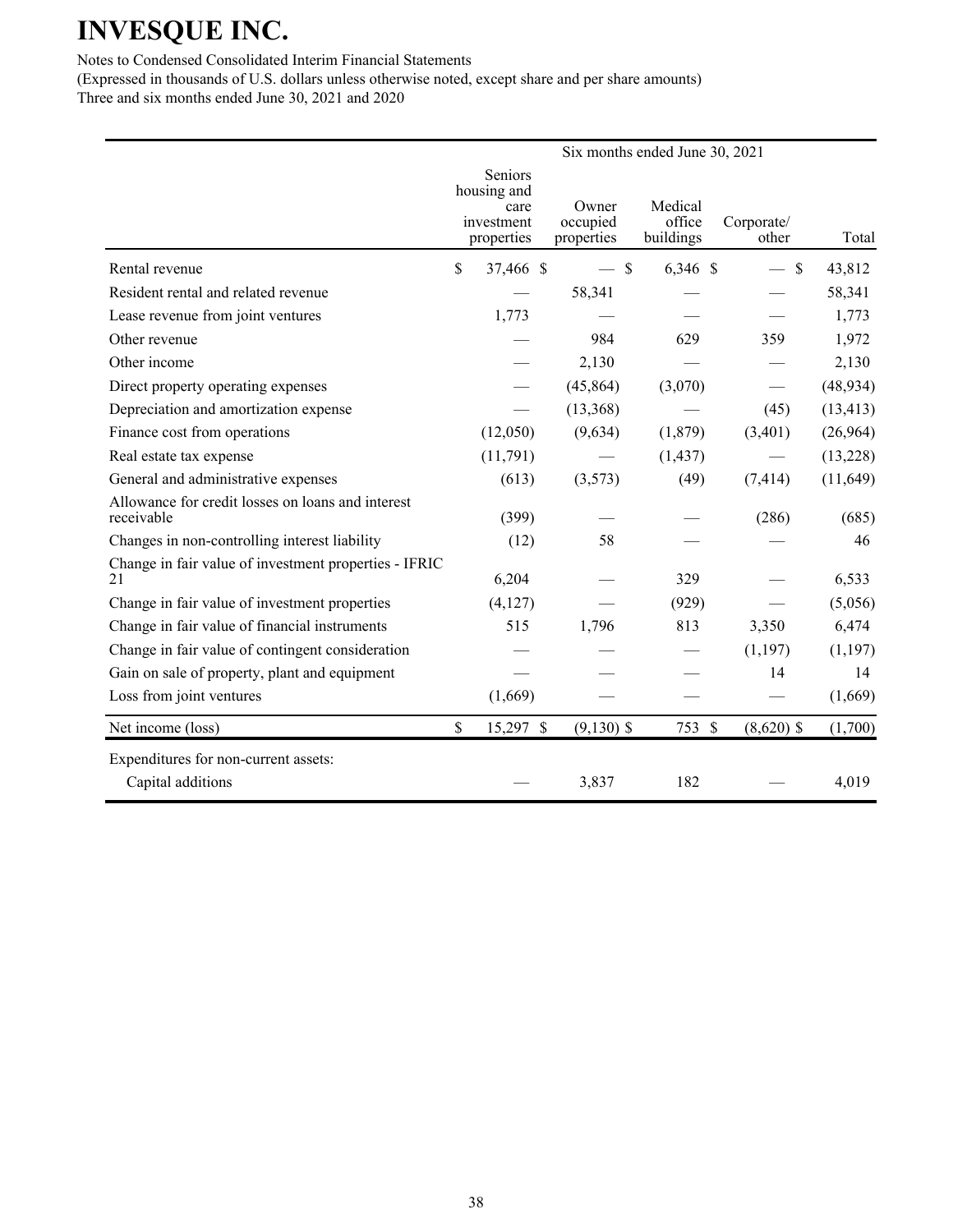Notes to Condensed Consolidated Interim Financial Statements

|                                                                 |                                                                   | Three months ended June 30, 2020 |                                |                     |           |
|-----------------------------------------------------------------|-------------------------------------------------------------------|----------------------------------|--------------------------------|---------------------|-----------|
|                                                                 | <b>Seniors</b><br>housing and<br>care<br>investment<br>properties | Owner<br>occupied<br>properties  | Medical<br>office<br>buildings | Corporate/<br>other | Total     |
| Rental revenue                                                  | \$<br>19,642 \$                                                   | $\mathbb{S}$                     | 3,119 \$                       | \$                  | 22,761    |
| Resident rental and related revenue                             |                                                                   | 29,495                           |                                |                     | 29,495    |
| Lease revenue from joint ventures                               | 749                                                               |                                  |                                |                     | 749       |
| Other revenue                                                   |                                                                   | 433                              | 144                            | 170                 | 747       |
| Direct property operating expenses                              |                                                                   | (21,959)                         | (1,232)                        |                     | (23, 191) |
| Depreciation and amortization expense                           |                                                                   | (11, 514)                        |                                | (23)                | (11, 537) |
| Finance cost from operations                                    | (1,784)                                                           | (4,540)                          | (876)                          | (5,304)             | (12, 504) |
| Real estate tax expense                                         |                                                                   |                                  | (383)                          |                     | (383)     |
| General and administrative expenses                             | (1,499)                                                           | (1, 584)                         | (66)                           | (3,095)             | (6,244)   |
| Allowance for credit losses on loans and interest<br>receivable | (225)                                                             |                                  |                                | (5,335)             | (5,560)   |
| Changes in non-controlling interest liability                   | (64)                                                              | (55)                             |                                |                     | (119)     |
| Change in fair value of investment properties - IFRIC<br>21     | (3,048)                                                           |                                  | (167)                          |                     | (3,215)   |
| Change in fair value of investment properties                   | (13, 145)                                                         |                                  | (594)                          |                     | (13, 739) |
| Change in fair value of financial instruments                   | 31                                                                | 875                              | (210)                          | (1,042)             | (346)     |
| Loss on sale of property, plant and equipment                   |                                                                   | (23)                             |                                |                     | (23)      |
| Loss from joint ventures                                        | (6,900)                                                           |                                  |                                |                     | (6,900)   |
| Net loss                                                        | \$<br>$(6,243)$ \$                                                | $(8,872)$ \$                     | $(265)$ \$                     | $(14,629)$ \$       | (30,009)  |
| Expenditures for non-current assets:                            |                                                                   |                                  |                                |                     |           |
| Capital additions                                               | 1,535                                                             | 2,776                            |                                |                     | 4,311     |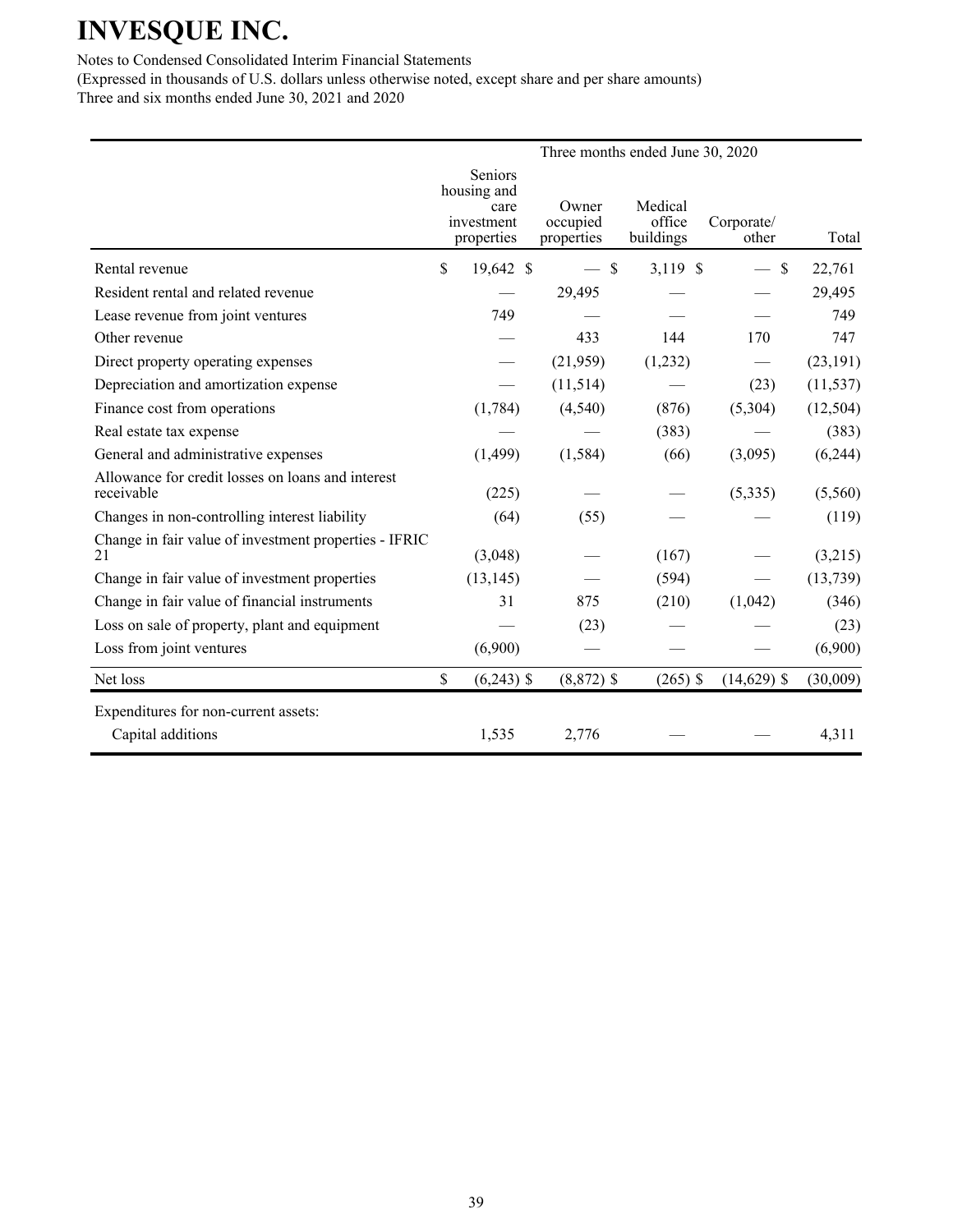Notes to Condensed Consolidated Interim Financial Statements

|                                                                 |                                                            |                                 | Six months ended June 30, 2020 |                     |           |
|-----------------------------------------------------------------|------------------------------------------------------------|---------------------------------|--------------------------------|---------------------|-----------|
|                                                                 | Seniors<br>housing and<br>care<br>investment<br>properties | Owner<br>occupied<br>properties | Medical<br>office<br>buildings | Corporate/<br>other | Total     |
| Rental revenue                                                  | \$<br>39,421 \$                                            | $-$ \$                          | 6,378 \$                       | $\mathcal{S}$       | 45,799    |
| Resident rental and related revenue                             |                                                            | 58,398                          |                                |                     | 58,398    |
| Lease revenue from joint ventures                               | 1,522                                                      |                                 |                                |                     | 1,522     |
| Other revenue                                                   |                                                            | 851                             | 555                            | 518                 | 1,924     |
| Direct property operating expenses                              |                                                            | (43, 182)                       | (2,632)                        |                     | (45, 814) |
| Depreciation and amortization expense                           |                                                            | (23,978)                        |                                | (47)                | (24, 025) |
| Finance cost from operations                                    | (3,564)                                                    | (8,609)                         | (1,827)                        | (10,688)            | (24, 688) |
| Real estate tax expense                                         | (12,255)                                                   |                                 | (1, 452)                       |                     | (13,707)  |
| General and administrative expenses                             | (1, 552)                                                   | (3,198)                         | (189)                          | (5,786)             | (10, 725) |
| Transaction costs for business combination                      |                                                            | (34)                            |                                | (373)               | (407)     |
| Allowance for credit losses on loans and interest<br>receivable | (363)                                                      |                                 |                                | (6, 732)            | (7,095)   |
| Changes in non-controlling interest liability                   | (17)                                                       | (151)                           |                                |                     | (168)     |
| Change in fair value of investment properties - IFRIC<br>21     | 6,144                                                      |                                 | 340                            |                     | 6,484     |
| Change in fair value of investment properties                   | (31, 419)                                                  |                                 | (969)                          |                     | (32, 388) |
| Change in fair value of financial instruments                   | (1,203)                                                    | (7,515)                         | (2,518)                        | (12, 651)           | (23, 887) |
| Loss on sale of property, plant and equipment                   |                                                            | 79                              |                                | (220)               | (141)     |
| Loss from joint ventures                                        | (24,966)                                                   |                                 |                                |                     | (24,966)  |
| Income tax recovery                                             | 1,099                                                      |                                 |                                | 5,845               | 6,944     |
| Net loss                                                        | \$<br>$(27, 153)$ \$                                       | $(27,339)$ \$                   | $(2,314)$ \$                   | $(30, 134)$ \$      | (86,940)  |
| Expenditures for non-current assets:<br>Capital additions       | 3,439                                                      | 4,252                           | 355                            |                     | 8,046     |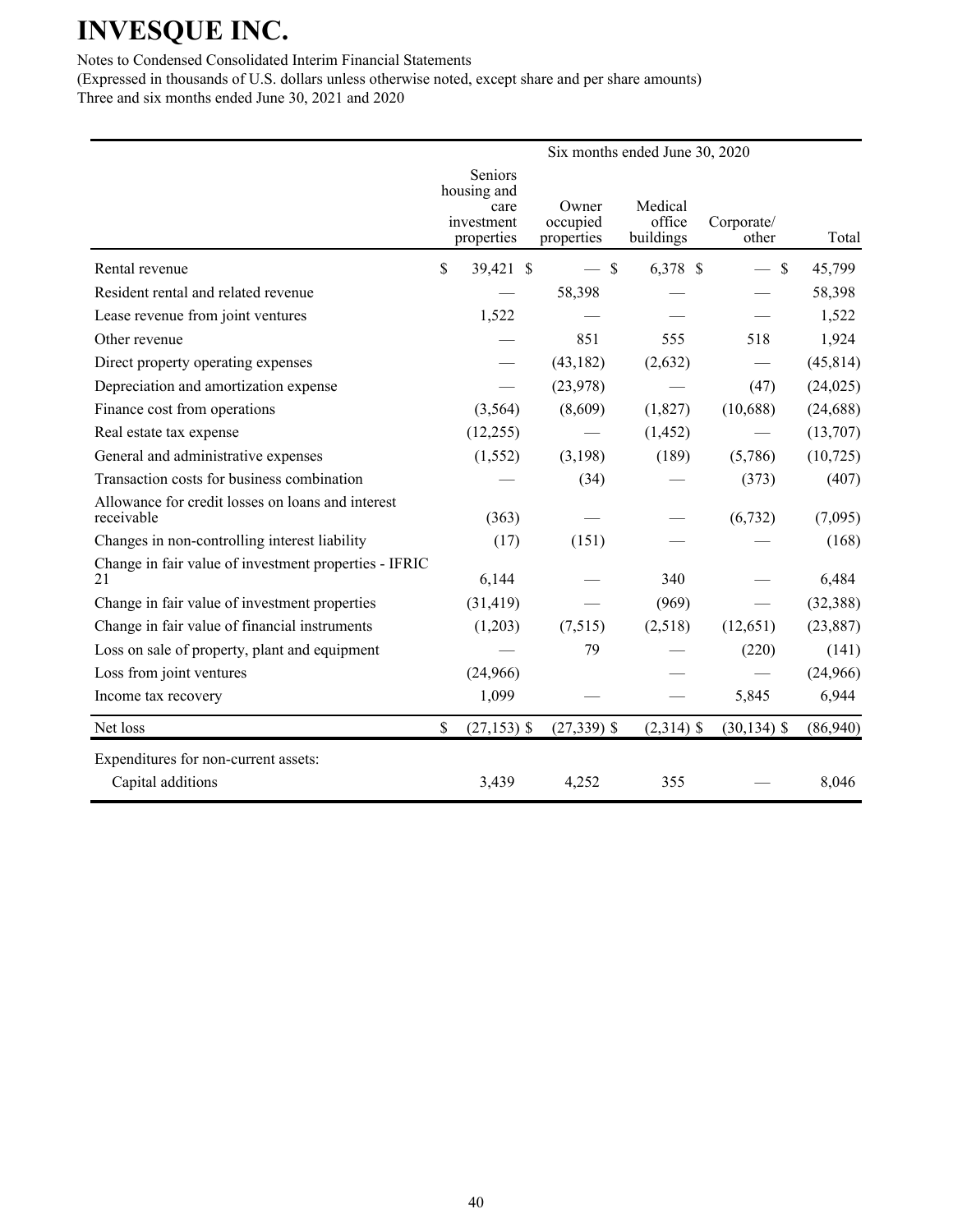## Notes to Condensed Consolidated Interim Financial Statements

(Expressed in thousands of U.S. dollars unless otherwise noted, except share and per share amounts) Three and six months ended June 30, 2021 and 2020

## The following tables show assets and liabilities by reportable segment as at June 30, 2021 and December 31, 2020:

|                                       |                                                            |                                 |               | As at June 30, 2021            |               |                          |              |             |
|---------------------------------------|------------------------------------------------------------|---------------------------------|---------------|--------------------------------|---------------|--------------------------|--------------|-------------|
|                                       | Seniors<br>housing and<br>care<br>investment<br>properties | Owner<br>occupied<br>properties |               | Medical<br>office<br>buildings |               | Corporate/<br>other      |              | Total       |
| Investment properties                 | \$<br>648,143 \$                                           |                                 | <sup>\$</sup> | 123,674 \$                     |               | $\overline{\phantom{m}}$ | $\mathbb{S}$ | 771,817     |
| Property, plant and equipment, net    |                                                            | 437,936                         |               |                                |               |                          |              | 437,936     |
| Investment in joint ventures          | 68,978                                                     |                                 |               |                                |               |                          |              | 68,978      |
| Loans receivable                      | 7,422                                                      |                                 |               |                                |               | 13,760                   |              | 21,182      |
| Other assets                          | 49,922                                                     | 26,719                          |               | 4,588                          |               | 18,735                   |              | 99,964      |
| Total assets                          | \$<br>774,465 \$                                           | 464,655 \$                      |               | 128,262                        | <sup>S</sup>  | 32,495                   |              | \$1,399,877 |
| Mortgages payable                     | \$<br>97,271 \$                                            | 142,917 \$                      |               |                                | $\mathcal{S}$ |                          | \$           | 240,188     |
| Credit facilities                     | 375,278                                                    | 179,165                         |               | 89,395                         |               |                          |              | 643,838     |
| Convertible debentures                |                                                            |                                 |               | $\qquad \qquad$                | \$            | 93,103                   |              | 93,103      |
| Commonwealth preferred unit liability |                                                            | 66,018                          |               |                                |               |                          |              | 66,018      |
| Non-controlling interest liability    | 1,377                                                      | 738                             |               |                                |               |                          |              | 2,115       |
| Other liabilities                     | 11,619                                                     | 20,809                          |               | 3,129                          |               | 24,891                   |              | 60,448      |
| <b>Total liabilities</b>              | \$<br>485,545 \$                                           | 409,647 \$                      |               | 92,524                         | <sup>S</sup>  | 117,994                  |              | \$1,105,710 |

|                                       | As at December 31, 2020 |                                                                   |    |                                 |    |                                |               |                     |               |             |  |
|---------------------------------------|-------------------------|-------------------------------------------------------------------|----|---------------------------------|----|--------------------------------|---------------|---------------------|---------------|-------------|--|
|                                       |                         | <b>Seniors</b><br>housing and<br>care<br>investment<br>properties |    | Owner<br>occupied<br>properties |    | Medical<br>office<br>buildings |               | Corporate/<br>other |               | Total       |  |
| Investment properties                 | \$                      | 759,628 \$                                                        |    |                                 | \$ | 122,391 \$                     |               |                     | \$            | 882,019     |  |
| Property, plant and equipment, net    |                         |                                                                   |    | 448,912                         |    |                                |               | 2,913               |               | 451,825     |  |
| Investment in joint ventures          |                         | 65,258                                                            |    |                                 |    |                                |               |                     |               | 65,258      |  |
| Loans receivable                      |                         | 6,669                                                             |    |                                 |    |                                |               | 12,034              |               | 18,703      |  |
| Other assets                          |                         | 24,014                                                            |    | 27,464                          |    | 6,712                          |               | 22,429              |               | 80,619      |  |
| Total assets                          | \$                      | 855,569 \$                                                        |    | 476,376 \$                      |    | 129,103                        | <sup>\$</sup> | 37,376              |               | \$1,498,424 |  |
| Mortgages payable                     | \$                      | 158,715 \$                                                        |    | 140,749 \$                      |    |                                | S             |                     | <sup>\$</sup> | 299,464     |  |
| Credit facilities                     |                         | 388,715                                                           |    | 174,465                         |    | 87,416                         |               | 10,000              |               | 660,596     |  |
| Convertible debentures                |                         |                                                                   |    |                                 |    |                                |               | 92,411              |               | 92,411      |  |
| Commonwealth preferred unit liability |                         |                                                                   |    | 65,797                          |    |                                |               |                     |               | 65,797      |  |
| Non-controlling interest liability    |                         | 3,373                                                             |    | 1,036                           |    |                                |               |                     |               | 4,409       |  |
| Other liabilities                     |                         | 25,897                                                            |    | 24,302                          |    | 4,964                          |               | 27,255              |               | 82,418      |  |
| <b>Total liabilities</b>              | \$                      | 576,700                                                           | -S | 406,349 \$                      |    | 92,380 \$                      |               | 129,666 \$1,205,095 |               |             |  |

In measuring performance, the Company does not distinguish or group its properties on a geographical basis. Management has applied judgment by aggregating its properties into four reportable segments for disclosure purposes. The Company's Chief Executive Officer is the chief decision maker and regularly reviews performance on an individual property basis and on the basis of the Company's reportable operating segments.